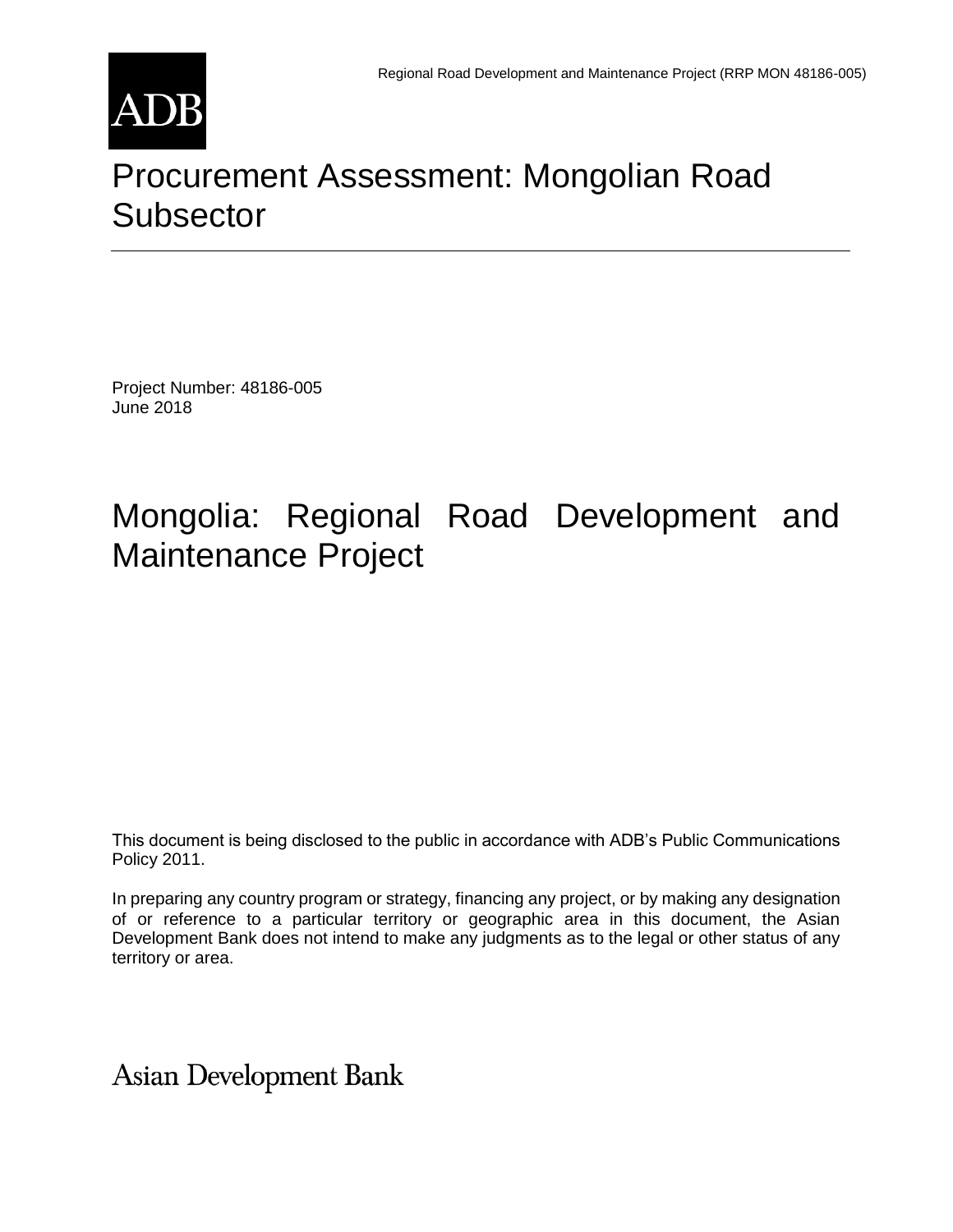# **CONTENTS**

| I.<br>2. |                 | <b>INTRODUCTION AND PROGRESS</b><br>OBJECTIVE AND PURPOSE OF THE ASSIGNMENT                                     | 5<br>5 |
|----------|-----------------|-----------------------------------------------------------------------------------------------------------------|--------|
|          | А.              | Scope of Work                                                                                                   | 5      |
|          | В.              | Capacity of the Local Road Industry                                                                             | 5      |
|          | C.              | <b>Contract Packaging</b>                                                                                       | 10     |
|          | D.              | <b>Eligibility of Local Road Maintenance Units</b>                                                              | 11     |
|          | Е.              | Private Sector Participation in Road Maintenance                                                                | 11     |
|          | Е.              | EA's Procurement and Internal Control Capacity                                                                  | 11     |
|          | G.              | Draft Procurement Plan and Implementation Schedule                                                              | 13     |
|          | Η.              | Training PIU and EA on Procurement Related Documentation                                                        | 13     |
|          | $\mathbf{L}$    | <b>Access to Construction Sites near Border</b>                                                                 | 14     |
|          | J.              | Training EA on ADB Procurement Requirements                                                                     | 14     |
|          | K.              | <b>Prepare Bidding Documents for Civil Works</b>                                                                | 14     |
|          | L.              | <b>Prepare Bidding Documents for Consultancy Services</b>                                                       | 18     |
| Ш.       | <b>INDUSTRY</b> | ASSESSMENT OF CAPACITY OF NATIONAL ROAD CONSTRUCTION                                                            | 19     |
|          | А.              | Licensing System for Road Contractors                                                                           | 19     |
|          | B.              | <b>Details of Licensed Contractors</b>                                                                          | 20     |
|          | C.              | <b>Evaluation of Licensing System</b>                                                                           | 20     |
|          | D.              | Assessment of Capacity of National Contractors                                                                  | 21     |
| III.     |                 | ASSESSMENT OF THE OPERATIONAL AND FINANCIAL EFFICIENCY<br>OF STATE OWNED ROAD MAINTENANCE COMPANIES IN MONGOLIA | 41     |
|          | Α.              | General                                                                                                         | 41     |
|          | В.              | The current situation of road maintenance                                                                       | 41     |
|          | C.              | Disbursed fund for road maintenance:                                                                            | 44     |
| IV.      | <b>BORDERS</b>  | REGULATIONS APPLICABLE TO ROAD CONSTRUCTION<br><b>NEAR</b>                                                      | 45     |

#### APPENDIXES

- 1. Capacity of national road construction industry
- 2. State owned road maintenance companies
- 3. Regulations applicable to activities near border
- 4. Training on ADB procurement requirements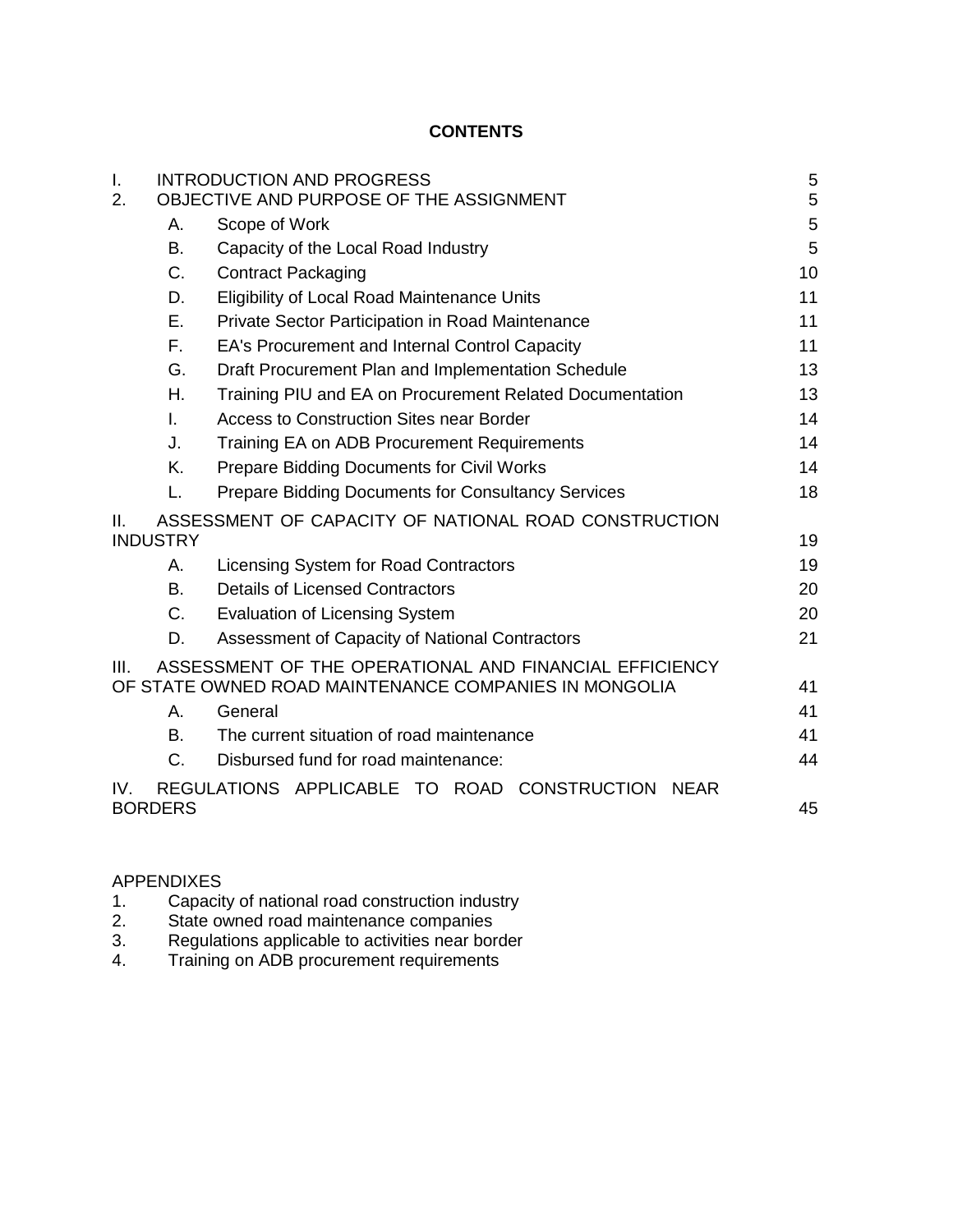### **ABBREVIATIONS**

| <b>ADB</b>   |                          | Asian Development Bank                             |
|--------------|--------------------------|----------------------------------------------------|
| <b>BEC</b>   | $\overline{\phantom{0}}$ | <b>Bid evaluation committee</b>                    |
| BER          | Ξ.                       | <b>Bid Evaluation Report</b>                       |
| <b>CAS</b>   | ۰.                       | <b>Chinese Accounting Standards</b>                |
| CDTA         | $\blacksquare$           | <b>Capacity Development Technical Assistance</b>   |
| <b>CPS</b>   | $\blacksquare$           | <b>Country Partnership Strategy</b>                |
| <b>DCS</b>   | $\frac{1}{2}$            | Design and Construction Supervision                |
|              |                          | Consultant                                         |
| EA           | ۰                        | <b>Executing Agency</b>                            |
| IA           | $\sim$                   | <b>Implementing Agency</b>                         |
| IASB         | $\sim$                   | International Accounting Standards Board           |
| <b>ICB</b>   | ۰.                       | <b>International Competitive Bidding</b>           |
| ICQ          | $\blacksquare$           | <b>Internal Control Questionnaire</b>              |
| <b>IFRS</b>  | ÷.                       | <b>International Financial Reporting Standards</b> |
| GABP         | н.                       | <b>General Authority for Border Protection</b>     |
| <b>GPA</b>   | $\overline{\phantom{a}}$ | <b>Government Procurement Agency</b>               |
| MDB          | $\overline{\phantom{0}}$ | <b>Multilateral Development Bank</b>               |
| MOF          | -                        | Ministry of Finance                                |
| MRA          | -                        | Mongolian Road Association                         |
| MRTD         | -                        | Ministry of Road and Transport Development         |
| NCB          | -                        | <b>National Competitive Bidding</b>                |
| PBMC         | ۰,                       | Performance-based Maintenance Contract             |
| PCU          | ÷.                       | <b>Public Complaints Unit</b>                      |
| PD           | $\overline{\phantom{0}}$ | <b>Procurement Division</b>                        |
| PIU          | $\overline{\phantom{0}}$ | <b>Project Implementation Unit</b>                 |
| <b>PMCBC</b> | $\overline{\phantom{0}}$ | <b>Project Management and Capacity Building</b>    |
|              |                          | Consultant                                         |
| PPLM         | -                        | Public Procurement Law of Mongolia                 |
| PPTA         | ۰.                       | <b>Project Preparation Technical Assistance</b>    |
| <b>PRC</b>   | ۰.                       | People's Republic of China                         |
| <b>PWC</b>   | ۰.                       | <b>Price Waterhouse Coopers</b>                    |
| QBS          | ۰,                       | <b>Cost-Based Selection</b>                        |
| QCBS         | $\overline{\phantom{0}}$ | Quality- and Cost-Based Selection                  |
| RAM          |                          | - Road Asset Management                            |
| <b>SME</b>   | $\blacksquare$           | Small- and Medium-sized Enterprises                |
| ᅮ            |                          | Taahniaal Aasistanaa                               |

TA - Technical Assistance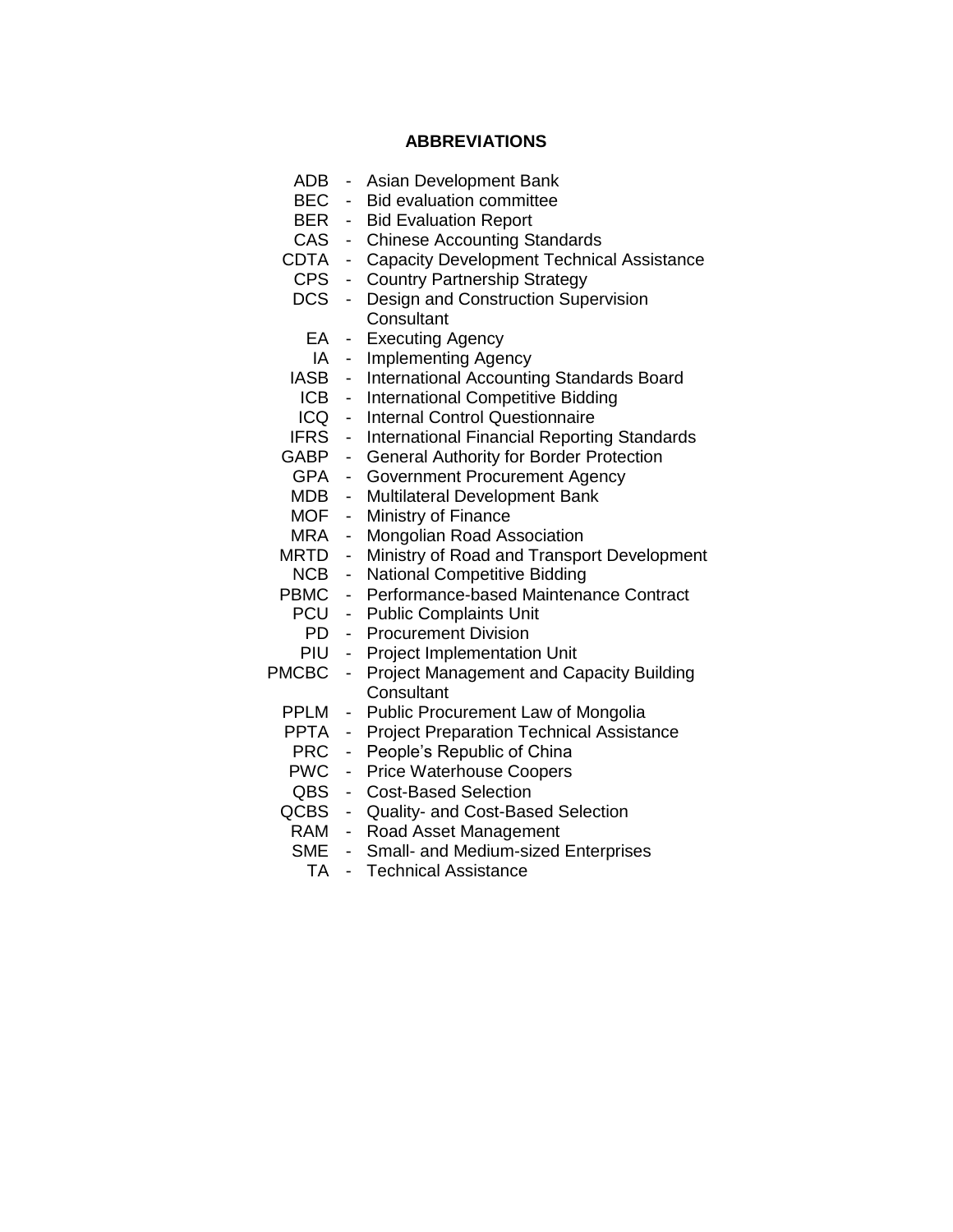# **I. INTRODUCTION AND PROGRESS**

1. This document reviews the proposed arrangements for procurement under the Project and the capacity of the agencies involved. Procurement of goods, civil works and consulting services is a key element of the project implementation. If efficient and transparent procurement processes are established by the Executing Agency (EA), then this will help lead to a smooth and effective project implementation. With this objective in mind, a procurement capacity assessment of the proposed project procurement arrangements has been conducted (refer to **Annex 8**). This assessment is based on an Internal Control Questionnaire (ICQ) approach in accordance with ADB project administration instructions and ICQ documentation provided by ADB in January 2014.

# **2. OBJECTIVE AND PURPOSE OF THE ASSIGNMENT**

# **A. Scope of Work**

- 3. The procurement assessment has:
	- (i) assessed the capacity of the local road industry to undertake civil works under the project (Appendix 1);
	- (ii) reviewed the status of state-owned maintenance companies (Appendix 2);
	- (iii) assessed the procurement capacity of the Executing Agency (EA) (Annex 8);
	- (iv) reviewed legal restrictions on working near the borders (Appendix 3);
	- (v) made recommendations on contract packaging, and eligibility requirements as they relate to local road maintenance units and private sector participation in the road maintenance task, and
	- (vi) worked with the international road asset management (RAM) specialists to a develop terms of reference and bidding documents.

# **B. Capacity of the Local Road Industry**

- 4. During the assessment, the Consultant carried out the following tasks:
	- (i) Interviewed a selection of national road contractors.
	- (ii) Reviewed and evaluated the contractor licensing system operated by the Mongolian Road Association (MRA) and Ministry of Road and Transport Development (MRTD) (see Appendix 1 for details).
	- (iii) Extracted and analyzed data on national road contractors from MRTD and MRA's websites (see Appendix 1 for details).

5. Meetings were held with several road construction contractors to discuss their experience and track record, resources (plant, equipment and staff), and financial capacity. The following companies were met:

- ARJ Capital LLC
- ESTO LLC Road and Railway Construction
- UILS Road LLC
- ALTAIN ZAM LLC Road Construction
- KHURDNII ZAM LLC Road Construction
- 6. The key findings are: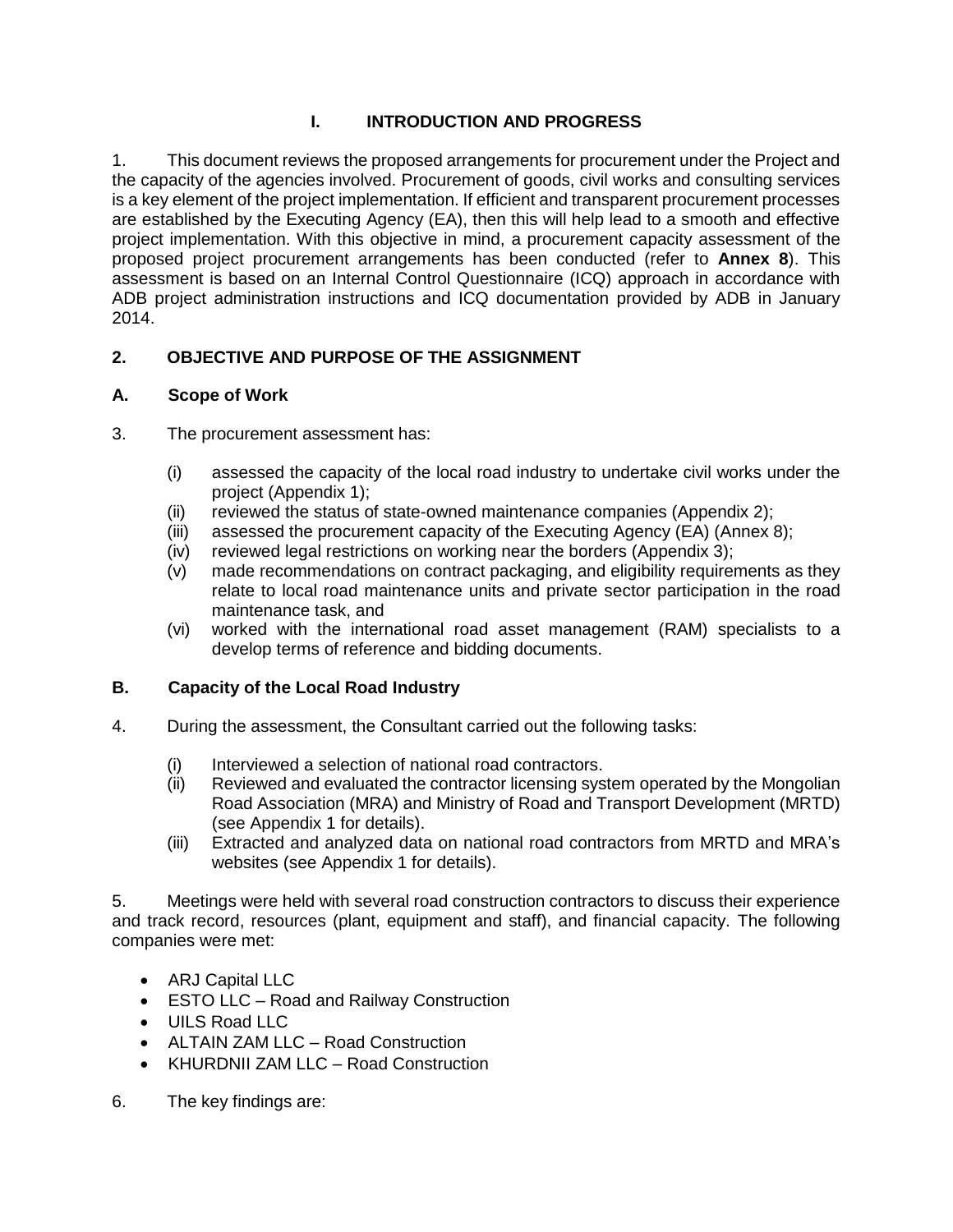- (i) Most companies were established between 10 to 15 years ago, although one, ALTAIN ZAM, was originally founded as a state road maintenance company in 1935 and was privatized in 1996.
- (ii) Annual construction turnover in 2015 or 2016 ranged from \$1.5m to \$7.5m although most companies were turning over more than \$10m a few years ago,
- (iii) All the companies spoken to were struggling in the current market, made worse by the fact that the government is very slow in paying for work funded by the State Budget. If it wasn't for work in the commercial sector some of the companies admitted they would probably be bankrupt.
- (iv) Many companies said they were confident they could take on much more work given the opportunity.
- (v) All companies demonstrated a significant investment in training staff and acquiring new plant and equipment.
- (vi) All the contractors demonstrated a strong commitment to utilize modern technology and were very innovative in researching / utilizing new technologies. These included chip sealing, fiber reinforced asphaltic concrete, cold recycling of asphaltic pavements, use of geogrids and geofabrics in pavement construction, soil stabilization using lime instead of cement, GPS guided equipment, sophisticated planning software, etc.
- (vii) Contractors wanted to know whether these new technologies would give them a competitive advantage when it came to bidding for works and, if so, how they could best demonstrate this.
- (viii) Private companies often subcontract to foreign companies, primarily Chinese, but tend to get a very small portion of the contract value.
- (ix) Forming joint ventures with other national companies, with the aim of increasing their technical and financial capacity, was discussed but was not generally considered viable.
- (x) NGOs could take a lead in lobbying MRTD and MOF to focus more on periodic maintenance.
- (xi) Although the quality track record of bidders is considered when evaluating bids, the view was that this could be strengthened. One company noted that MRTD's licensing system for road contractors, which is based only on a contractor's resources (plant, equipment and skilled personnel) and not their experience or financial capacity (see Appendix 1), is partly to blame for the poor quality of some work.
- (xii) All contractors spoken to were interested in bidding for ADB funded road rehabilitation and reconstruction work but felt that, based on previous experience (see below), local contractors miss out due to their financial capacity (cash flow and turnover).

7. One of the ADB's key qualification criteria in assessing a company's financial situation is their annual average construction turnover. The minimum qualifying turnover is usually set at two times the annualized value of the subject contract expressed as 2 x V/T where V is the estimated cost (including contingencies) and T is the contract duration in years. For a contract with an estimated value of \$10m and a 2-year construction period, representative of the size of the rehabilitation contracts being considered for this project, the minimum qualifying average annual construction turnover would be \$10m.

8. If the bidder is a single entity they must meet this requirement alone. If the bidder is a joint venture then all partners combined must meet this criteria with each partner is usually required to meet a minimum of 25% and one partner required to meet at least 40%. In the above example,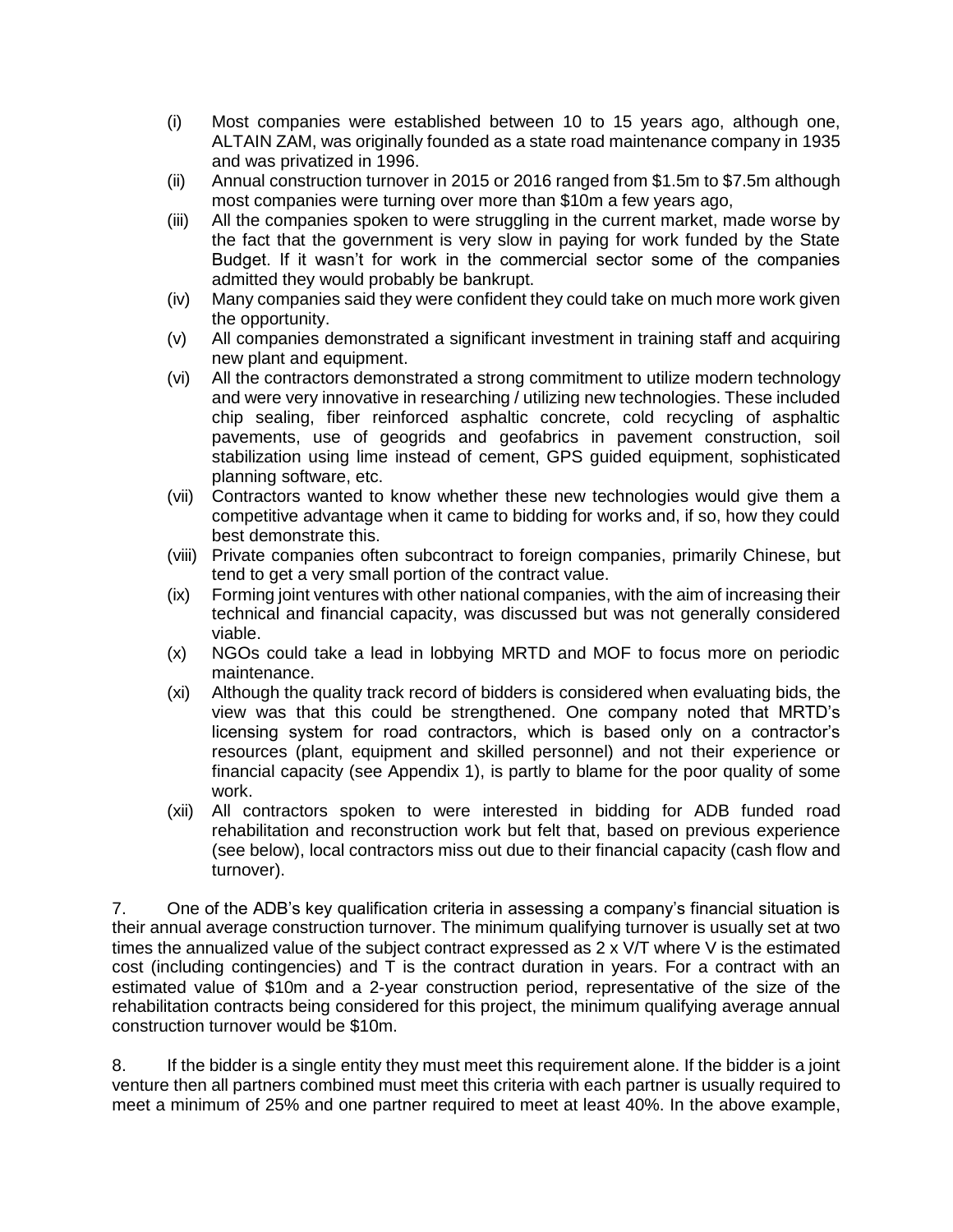each partner would need to demonstrate an annual average construction turnover of \$2.5m and one partner \$4m.

9. The average annual construction turnover of the companies interviewed based on figures supplied by them and using ADB methodology is as shown in the following table.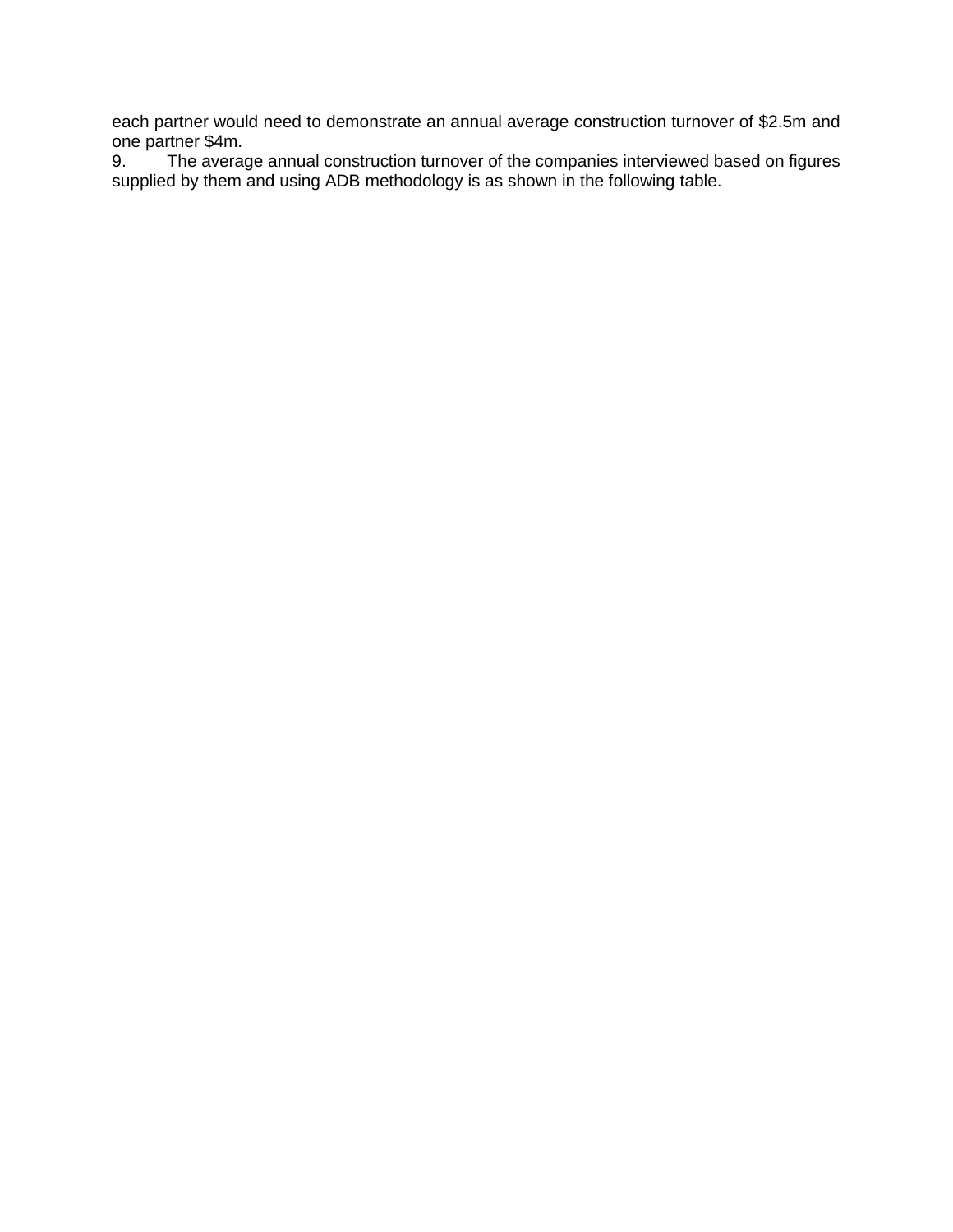| Company                       | 2012             | 2013   | 2014   | 2015   | 2016  | Average<br>Annual |                                 |
|-------------------------------|------------------|--------|--------|--------|-------|-------------------|---------------------------------|
| <b>MNT/USD Rate on 31 Dec</b> |                  | 1,375  | 1,610  | 1,876  | 1,986 | 2,481             | <b>Construction</b><br>Turnover |
| <b>ESTO LLC</b>               | MNT <sub>m</sub> |        |        | 21,416 | 5,438 | 18,401            | 15,085                          |
|                               | USD <sub>m</sub> |        |        | 11.4   | 2.7   | 7.4               | 7.2                             |
| <b>UILS Road LLC</b>          | MNT <sub>m</sub> |        |        | 6,452  | 7,763 | 8,035             | 7,417                           |
|                               | USD <sub>m</sub> |        |        | 3.4    | 3.9   | 3.2               | 3.5                             |
| <b>ALTAIN ZAM</b>             | MNT <sub>m</sub> | 20,041 | 26,063 | 8,862  | 2,180 | 2,963             | 12,022                          |
| <b>LLC</b>                    | USD <sub>m</sub> | 14.6   | 16.2   | 4.7    | 1.1   | 1.2               | 7.6                             |
| <b>KHURDNII ZAM</b>           | MNT <sub>m</sub> |        |        | 23,362 | 8,979 | 3,704             | 12,015                          |
| <b>LLC</b>                    | USD <sub>m</sub> |        |        | 12.5   | 4.5   | 1.5               | 6.2                             |

**Table 1: Average Annual Construction Turnover**

<span id="page-6-0"></span>10. The average annual construction turnovers of these four companies range from \$3.5m to \$7.6m. Based on the example above none of these companies would qualify as a single entity but, in most cases, would qualify as a joint venture of two. In order to encourage the development of the local construction industry then contracts of this size and duration (or larger if the construction period is extended, e.g. \$15m over 3 years) should therefore be considered.

11. **Financial Reporting:** In discussions with local contractors about their experience of bidding for donor funded projects in Mongolia, two of the companies expressed concern about the way cash flow / turnover was measured for evaluation purposes and felt that the financial reporting standards in Mongolia unfairly penalized local companies over contractors from the PRC. To better understand the reasons for this, the Project requested a copy of the Bid Evaluation Report (BER) for ADB Loan No.3129 MON: Western Regional Road Corridor Investment Program Tranche-2, Bid No. ICB(MON)-2014/01, a bid in which at least 4 Mongolian firms participated.

12. Bids for these contracts, which were divided into four lots, with lengths from 25.8km to 60km, were invited in August 2014 and, by the time bids closed 6 weeks later in October 38 bidders had submitted a total of 73 bids for the four lots. The Bid Evaluation Committee (BEC), which was first established 08 April 2014, went through several amendments / changes before the membership was finalized on 02 June 2015.

13. The Bid Validity Period, which expired on 01 February 2015, was extended twice to 30 June 2015, during which a total of 20 Bidders either withdrew (2) or did not respond (18) and were subsequently rejected. Bid evaluation was completed and a final BER was issued on 17 June 2015. Two packages went to a Chinese contractor, China Huashi Enterprises Company Limited; one to a Mongolian / Chinese JV, HKB International Holding LLC JV with Xinjiang Road and Bridge Construction Group Co. Ltd; and one to a Mongolian Joint Stock Company, AltainZam JSC, a member of the New Progress Group [\[http://newprogressgroup.mn/content/22\]](http://newprogressgroup.mn/content/22).

14. It is noted that the final BER dated 17 June 2015 states that it supersedes an earlier revision dated 30 March 2015. This was revised by the then Ministry of Road and Transport (MRT) because: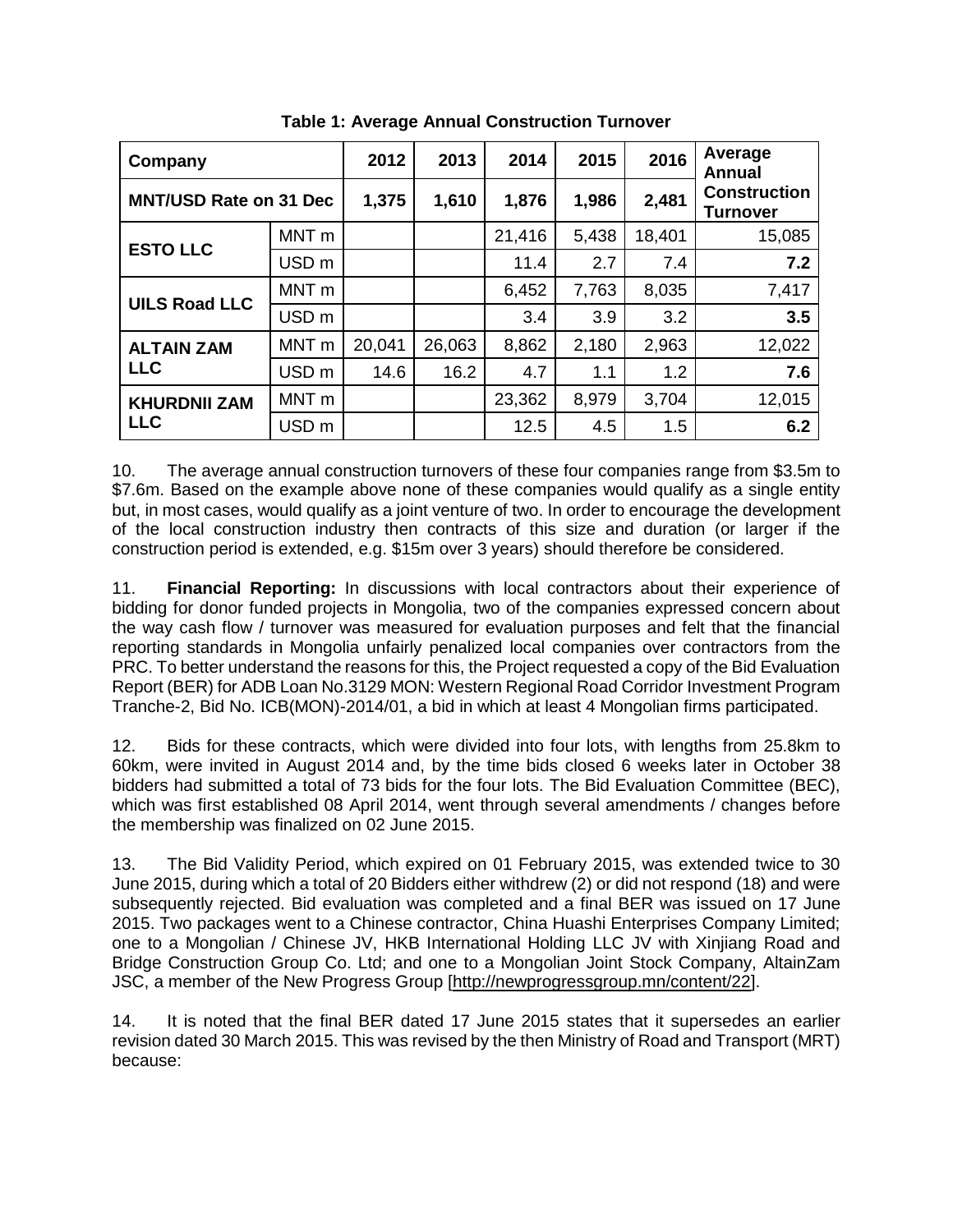- (i) a revised methodology for evaluation of the qualification criteria for financial resources has been applied;
- (ii) the composition of the BEC was changed in January, February and March 2015 and the latest BEC was formed on 11 May 2015 following reformation of the Mongolian Government; and
- (iii) MRT requested Bidders extend their bid validity three times and 18 bidders out of 23 bidders who had been requested, confirmed the extension of bids until June 30, 2015.

15. Details of the revised methodology for evaluation of the qualification criteria for financial resources were not available but it is noted that two of the local contractors interviewed expressed the view that they were not successful with their bids because of the lack of financial resources.

16. Mongolia has adopted the **International Financial Reporting Standards (IFRS)** which 'are designed as a common global language for business affairs so that company accounts are understandable and comparable across international boundaries. They are a consequence of growing international shareholding and trade and are particularly important for companies that have dealings in several countries. They are progressively replacing the many different national accounting standards. They are the rules to be followed by accountants to maintain books of accounts which are comparable, understandable, reliable and relevant as per the users internal or external.' [Refer<https://www.pwc.com/us/en/cfodirect/assets/pdf/pwc-ifrs-by-country-2016.pdf> for Price Waterhouse Coopers (PWC) list of countries, including Mongolia, that have adopted IFRS]

17. IFRS in Mongolia – IFRS was adopted in 2002. IFRS or IFRS for SMEs is required for consolidated and standalone/separate financial statements.

18. IFRS in China - China has adopted national accounting standards (Chinese Accounting Standards ("CAS")) that are substantially converged with IFRSs. However, it is not a direct translation of IFRS; rather, the principles of IFRS are re-written into a format that is easilyunderstandable to the Chinese reader. Before 2008, financial institutions were required to prepare IFRS (as published by the International Accounting Standards Board (IASB) financial statements in addition to the statutory financial statements prepared under CAS, however this requirement was removed in 2008. The Ministry of Finance has continued to amend CAS so that its principles are in effect in line with IFRS.

19. **Contractor Licensing System:** The review of the contractor licensing system operated by MRA and MRTD, and the analysis of the data available on these two agencies websites highlighted several factors that impact on national contractors' ability to compete against foreign firms. These include:

- (i) Although the contractor licensing system is thorough it only considers a company's human and technical resources; the financial capacity and resources of the company are not considered in the evaluation process.
- (ii) The assessment of the submissions received for licenses are limited to a review of documents submitted by the applicants and no visual / site inspection or capacity evaluation is conducted at the company's premises.
- (iii) Once licenses have been issued there is no regular monitoring or evaluation of a company's performance by MRTD or MRA.
- (iv) Of the total of 545 companies that have been issued licenses under the various categories (see Appendix 1 for details), only 45 (8.2%) have been awarded road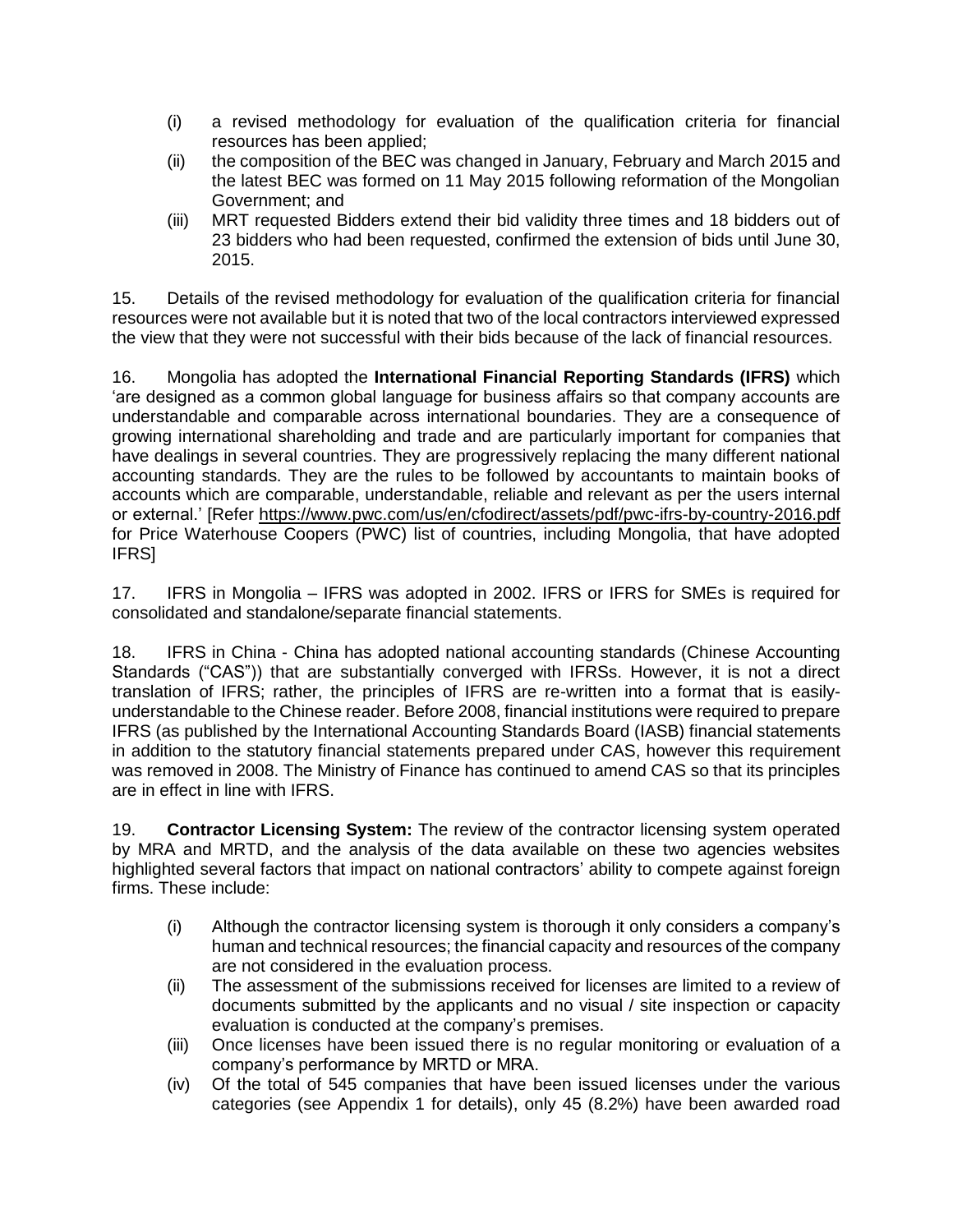construction contracts and only 28 (5.1%) have been awarded road rehabilitation contracts in the last five years.

- (v) 80 percent of licensed contractors have no permanent workplace, permanent human resource and only limited technical capacity; this includes companies in the highest category of licenses for road construction from 25-50 km and 50 km and above.
- (vi) Although opportunities in the road construction sector in Mongolia have increased rapidly in the last few years, more than 50% of this work has gone to foreign companies.
- (vii) The limited financial capacity of national road contractors, with even the largest only turning over less than \$10m a year, makes it very difficult for them to compete directly for large multilateral aid funded works contracts, even when they are packaged into smaller lots.

#### <span id="page-8-0"></span>**C. Contract Packaging**

- <span id="page-8-1"></span>20. After a number of iterations the Project now comprises the following components:
	- (i) Periodic maintenance of the road between Nalaikh (25 km south of Ulaanbaatar) and Choir (201 km) including approximately 185 km of surface dressing and 16 km of rehabilitation; safety improvements, including road marking, road signs, guardrail and construction of 3.5 km of climbing lanes; and an extended 3 year Defects Notification period during which the contractor will also be responsible for the routine maintenance of the road (total estimated cost \$16 million).
	- (ii) Periodic maintenance of the road between Darkhan and Altanbulag (118 km) including approximately 86 km of surface dressing and 5km of asphaltic concrete (AC) overlay (27 km of the road has recently been rehabilitated) plus safety improvements, including road marking, road signs, guardrail and construction of 7.1 km of climbing lanes (total estimated cost \$8 million).
	- (iii) In addition, and as part of the proposed improvements to road asset management capacity and implementation, a number of maintenance packages will be procured through national competitive bidding (total estimated cost \$10 million).

21. In discussions with ADB about supporting the development of the domestic construction industry, it was agreed that, provided contract packaging makes sense from a technical and economic efficiency perspective, the size of individual contracts should be such that they would attract domestic contractors and allow them to compete against foreign firms. As noted in para [10](#page-6-0)  [above,](#page-6-0) if domestic contractors were to bid for contracts as single entities this would mean 2-year contracts of no more than \$7.6m. If, however, they were to bid as a joint venture of domestic contractors then 2-year contracts of up to \$20m would be achievable under ADB financial qualification criteria.

- 22. For the Nalaikh to Choir road, the following contract packages could be considered:
	- (i) Km 30+000 (Nalaikh) to Km 60+000: This 30km section includes all the proposed slow vehicle lanes plus full resurfacing and 1km of road rehabilitation. Although relatively short in length, the inclusion of the slow vehicle lanes would make it attractive to a more construction, rather than maintenance, orientated company (approx. cost \$ 6.3 million).
	- (ii) Km 60+000 to Km 231+400: This 171.4km section includes 157km of resurfacing and 14.5km of rehabilitation (approx. cost \$ 9.1 million)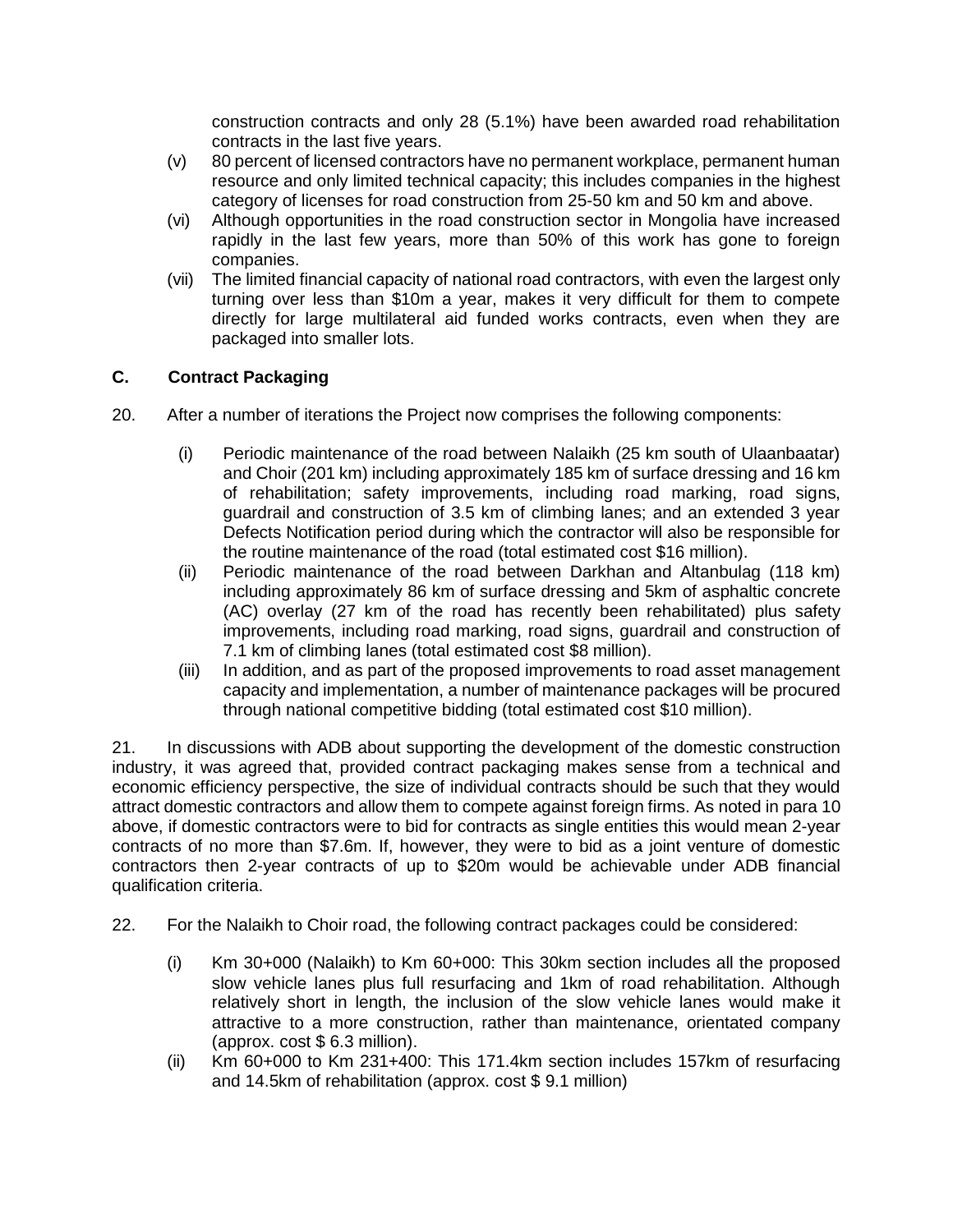- 23. For the Darkhan to Altanbulag road, the following contract packages could be considered:
	- (i) Km 227+000 (Darkhan) to Km 276+000 (south of Sukhbatar): This 49km section includes a significant number of the proposed climbing lanes for the northern route, but equally has only 25% requiring resurfacing as much of the road was resurfaced in 2015 or 2013. (approx. cost \$7.4 million)
	- (ii) Km 276+000 (south of Sukhbatar) to Km 345+000 (Altanbulag): This 69km section has fewer climbing lanes, but requires 100% of the length to be resurfaced. (approx. cost \$2 million)

24. As agreement still needs to be reached over the packaging of individual contracts for the Nalaikh to Choir road, this road being MRTD's priority and due to commence in 2018, bid documents for this road have been prepared assuming only one contract for the whole 201.4km. If the proposed packaging is approved during loan fact-finding then it is a relatively simple exercise to split the bid documents into two or more slices as per Sub-Clause 2.4 of ADB Procurement Guidelines. This would attract the interest of both small and large firms which would be allowed, at their option, to bid for individual contracts (slices) or for a group of similar contracts (package).

#### **D. Eligibility of Local Road Maintenance Units**

25. Of the total of 28 Road Maintenance Units in Mongolia (see Appendix 2 for details of these companies and the outcome of discussions with a selection of them), 22 are government owned entities. To be eligible to bid for works funded by the ADB, it is necessary to establish that Government-owned enterprises in the Employer's country (i) are legally and financially autonomous, (ii) operate under commercial law, and (iii) are not a dependent agency of the Employer.<sup>1</sup>

26. The state-owned road maintenance companies lack sufficient financial resources, road maintenance equipment, modern maintenance technology and qualified staff. The lack of resources combined with their legal status means that privatizing these organizations in the hope of improving their efficiency and competitiveness is not considered a viable option.

#### **E. Private Sector Participation in Road Maintenance**

27. The 28 companies (22 state owned enterprises and 6 private contractors) that are responsible for road maintenance across Mongolia only receive sufficient funds for 15% of routine maintenance requirements. In addition, there is currently no funding for periodic maintenance under the current arrangements. Until sufficient and sustained funding is available for routine and periodic the private sector will not invest in the plant and equipment required to maintain the road network.

# **F. EA's Procurement and Internal Control Capacity**

28. In 2012, the Government of Mongolia created the Government Procurement Agency (GPA) with the intention of moving from a decentralized system in which procurement is handled by line ministries and agencies, to centralization of public procurement. In accordance with Article

<sup>1</sup> Sub-clause 4.5 of Section 1 - Instructions to Bidders, ADB Standard Bidding Document for Procurement of Works, December 2015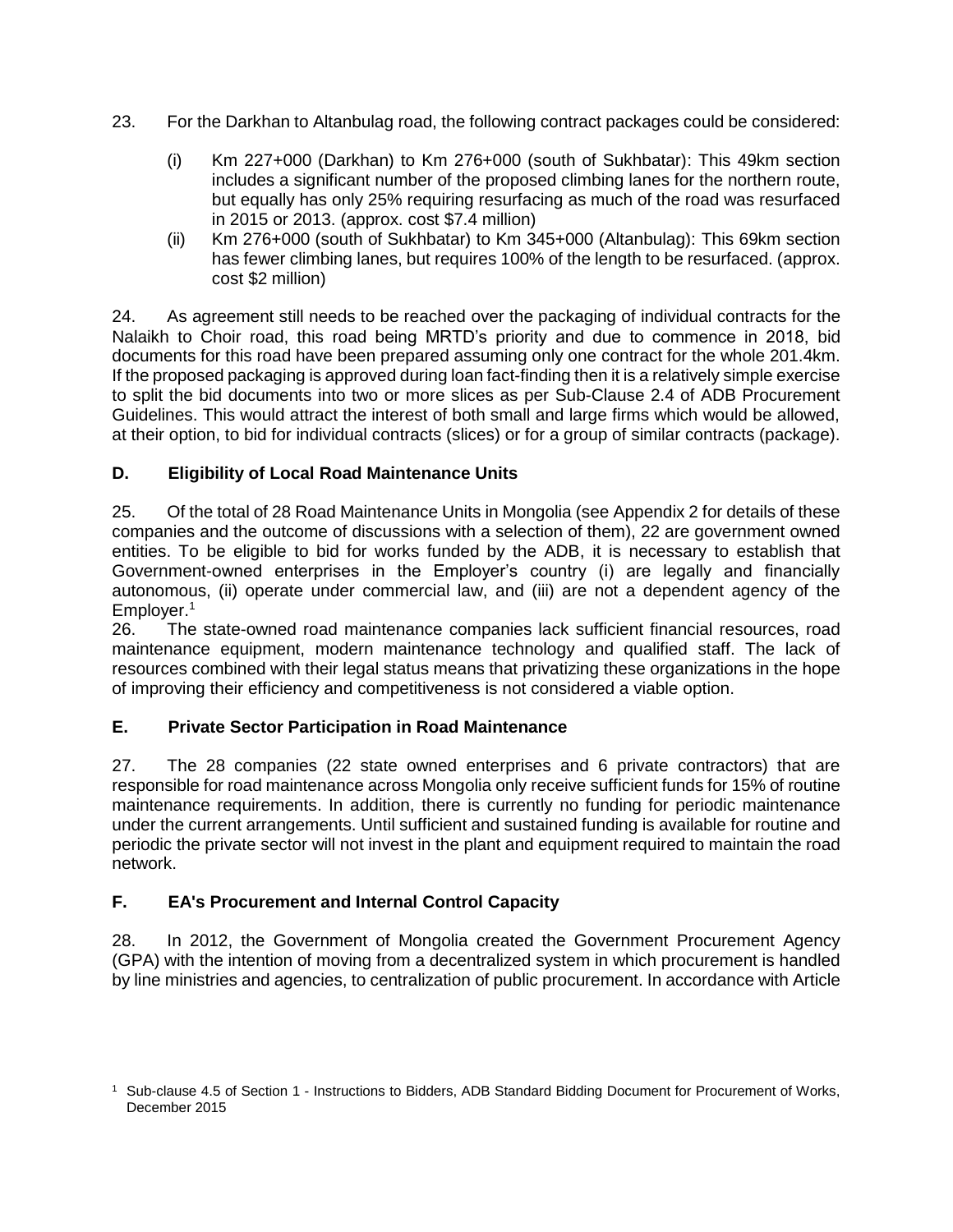53 of the Public Procurement Law of Mongolia (PPLM), the GPA is responsible for all public procurement using government funds in Mongolia except for:

- Projects implemented by the Development Bank of Mongolia.
- National security and defense-related procurement.
- Procurement of works and services related to repair and maintenance of national automobile roads undertaken by state-owned enterprises (PPLM, Articles 3.4-3.6).

29. This means that, other than road repair and maintenance implemented by state-owned enterprises, the Executing Agency, MRTD, is no longer involved in procurement.

30. The current situation appears to be quite different. In August 2016, the GPA was downsized from 65 to a total of 20 staff and changed from an independent Government agency to a Division of the Agency for Policy Coordination on State Property. In the process the name was changed from the Government Procurement Agency (GPA) to the Procurement Division (PD) of Agency for Policy Coordination on State Property. This was in accordance with the Mongolian State Great Hural (the Parliament) Decree No 4, 2016 and Resolution of the Government No 12, 2016, which liquidated the GPA and transferred its functions to the Agency for Policy Coordination on State Property in accordance with Article 53-a of the Law on Procurement of Goods and Services using State and Local Property.

31. From discussions with MRTD Procurement Officers and the PD, the role of the PD in the procurement process of MRTD projects is unclear. In theory, the PD is responsible for the procurement of all works, goods and services funded from the State budget. This relationship is apparently supported by a joint resolution signed by MRTD and PD in which PD will provide procurement expertise to MRTD. In practice, it seems the MRTD are increasingly managing these procurements directly with limited assistance on some projects from the PD (preparation of bidding documents and managing the bidding process including use of the government eprocurement system), and even this involvement is diminishing.

32. Since GPA was formed in 2012 it is understood that they have been under a lot of pressure from various line ministries, particularly those that perform poorly, to relinquish their legal role as the Government's procurement agency. This includes two unsuccessful amendments presented to Parliament and the recent change in August 2016 to downsize them from 60 to 20 staff and make them a division of a largely dysfunctional agency rather than an independent agency reporting directly to the Deputy Prime Minister.

33. To better understand the roles of MRTD and PD and their capacity to procure the proposed works under this project a Project Procurement Risk Assessment of both parties was carried out using the ADB Guide on Assessing Procurement Risks and Determining Project Procurement Classification, August 2015. The Procurement Capacity Assessment Report is included in Annex 8 and the key findings are listed below. In addition, informal meetings were also held with both agencies.

# **Strengths**

- (i) Both the MRTD and PD have some experience of procuring goods, works and services for Multilateral Development Bank (MDB) financed projects.
- (ii) Government of Mongolia procurement practices are generally in line with international best practice.
- (iii) Both agencies have sufficient staff numbers and other resources to manage the procurement required under this project.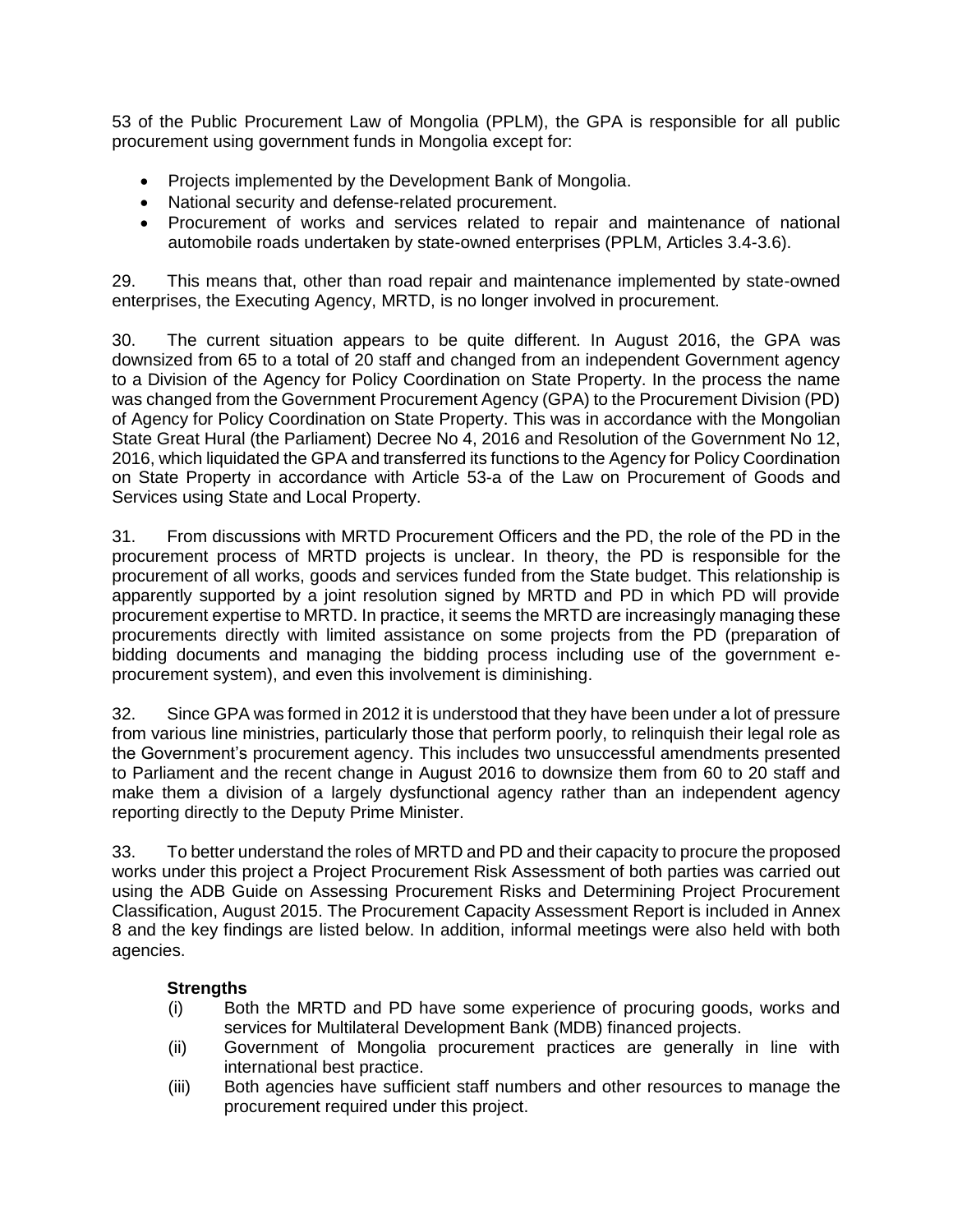### **Weaknesses**

- (i) Apparent confusion over which agency will be responsible for procurement.
- (ii) A lack of experience and capacity through all phases of procurement and project / contract management.
- (iii) Previous projects have demonstrated a reluctance to adopt MDB procurement principles and guidelines.
- (iv) Misunderstanding over the differences between key principles of ADB procurement guidelines and Public Procurement Law.
- (v) Both agencies also manage the procurement of state funded goods, works and services which may result in less priority being placed on the procurement of this project.

#### **Proposed actions**

- (i) Ensure appropriately trained and experience specialists are hired for the Project Implementation Unit (PIU).
- (ii) Provide additional technical assistance (TA) to support the PIU, through a Project Management and Capacity Building Consultant (PMCBC).
- (iii) Provide initial and ongoing training to MRTD and PD in ADB procurement principles, guidelines and processes.
- (iv) Coordinate capacity building activities with proposed ADB CDTA 49193-001 MON: Strengthening of Public Procurement for improved Project Implementation.
- (v) Consider recommendations of the upcoming ADB Country and Sector / Agency Procurement Risk Assessments which was completed in March 2017 and will be published as an annex to the next Country Partnership Strategy (CPS) 2017-2019.

#### **G. Draft Procurement Plan and Implementation Schedule**

34. A draft Implementation Schedule and Procurement Plan have been prepared and are included in Section II and VI and Appendix 1 of the Project Administration Manual (PAM).

#### <span id="page-11-0"></span>**H. Training PIU and EA on Procurement Related Documentation**

35. Training of the PIU and EA on procurement related documentation will be provided by the proposed Project Management and Capacity Building Consultant (PMCBC). In addition, training will also be provided through ADB CDTA 49193-001 MON: Strengthening of Public Procurement for Improved Project Implementation. This TA has four outputs as detailed below. Output 3 of will provide training on ADB procurement guidelines and procedures and Output 4 will provide capacity building in project and contract management. This will be targeted at various agencies including MRTD, MOF and the Procurement Division (PD) of Agency for Policy Coordination on State Property.

- (i) Output 1 to assist the Government of Mongolia develop and implement legislative changes to allow advance procurement action, currently not allowed under the Public Procurement Law of Mongolia (PPLM) unless project is 100% externally funded.
- (ii) Output 2 provide support to Government of Mongolia to develop manuals for procurement audits and inspections.
- (iii) Output 3 capacity building in procurement to PD and line ministries including MRTD.
- (iv) Output 4 capacity building in project and contract management to MOF and line ministries including MRTD.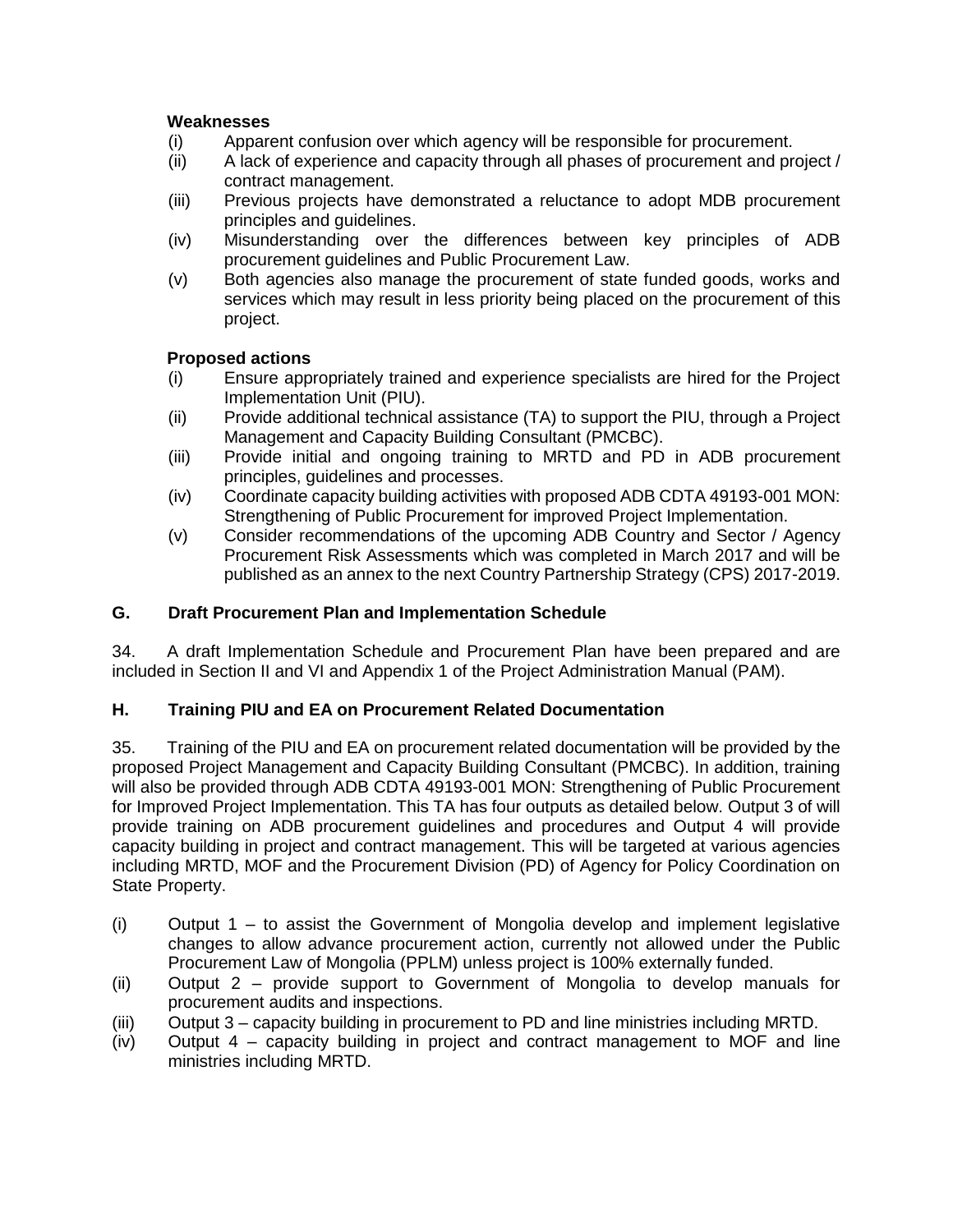### **I. Access to Construction Sites near Border**

36. There are two laws / regulations that apply if road construction work is to be carried out near the Mongolian border. These are:

- Mongolian Border Law approved by Parliament on 21 October 1993.
- Procedure for licensing and controlling activities in Border zone Order A/21 of Head of General Authority for Border Protection (GABP), 28 August 2009.

37. Details of these laws / regulations can be found in Appendix 3 which describe the activities that can be carried out in the border zone and the process for obtaining permission from the relevant authority (GABP, Local Government and Border Army) before any work is carried out.

# **J. Training EA on ADB Procurement Requirements**

38. Presentations in English on the following ADB procurement requirements have been prepared and are included in Appendix 4:

- (i) ADB Procurement Guidelines
- (ii) ADB Standard Bidding Documents
- (iii) ADB Guidelines on the Use of Consultants

39. Translation of these training materials into Mongolian will be required before the training program can be delivered. The following Mongolian language documents are currently available:

- ADB Procurement Guidelines, February 2007
- National Competitive Bidding (NCB) Documents for procurement of Goods, prepared by 2014

40. As noted under Section [H above,](#page-11-0) procurement training is also being provided by ADB CDTA 49193-001 MON: Strengthening of Public Procurement for Improved Project Implementation. This TA has four outputs; Output 3 will provide training on ADB procurement guidelines and procedures to various agencies including MRTD and the Procurement Division (PD) of the Agency for Policy Coordination on State Property.

# **K. Prepare Bidding Documents for Civil Works**

41. **ICB & NCB:** In most cases, International Competitive Bidding (ICB), properly administered, and with the allowance, where appropriate, for a preference for domestic contractors for works under prescribed conditions is the most appropriate method. In most cases ADB requires its borrowers to obtain goods, works and services through ICB open to eligible suppliers and contractors.

42. As an alternative, National Competitive Bidding (NCB) is the competitive bidding procedure normally used for public procurement in the country of the borrower, and may be the most appropriate way of procuring goods or works which, by their nature or scope, are unlikely to attract foreign competition. This is unlikely to be the case for the works contracts to come out of this project as demonstrated by the strong interest in the ADB funded Western Regional Road Corridor Investment Program for which many Chinese firms submitted bids. This project was similar in scale and scope to the work proposed under the current project. In addition, the value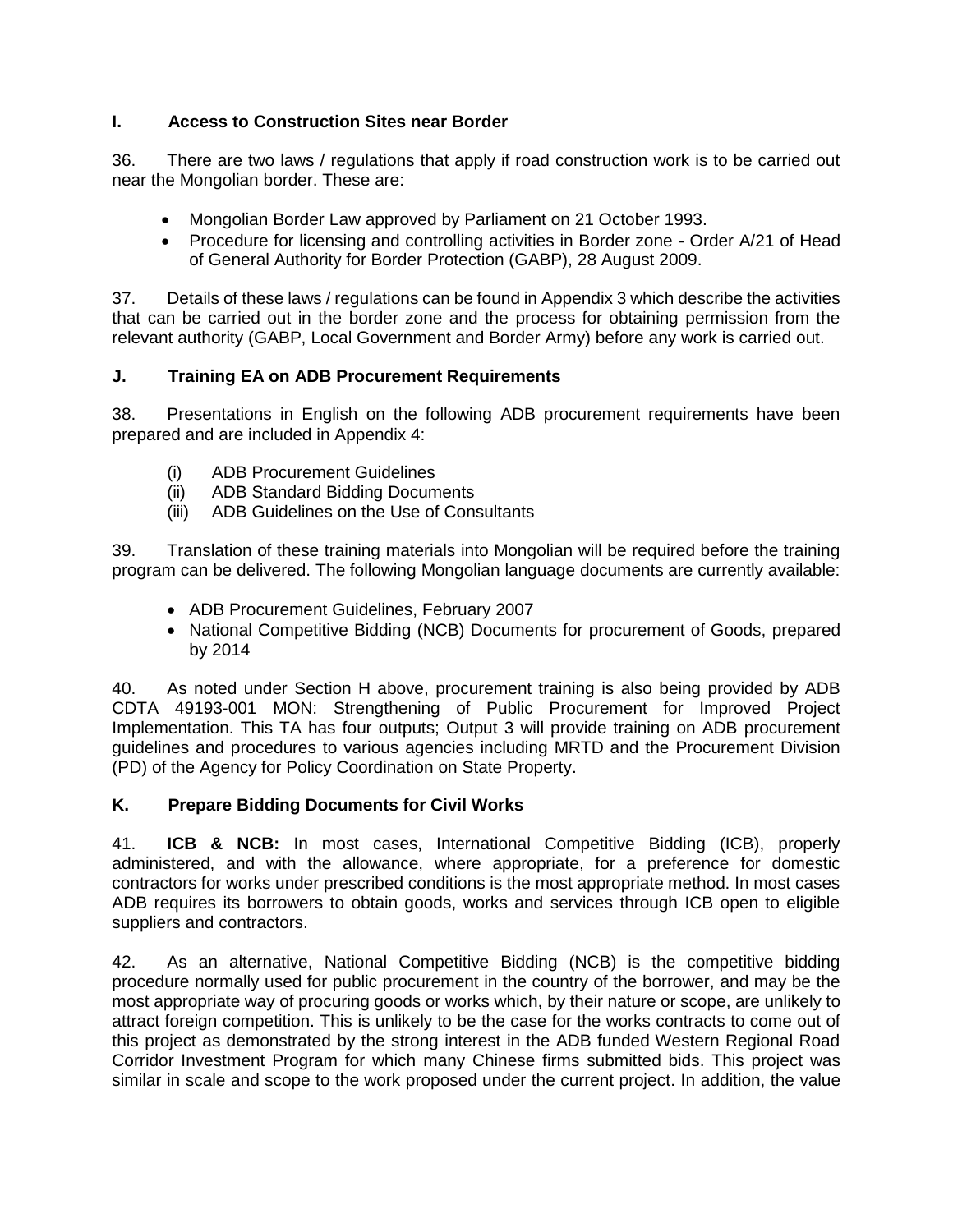of these contracts exceed the US\$5m limit above which ICB is required and so precludes the adoption of NCB.

43. Although the use of Domestic Preference for procurement of goods is possible in Mongolia, it cannot be applied to the procurement of works as Mongolia's per capita GNP is above ADB's specified threshold.

44. The Bidding Documents for this Project will therefore be based on ADB's Standard Bidding Document for Procurement of Works, December 2016, packaged as set out in Section [C above.](#page-8-0)

45. **Prequalification:** ADB's Procurement Guidelines require that borrowers carry out due diligence on the technical and financial qualifications of bidders to be assured of their capabilities in relation to the contract(s) being let. This can be done in one of two ways: **prequalification** whereby the implementing agency carries out an assessment of the suitability of firms to perform a particular contract prior to being invited to submit a bid; or **post qualification** whereby the implementing agency requires bidders to submit information pertaining to their qualification together with their bids.

46. Experience gained from the evaluation of Western Regional Road Corridor Investment Program where many bids were received – 38 bidders submitted a total of 73 bids for the 4 lots – suggests that prequalification of bidders may be worthwhile as it will ensure that invitations to bid are extended only to those who have adequate capabilities and resources ((a) experience and past performance on similar contracts, (b) capabilities with respect to construction or manufacturing facilities, and (c) financial position) and so simplify bid evaluation. This may however, extend the time required to award the civil works contracts, work on the first of which (Nalaikh to Choir Road) is due to commence in the 2018 construction season. It is therefore recommended that prequalification is not carried out for this contract.

<span id="page-13-0"></span>47. **Detailed Design:** The first component, the Nalaikh to Choir Road, includes an extended 3 year Defects Notification Period during which the contractor will also be responsible for the routine maintenance of the road. This, plus the 24-month construction period (two construction seasons) compared to the loan implementation period of five years (January 2018 - December 2022), means that procurement of both the works contract and the design and supervision consultant needs to begin as soon as possible to allow construction to commence in the 2018 construction season.

48. Unlike the section of the Eastern Regional Road Corridor (ERRC) between Baruun–Urt and Bichigt, for which detailed designs had been prepared prior to the PPTA, no design has been carried out for the periodic maintenance and safety improvement works of either the Nalaikh to Choir or Darkhan to Altanbulag roads. Considering the time constraints described in para [0 above,](#page-13-0) an alternative to the traditional / linear approach to detailed design of these works, particularly for the Nalaikh to Choir road, was required. A fast track / parallel approach was therefore proposed as described below:

- (i) Traditional, linear, approach comprising:
	- a. procurement of design and supervision consultant; followed by;
	- b. surveys, investigation, detailed design and preparation of bid documents; followed by;
	- c. procurement of road works contract; followed by;
	- d. construction of road and construction supervision of works.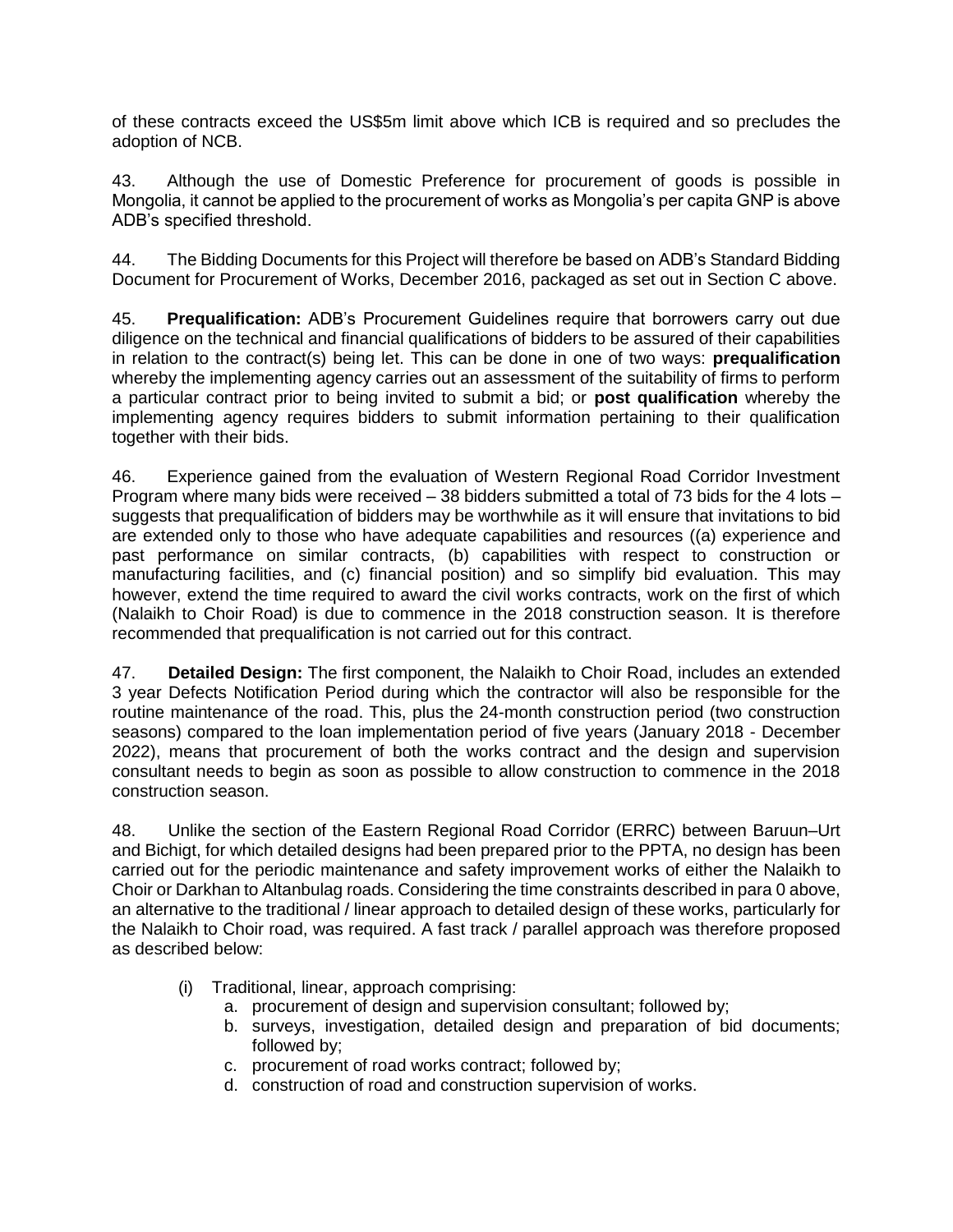- (ii) Fast-track approach comprising:
	- a. procurement of road works contract using bid documents for road works prepared by PPTA Consultant based on visual survey and outline design in parallel with procurement of design and supervision consultant using ToR prepared by PPTA Consultant; followed by;
	- b. construction of road and construction supervision of works during which design and supervision consultant sub-contracts surveys and investigation, finalizes detailed designs, obtains MRTD approval, and issues to contractor in sections.

49. Indicative programmes, based on the above, were prepared and show that the traditional approach would take at least 1, possibly 2 years, longer than the fast-track approach to complete construction of the road. Following discussions with MRTD it was agreed that the fast-track approach described above would be adopted.

50. The scope of works included in the Bid Documents (Section 6. Employer's Requirements and Section 4. Bill of Quantities) for the Nalaikh to Choir works contract have been prepared by the PPTA Consultant based only on a visual inspection of the road; no site investigations or surveys were carried out. The designs are therefore considered preliminary and are to be finalized during construction by the design and supervision consultant.

<span id="page-14-0"></span>51. The Terms of Reference (ToR) for the design and supervision consultant includes the following:

Preparation of Detailed Design. The preparation of the detailed designs shall include but not be limited to the following tasks:

- (i) Review preliminary designs prepared by the IA including design and location of proposed periodic maintenance treatments for road pavement (surface dressing, asphaltic concrete overlay, rehabilitation) and safety improvements (slow vehicle lanes, localized improvements to safety black spots, guardrails, road marking and road signs) as detailed on the Drawings and in the Specification.
- (ii) Prepare Terms of Reference for geotechnical investigation and testing of existing pavement; obtain and evaluate three quotations; prepare evaluation report and request PIU and ADB approval to utilize Provisional Sum; instruct supplier and supervise investigation.
- (iii) Prepare detailed design of periodic maintenance works including standard details of treatments, schedule of locations, and estimated quantities and cost.
- (iv) Prepare Terms of Reference for topographic survey and geotechnical investigation and testing of sites for proposed slow vehicle lanes; obtain and evaluate three quotations; prepare evaluation report and request PIU and ADB approval to utilize Provisional Sum; instruct supplier and supervise survey and investigation.
- (v) Model slow vehicle lanes using appropriate software to confirm locations and prepare detailed designs including vertical and horizontal alignment, plan, cross sections, standard details, and estimated quantities and cost.
- (vi) Prepare schedules based on standard detail drawings showing location of road signs, road marking, edge marker posts and guardrails, including estimated quantities and cost.

Final designs for maintenance treatments for each section of road plus safety improvements (slow vehicle lanes, road marking, road signs, etc.), including standards, calculations, drawings, specifications, quantities and cost estimates, are to be submitted to the Employer for review and approval. A programme covering the packaging of the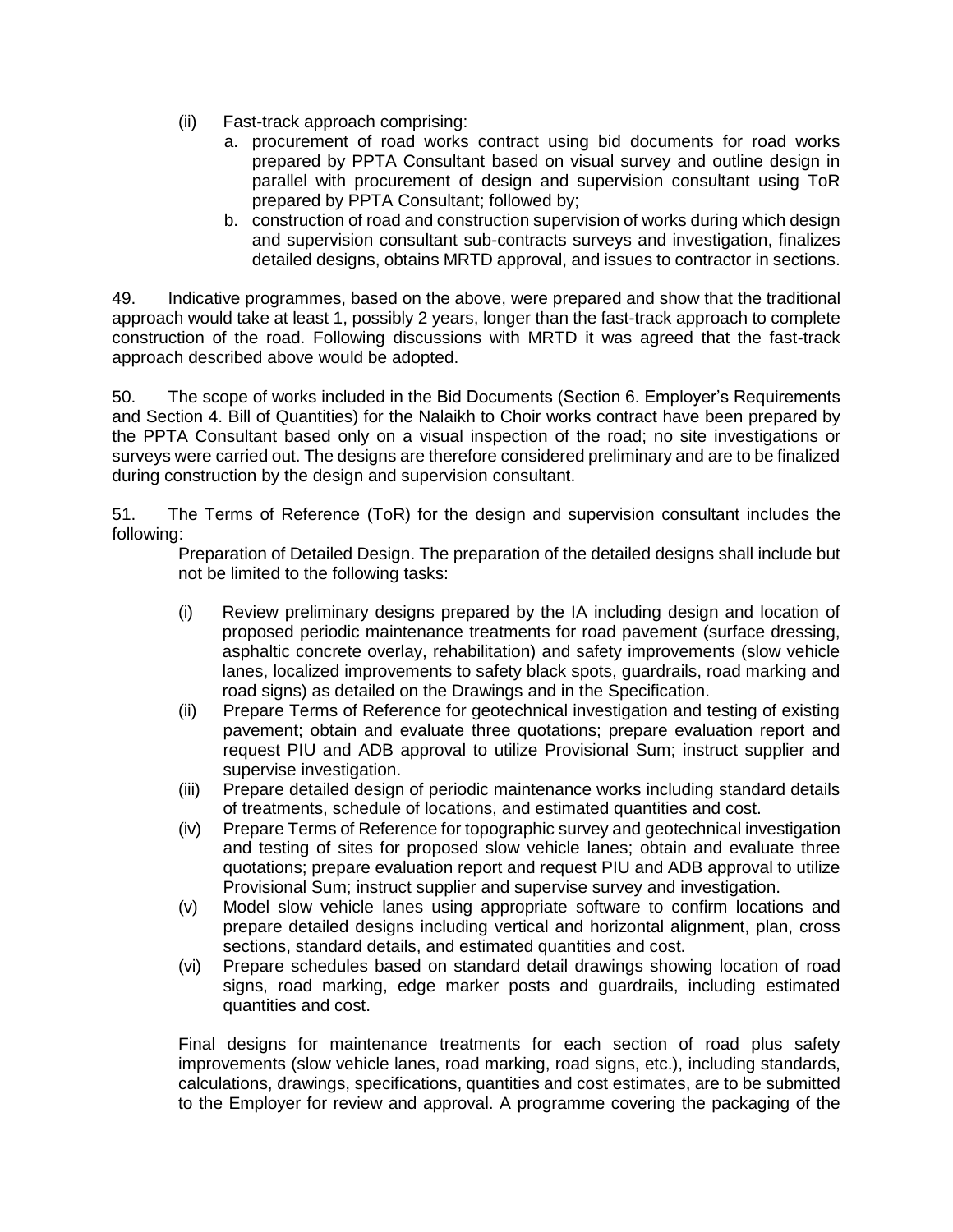designs and review and approval process is to be discussed and agreed with the Employer at commencement and set out in the Inception Report.

After each package of final design has been approved by the Employer, the Engineer shall issue instructions to the Contractor to carry out the Works.

52. To ensure the first package of detailed design is ready to be issued to the works contractor at the start of the 2018 construction season the design and supervision consultant needs to mobilize early in 2018. This will allow time to procure and award a contract for the geotechnical investigation and testing of existing pavement, complete investigations and prepare designs for the first section of maintenance works, and obtain MRTD approval to issue these designs to the contractor while they are mobilizing prior to the start of the construction season.

53. Although there is a risk that delays in completing surveys, investigations and detailed design will impact the works programme, it should be noted that most of the periodic maintenance works on eh Nalaikh to Choir road (>80% by length of road) is surface dressing of the existing asphaltic concrete surface for which only limited investigation and design is required.

54. Although the primary objective of adopting the fast-track approach to detailed design for the Nalaikh to Choir road is to allow construction to commence in the 2018 construction season and complete the works and extended Defects Notification Period during the loan implementation period, there are also good engineering reasons for adopting this approach. A traditional / linear approach to detailed design means that the works contractor is constructing works that were designed one or two years previously and which themselves may have been based on surveys and investigations that are older still. While this is not necessarily a problem for the construction of a new road on a greenfield site, or even the upgrading of an existing road (gravel to seal, 2 lane to 4-lane), it is not suitable for periodic maintenance works in which the condition of the existing road can deteriorate significantly in a year, particularly in harsh climate such as in Mongolia. It is therefore recommended that, although the periodic maintenance and road safety improvement works on the Darkhan to Altanbulag road may not go ahead for one or two years, the same fast-track approach to the detailed design of these works is adopted.

55. This approach to detailed design will also be made clear in the Bid Documents for the works contract which will include the following:

NOTE: The information provided in these Bid Documents, including Section 6. Employer's Requirements and Section 4. Bill of Quantities, is based on a visual inspection of the road. The design is therefore considered preliminary and will be finalized during construction by the Engineer. Revised Drawings and Schedules will be issued to the Contractor in accordance with the accepted Programme.

56. Bidders will be required to take this into account when preparing their Technical Proposal and Programme as part of their Bid. This aspect of the Bids will also be carefully assessed during bid evaluation to ensure the approach to detailed design is clearly understood.

57. **Drawings:** The following drawings have been prepared and will form part of Section VI Employer's Requirements of the Bid Documents:

• Standard detail showing proposed periodic maintenance treatments (single seal surface dressing, asphaltic concrete overlay, rehabilitation either through in-situ cement stabilization or dig-out and replace methods) including table detailing proposed locations (start / end / L&R points for each).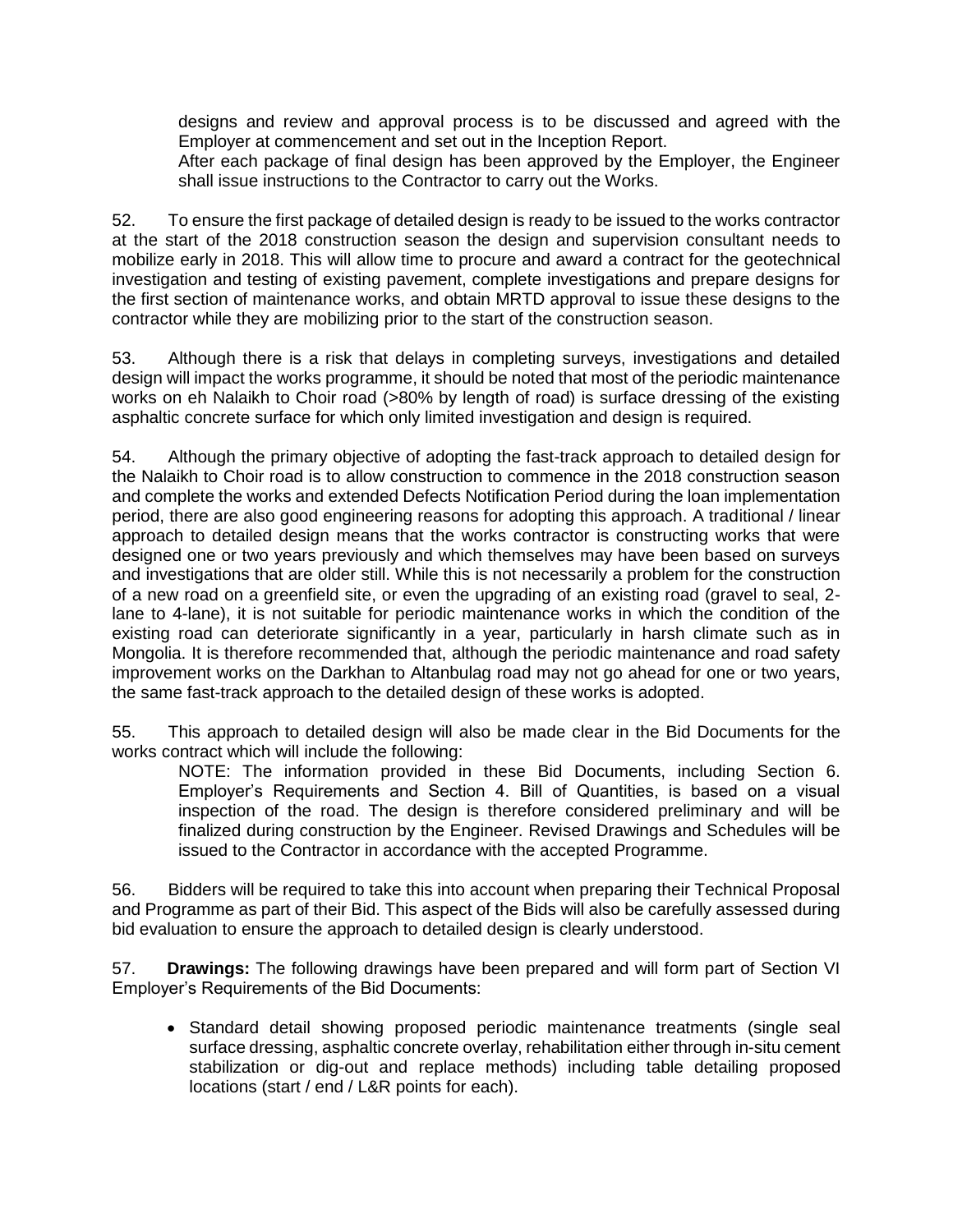- Standard detail showing road cross section including lane widths, shoulder widths and camber / superelevation of carriageway and shoulders.
- Standard details for road furniture (road signs, road marking, guardrails, edge marker posts, kilometre posts) including proposed locations.
- Standard detail for proposed slow vehicle lanes including road geometry, earthworks details and pavement structure plus a table detailing proposed locations (start / end / L&R points for each).

58. As noted in para [20 above,](#page-8-1) the civil works contract for Nalaikh to Choir road includes an extended 3 year Defects Notification Period during which the contractor will also be responsible for the routine maintenance of the road. This will include, but is not limited to, the following tasks:

- <span id="page-16-0"></span>(i) a full-time Site Management Team
- (ii) road management and prioritization systems
- (iii) traffic safety
- (iv) environmental management
- (v) occupational health & safety
- (vi) road pavement maintenance and repairs
- (vii) drainage maintenance and repairs
- (viii) geotechnical & slope stability
- (ix) road reserve management
- (x) maintenance and repairs of structures
- (xi) Incident Management System
- (xii) Quality Control System

#### **L. Prepare Bidding Documents for Consultancy Services**

59. The bidding documents for design and supervision consulting services will be based on Guidelines on The Use of Consultants by Asian Development Bank and Its Borrowers – March 2013.

60. ADB's preferred procurement process is Quality- and Cost-Based Selection (QCBS). The use of alternative selection methods, including Quality Based Selection (QBS), is not justified as the (i) the scope of work can be precisely defined, (ii) the TOR are well specified and clear, and (iii) the Borrower and the consultants can estimate with reasonable precision the personnel time as well as the other inputs required of the consultants.

61. In addition to the clearly defined role of the consultants in administering the Contract, ensuring the quality of the works through appropriate Quality Assurance processes, and in the role of the Engineer to the Contract, the Design and Construction Supervision Consultant (DCS) will also be responsible for the following project specific activities:

- (i) Carrying out surveys and investigations, preparing detailed designs of the proposed periodic maintenance and safety improvement works and issuing instructions to the Contractor as detailed in para [0 above.](#page-14-0)
- (ii) Supervising Contractor's routine maintenance activities during extended Defects Notification Period as detailed in para [58 above.](#page-16-0)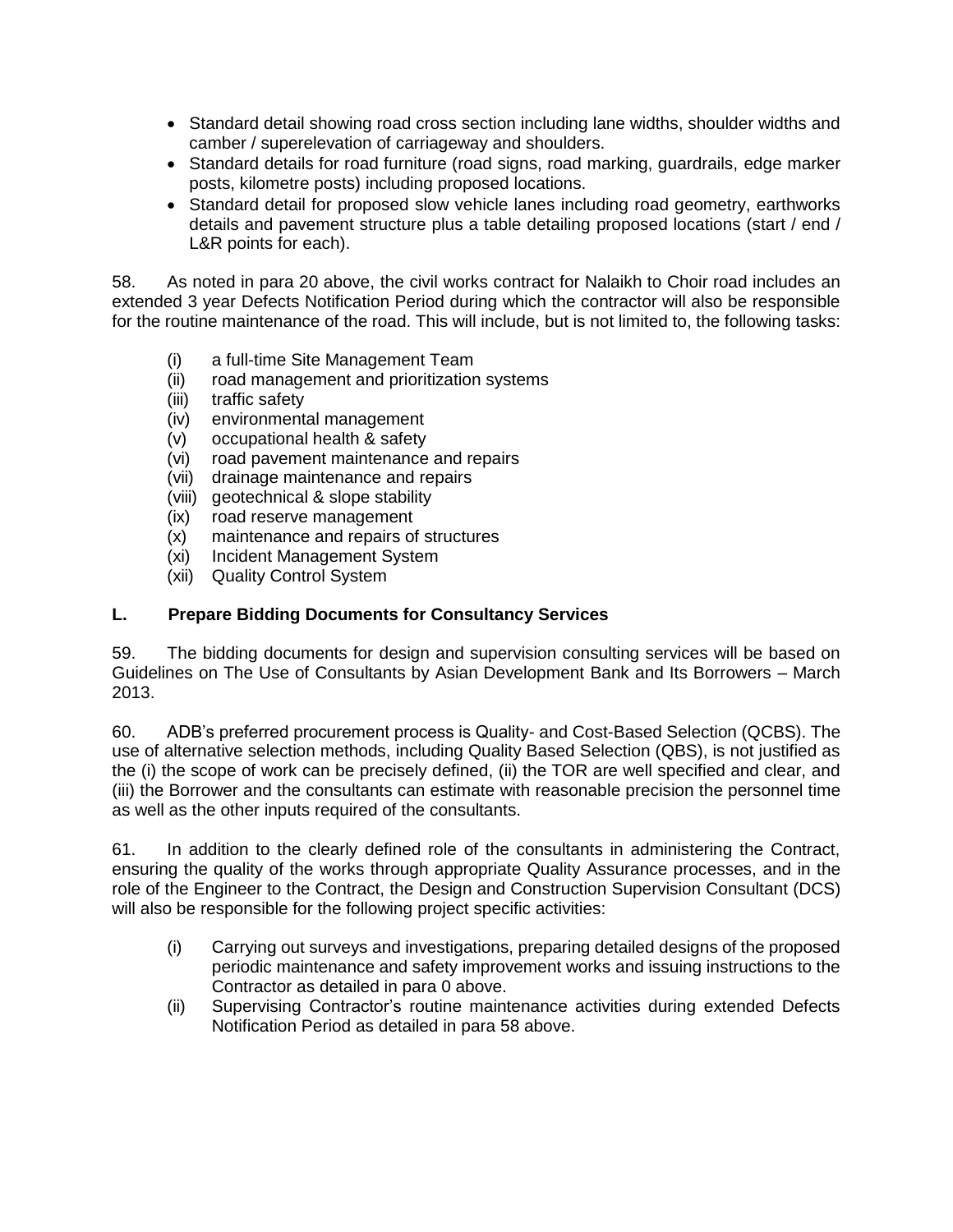#### **II. ASSESSMENT OF CAPACITY OF NATIONAL ROAD CONSTRUCTION INDUSTRY**

#### **A. Licensing System for Road Contractors**

62. In Mongolia, road and bridge construction and rehabilitation works are undertaken by companies that have obtained a special license from the Ministry of Road Transport and Development (MRTD) in accordance with the "Mongolian law on Licensing".

63. Procedures and requirements to be followed in the process of license issuance and suspension is governed by the "Rule on Issuing, suspending and revoking special licenses of entities engaged with road, bridge construction and rehabilitation" which is an annex to the Ministerial order #152, dated July 1, 2013.

64. According to this rule, any entity planning to apply for the special license shall prepare all necessary documents and submit its application to Mongolian Road Association (MRA). Upon submission MRA will review the company's application and conclude its final evaluation within 7 days whether that application is qualified for further consideration.

65. If the application package and all supporting documents are not qualified for the requirement of the subject special license, then MRA sends back the application to the applicant entity. If the application passes the requirement for the subjected license, then MRA will insert all relevant information of the applicant to the registration database and submit the final evaluation to the MRTD. With Ministerial order, special commission to discuss the application for further evaluation will be established at the MRTD and upon completion of this evaluation; the final decision will be held.

66. Special licenses, which are issued depending on a contractors technical and human capacity, are divided in following four main categories:

- Construction of paved and unpaved road or gravel road
- Construction of Road establishments (bridges, tunnels, exit, etc.)
- Production of road materials
- Conduct of road rehabilitation and maintenance
- 67. In addition, the special license on construction of paved roads is also divided as following:
	- Construction of road with length of 50 km and above
	- Construction of road with length from 25 km to 50 km
	- Construction of road with length from15 km to 25 km
	- Construction of road with length from 5 km to 15 km
	- Construction of road with length from 3 km to 5 km
	- Construction of road with length up to 3 km

68. In terms of construction of bridge and its related parts, following licenses are being issued for qualified entities, namely:

- Construction of bridges with length of 100 meters or longer
- Construction of bridges with length from 25 meter to 100 meters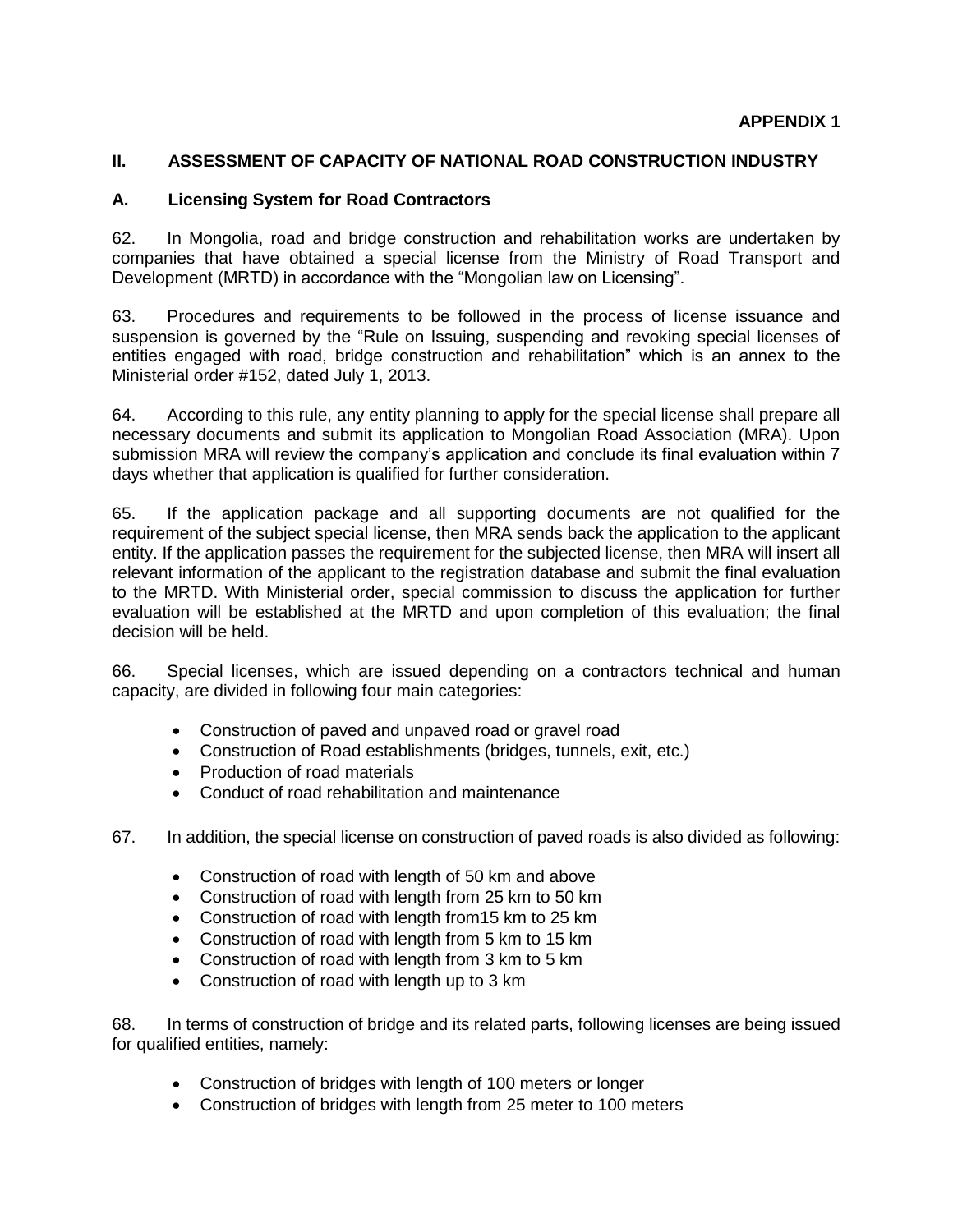- Construction of bridges up to 25 meters
- Construction bridge crossing

69. In terms of rehabilitation and maintenance related work, following licenses are being issued for qualified entities, namely:

- Rehabilitation of all types of road;
- Rehabilitation of all types of bridges;
- Renovation of road and squares, construction and rehabilitation of floating bridges;
- Installation of road signs, boards and appliances.

70. According to above mentioned rules, it is acceptable that 50 percent of total engineers and technical staff of the applying entity may be working in foreign companies or different company at the time of application and certain percent of total tools and equipment of the applying company may be rental.

71. It is worth emphasizing that the financial capacity of the applicant company is not considered in the evaluation process in terms of issuing, suspending and revoking licenses and no specific provision on this matter is included in the rule, approved by the Ministry of Road, Transportation and Development.

72. Tables I-2 to I-5 at the end of this report detail the minimum requirements of human resources and technical capacity of the entity applying for the various licenses.

#### **B. Details of Licensed Contractors**

73. To obtain registration and other relevant information of national companies with special licenses on construction and rehabilitation of road and related structure, the Consultant submitted an official request to the Mongolian Road Association on several occasions but no useful information was provided.

74. As a result, information on the 545 national companies that hold special licenses for the construction and rehabilitation of road and related structure has been downloaded from the official web pages of the MRA and MRTD (updated as of May 16, 2016). This is presented in Tables I-6 and I-7 at the end of this report and includes the name of the company, the date of issuance of the license and its validity. The websites do not include details of the types of special licenses held by each company.

#### **C. Evaluation of Licensing System**

75. Despite the legal regulations on special licenses, such as the Mongolian law on Special Licenses, a rule approved by the MRTD, there are a number concerns about the effectiveness of the system. These include:

- (i) Human resource and technical equipment capacity is considered as the main indicator of qualified company while financial indicators such as company capital, annual profit, annual sale rate are not considered at all;
- (ii) Commissions granted with rights to issue special licenses at all levels are only limited by the analysis and review of paper documents submitted by the applicant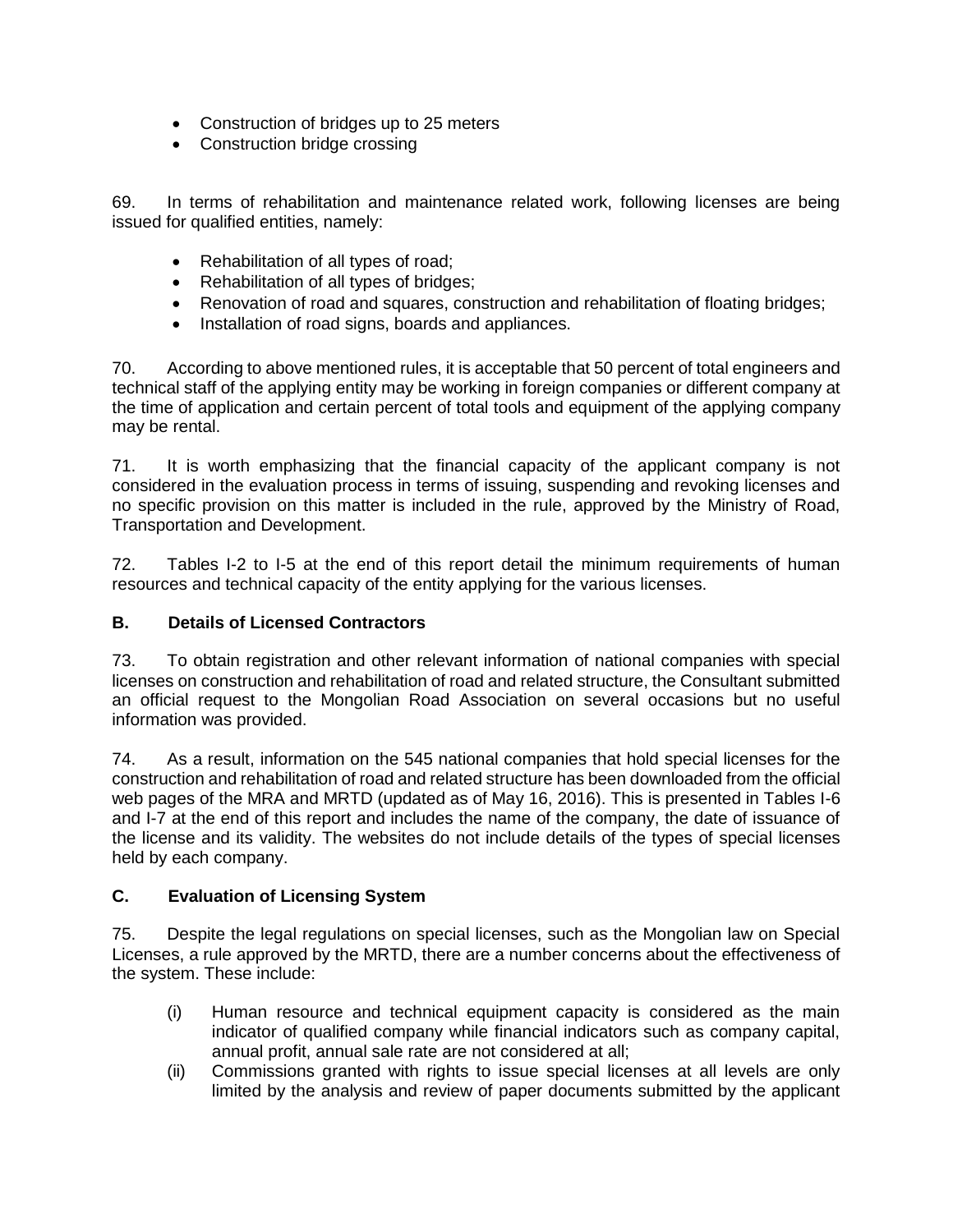companies, and no visual / site inspection or capacity evaluation is conducted at the company`s premises.

(iii) After the issuance of special licenses, no regular monitoring of a company`s performance is carried out. For example no information is collected as to whether that company has successfully implemented road projects, whether there was a contract violation during construction, whether there was quality assurance issue, etc. Regardless of their performance, companies are still able to hold their special licenses until its expiration date.

76. According to relevant rules and legislations, a company that has obtained a special license should maintain their human resource and technical capacities until they are awarded a construction contract with the government, this despite the fact that it is very rare to have construction work from the government that fits with their human resource and technical capacities. For example, in the last five years, of the 545 abovementioned companies with special licenses, only 45 (8.2%) have been awarded road construction contracts while only 28 (5.1%) have been awarded road rehabilitation contracts.

77. Due to lack of specific direction or policy directive approved MRTD on sustainability and enhancement of national road companies, more than 80 percent of total national companies holding special licenses still have no permanent workplace, permanent human resource, and only limited technical capacity. In effect they are only active and capable on "paper", in order to win tenders advertised, and if they win a tender they seek to subcontract the work to another contractor. This includes companies that hold special licenses for road construction from 25-50 km, or even 50 km and above

# **D. Assessment of Capacity of National Contractors**

78. Based on the latest information collected by the MRTD on newly constructed roads and capacity related information collected by the Consultant from various national companies, a limited analysis has been carried out. This is based on interviews with several contractors and publicly available information on each company's human resources and technical capacities, the number and value of successfully concluded contracts and the number and value of contracts that are under implementation.

79. This analysis [\(](#page-20-0)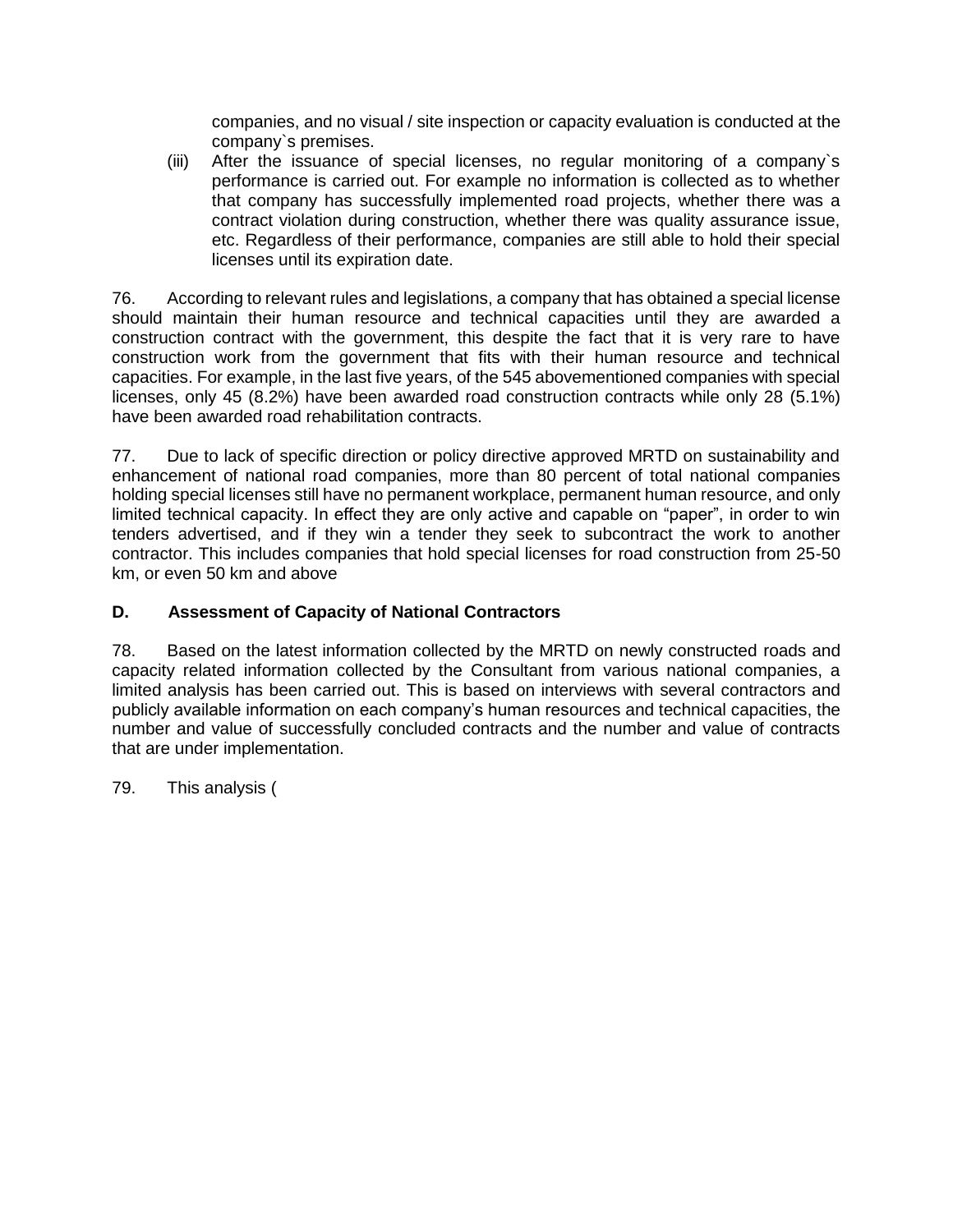80. [Table II-1\)](#page-20-0) contains limited financial information on these companies as this data is not publicly available and most companies the Consultant approached did not wish to provide it. It is worth noting that, although the analysis is not linked to MRTD's licensing system, many of the companies listed have special licenses that fit with their current capacity.

81. **Although opportunities in the road construction sector in Mongolia have increased rapidly in the last few years, most of this work has gone to foreign companies with high technical capacity and sufficient human resources.** For instance, in 2013, a total of 1,825km road was constructed, out of which 60% or 1,090km was constructed by foreign companies or companies with foreign direct investments. The same figures in the following years were; 2014 a total of 553km of road and 49% (271km); 2015 a total 1008km of road and 54% (549km); and in 2016 a total of 506km road with 53% (267km) constructed by foreign companies.

<span id="page-20-0"></span>82. **The limited financial capacity of Mongolia's road companies does not allow them to compete directly for large multilateral aid works (mostly provided by ADB).** Typical contract size has been \$15 to \$25 million, which is beyond the capacity of the largest national contractors. At the same time, some donors (e.g. Japan, the Republic of Korea, and the PRC) only contract with their own national contractors.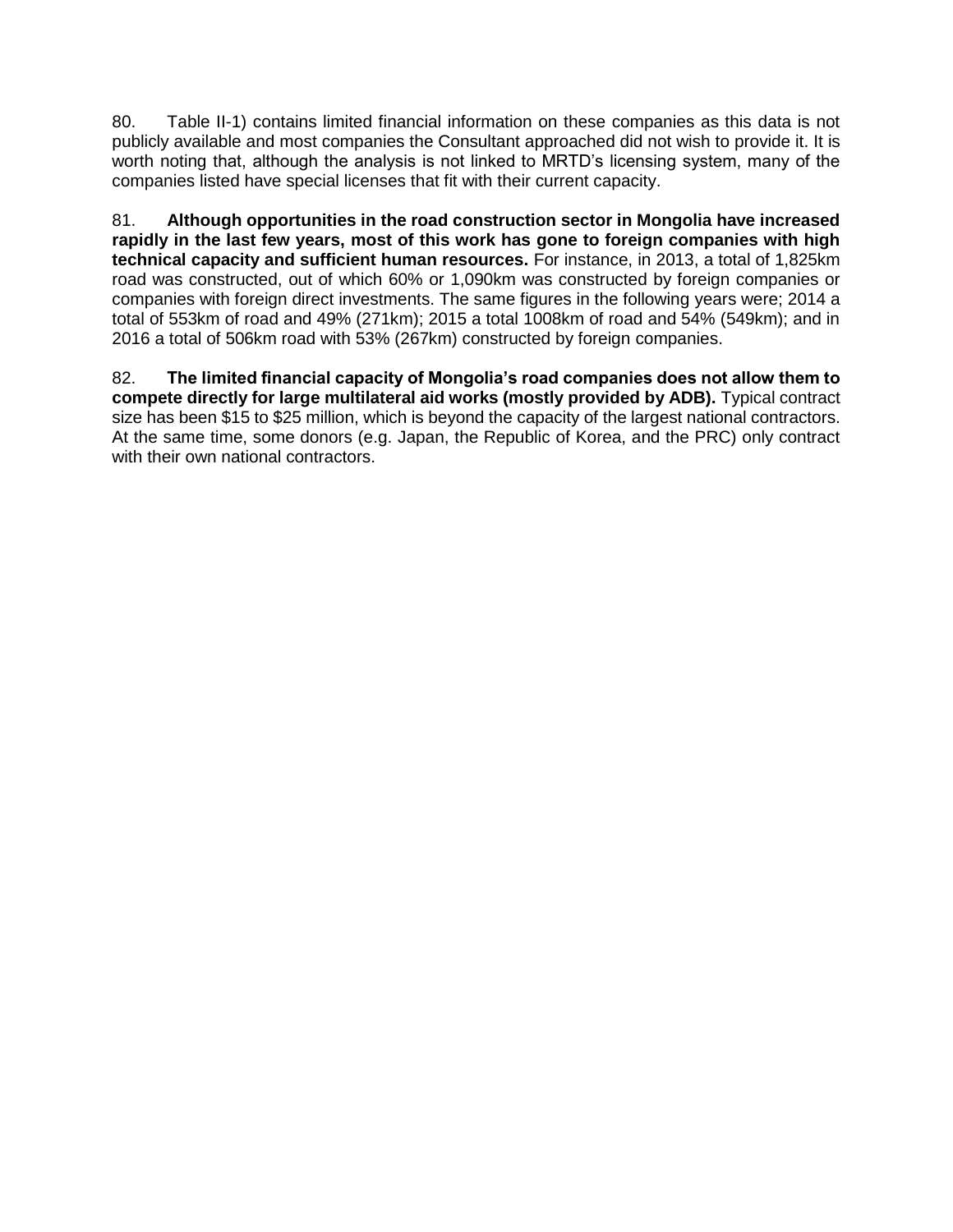# **Table II-1: National Contractors Actively Engaged in Road Construction**

|                |                              |                                                                |                  | 2013                                         |                  | 2014                                         |                  | 2015                                                        |                  | 2016                                         |                                       |                                           |                            |
|----------------|------------------------------|----------------------------------------------------------------|------------------|----------------------------------------------|------------------|----------------------------------------------|------------------|-------------------------------------------------------------|------------------|----------------------------------------------|---------------------------------------|-------------------------------------------|----------------------------|
| N <sub>2</sub> | Company name                 | roads constructed<br>Length of paved<br><u>until 2013 /km/</u> | Total road, /km/ | performed with<br>Work jointly<br>contractor | Total road, /km/ | performed with<br>Work jointly<br>contractor | Total road, /km/ | performed with<br>Work jointly<br>contractor                | Total road, /km/ | performed with<br>Work jointly<br>contractor | Paved road under<br>construction /km/ | Number of engineer<br>and technical staff | machinery and<br>Number of |
|                |                              |                                                                |                  |                                              |                  |                                              |                  | Companies with capacity to construct road more than 50 km   |                  |                                              |                                       |                                           |                            |
| 1              | Altain zam LLC               | 115.1                                                          | 100              |                                              | 43.1             |                                              |                  |                                                             |                  |                                              | 311                                   | $\boldsymbol{9}$                          | 56                         |
| $\overline{2}$ | Arj capital LLC              | 23.65                                                          | 50               |                                              |                  |                                              | 132              |                                                             | 25               |                                              |                                       | 10                                        | 86                         |
| $\overline{3}$ | Nasny zam LLC<br>Monroad LLC | 201.4<br>199.2                                                 |                  |                                              | 30               |                                              | 61.5             |                                                             |                  |                                              | 70.1                                  | 11                                        | 95                         |
| $\overline{4}$ |                              | 5                                                              | 54               |                                              |                  |                                              | 100              |                                                             |                  |                                              |                                       | 8                                         | 92                         |
| 5              | Hurdny zam LLC               | 78.9                                                           |                  |                                              |                  |                                              | 69               |                                                             | 8                |                                              | 127                                   | $\overline{7}$                            | 58                         |
| 6              | <b>ESTO LLC</b>              | 118.2                                                          |                  |                                              | 25               |                                              | 17.1             |                                                             |                  |                                              |                                       | $\overline{7}$                            | 35                         |
|                |                              |                                                                |                  |                                              |                  |                                              |                  | Companies with capacity to construct road of 25 km to 50 km |                  |                                              |                                       |                                           |                            |
| 1              | Uils road LLC                | 2.42                                                           |                  |                                              | 6.9              |                                              | $\overline{51}$  | 40                                                          |                  |                                              |                                       | 8                                         | 28                         |
| $\overline{2}$ | Och-naran LLC<br>National    | 0.6                                                            |                  |                                              |                  |                                              | 40               | 40                                                          |                  |                                              | 50                                    | 8                                         | 35                         |
| 3              | developer LLC                | 45                                                             | 50               |                                              |                  |                                              |                  |                                                             |                  |                                              |                                       | $\sqrt{5}$                                | 31                         |
| $\overline{4}$ | Mongolyn<br>Hurdny zam LLC   | 15                                                             | 104              | 104                                          |                  |                                              |                  |                                                             | 42               | 42                                           |                                       | 5                                         | 26                         |
| 5              | Ochir tuv zam<br><b>LLC</b>  | 109.7                                                          | 31.7             |                                              |                  |                                              |                  |                                                             |                  |                                              | 28                                    | $\overline{\mathbf{4}}$                   | 66                         |
| 6              | Hotgor zamLLC                | 15                                                             | 29.5             |                                              | 54.5             |                                              | $\overline{7}$   |                                                             | 9.<br>8          |                                              |                                       | $\sqrt{5}$                                | 24                         |
| $\overline{7}$ | Zamyn bitum<br>LLC           | 1.1                                                            | 66.1             | 42                                           | 24.1             |                                              | 15.8             |                                                             |                  |                                              |                                       | 6                                         | 26                         |
| 8              | Yalguusan LLC                | 91                                                             | 48.8             | 48.8                                         | 43               |                                              |                  |                                                             | 19               |                                              |                                       | 6                                         | 42                         |
| 9              | Gashuunii gol<br><b>LLC</b>  | 15.4                                                           | 48.8             | 48.8                                         | 27.8             |                                              |                  |                                                             | 27               |                                              |                                       | 5                                         | 26                         |
|                |                              |                                                                |                  |                                              |                  |                                              |                  | Companies with capacity to construct road of 15 km to 25 km |                  |                                              |                                       |                                           |                            |
| 1              | Erdene zam LLC               | 78.8                                                           |                  |                                              |                  |                                              |                  |                                                             |                  |                                              |                                       | $\,6$                                     | 59                         |
| $\overline{2}$ | Zaabar LLC                   | 44.35                                                          |                  |                                              |                  |                                              |                  |                                                             |                  |                                              |                                       | $\overline{7}$                            | 39                         |
| 3              | Huvsgul zam<br>LLC           | 1.9                                                            | 4.5              |                                              |                  |                                              |                  |                                                             |                  |                                              | 22.1                                  | 6                                         | 50                         |
| 4              | Ochir nyam LLC               | 2.23                                                           | 8.2              |                                              |                  |                                              | 29.4             | 29.4                                                        |                  |                                              |                                       | 4                                         | 36                         |
| 5              | <b>KTK LLC</b>               | 10                                                             | 32.2             | 32.2                                         |                  |                                              |                  |                                                             |                  |                                              |                                       | $\overline{3}$                            | 27                         |
| 6              | Anandyn zam<br><b>LLC</b>    | 15                                                             | 32.2             | 32.2                                         |                  |                                              |                  |                                                             | 1                |                                              |                                       | 3                                         | 20                         |
| $\overline{7}$ | <b>Batcubik LLC</b>          | 11.07                                                          | 17               | 17                                           |                  |                                              |                  |                                                             |                  |                                              |                                       | $\overline{4}$                            | 19                         |
| 8              | Tugs zam LLC                 | 19.77                                                          | 17               | 17                                           |                  |                                              |                  |                                                             | 5.<br>5          |                                              |                                       | $\mathbf{3}$                              | 22                         |
| 9              | Ih Mongol barilga<br>LLC     |                                                                |                  |                                              | 25               |                                              |                  |                                                             |                  |                                              |                                       | 3                                         | 10                         |
| 10             | Hansuun zam<br><b>LLC</b>    | 3.1                                                            |                  |                                              |                  |                                              |                  |                                                             |                  |                                              | 61.7                                  | $\overline{\mathbf{4}}$                   | 18                         |
| 11             | Motor service<br><b>LLC</b>  |                                                                |                  |                                              |                  |                                              |                  |                                                             | 42               | 42                                           |                                       | 5                                         | 12                         |
| 12             | Herem zam LLC                | 40                                                             |                  |                                              |                  |                                              |                  |                                                             |                  |                                              |                                       | $\overline{\mathbf{4}}$                   | 25                         |
| 13             | Berkh zaraa LLC              | 70                                                             |                  |                                              |                  |                                              |                  |                                                             |                  |                                              |                                       | $\overline{5}$                            | 28                         |
| 14             | Tum arvijih LLC              | 1.3                                                            |                  |                                              | 45.3             |                                              |                  |                                                             |                  |                                              |                                       | $\overline{3}$                            | 20                         |
| 15             | Madimos Grupp<br>LLC         |                                                                |                  |                                              | 25               |                                              |                  |                                                             |                  |                                              |                                       | $\overline{\mathbf{4}}$                   | 18                         |
| 16             | Tumdelgereh<br><b>LLC</b>    |                                                                |                  |                                              |                  |                                              | 20               |                                                             | 5                |                                              |                                       | 3                                         | 21                         |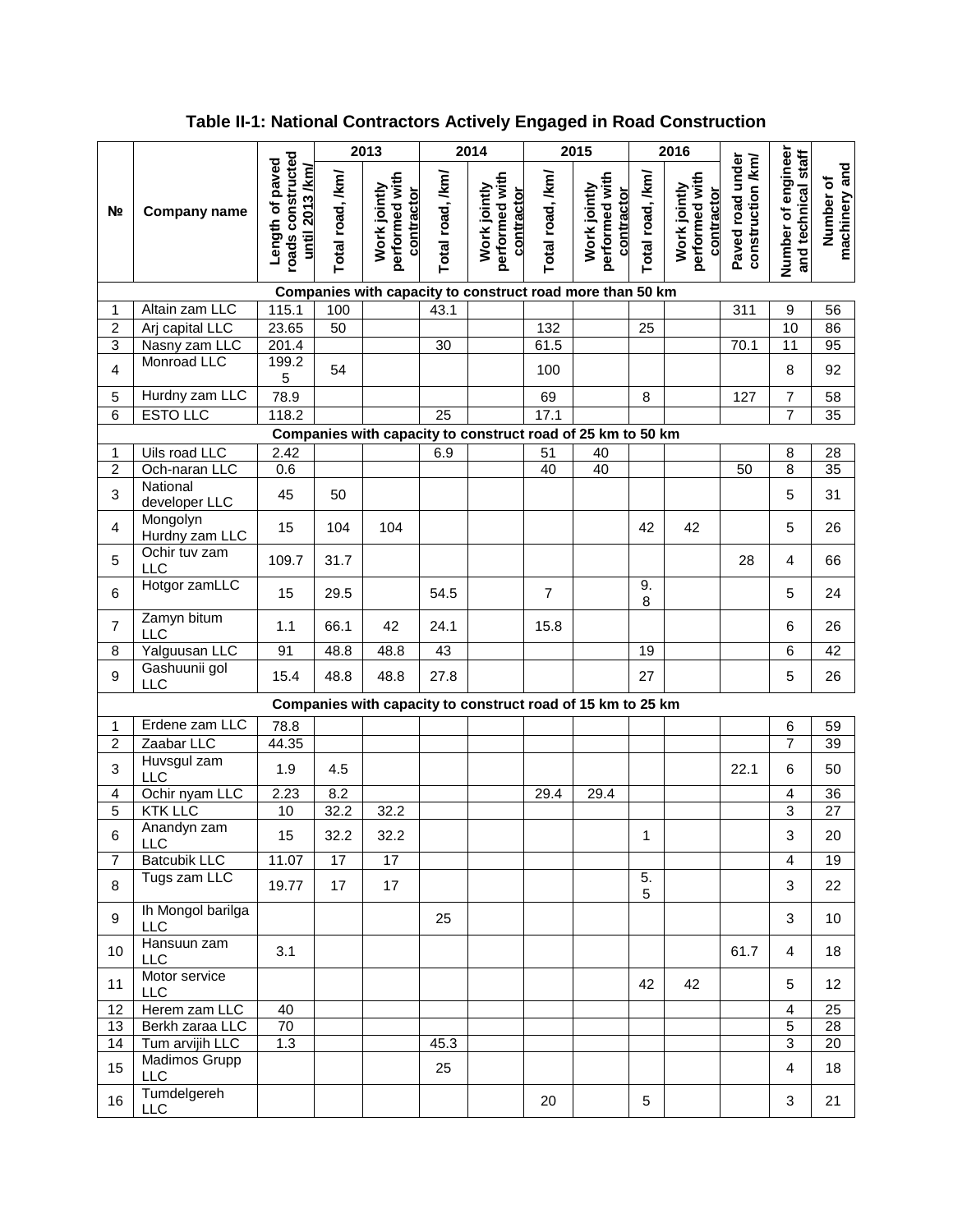|                 |                              |                                                         |                  | 2013                                         |                  | 2014                                                       |                  | 2015                                         |                               | 2016                                         |                                       |                                           |                            |
|-----------------|------------------------------|---------------------------------------------------------|------------------|----------------------------------------------|------------------|------------------------------------------------------------|------------------|----------------------------------------------|-------------------------------|----------------------------------------------|---------------------------------------|-------------------------------------------|----------------------------|
| N <sub>2</sub>  | <b>Company name</b>          | roads constructed<br>Length of paved<br>until 2013 /km/ | Total road, /km/ | performed with<br>Work jointly<br>contractor | Total road, /km/ | performed with<br>Work jointly<br>contractor               | Total road, /km/ | performed with<br>Work jointly<br>contractor | Total road, /km/              | performed with<br>Work jointly<br>contractor | Paved road under<br>construction /km/ | Number of engineer<br>and technical staff | machinery and<br>Number of |
| 17              | Uvur zalaat LLC              |                                                         |                  |                                              |                  |                                                            |                  |                                              |                               |                                              | 23.3                                  | $\overline{3}$                            | 23                         |
| 18              | Badrah-Oil LLC               |                                                         |                  |                                              |                  |                                                            |                  |                                              | 52<br>$\overline{\mathbf{8}}$ |                                              |                                       | 4                                         | 19                         |
|                 |                              |                                                         |                  |                                              |                  | Companies with capacity to construct road of 5 km to 15 km |                  |                                              |                               |                                              |                                       |                                           |                            |
| 1               | <b>Tosgol LLC</b>            | 20                                                      |                  |                                              |                  |                                                            |                  |                                              |                               |                                              |                                       | 4                                         | 20                         |
| $\overline{c}$  | Naranbulag han<br><b>LLC</b> | 11.92                                                   |                  |                                              |                  |                                                            |                  |                                              |                               |                                              | 3.4                                   | 3                                         | 17                         |
| 3               | ODND LLC                     |                                                         |                  |                                              |                  |                                                            | 5                |                                              |                               |                                              |                                       | 3                                         | 13                         |
| 4               | Hotyn zam LLC                | 4.6                                                     |                  |                                              |                  |                                                            |                  |                                              |                               |                                              | $\blacksquare$                        | 5                                         | 42                         |
| 5               | Avto zam LLC                 | 12.72                                                   |                  |                                              |                  |                                                            |                  |                                              |                               |                                              |                                       | $\overline{2}$                            | 20                         |
| 6               | Geotrass LLC                 | 6.4                                                     |                  |                                              |                  |                                                            |                  |                                              |                               |                                              |                                       | $\overline{3}$                            | 29                         |
| $\overline{7}$  | Erdenet suvarga<br>LLC       | 19                                                      |                  |                                              |                  |                                                            |                  |                                              |                               |                                              |                                       | $\overline{2}$                            | 30                         |
| 8               | Urgun govi LLC               | 10                                                      |                  |                                              |                  |                                                            |                  |                                              |                               |                                              |                                       | 3                                         | 23                         |
| $\overline{9}$  | Jei Kei Si LLC               | 2.92                                                    |                  |                                              |                  |                                                            |                  |                                              |                               |                                              |                                       | 3                                         | $\overline{14}$            |
| 10              | Huchit zal LLC               | 15.1                                                    |                  |                                              |                  |                                                            |                  |                                              |                               |                                              |                                       | 5                                         | 23                         |
| 11              | Chailgan LLC                 | 25                                                      |                  |                                              |                  |                                                            |                  |                                              |                               |                                              |                                       | 4                                         | 32                         |
| 12              | Mon-Agaar LLC                | $\overline{2.6}$                                        |                  |                                              |                  |                                                            |                  |                                              |                               |                                              |                                       | 1                                         | 34                         |
| 13              | Bilegt zam LLC               | 10                                                      |                  |                                              |                  |                                                            |                  |                                              |                               |                                              |                                       | 3                                         | 18                         |
| 14              | Setsed LLC                   | 10.16                                                   |                  |                                              |                  |                                                            |                  |                                              |                               |                                              |                                       | $\overline{c}$                            | 19                         |
| $\overline{15}$ | BeringLLC                    | 1                                                       |                  |                                              |                  |                                                            |                  |                                              |                               |                                              |                                       | $\overline{2}$                            | $\overline{21}$            |
| 16              | Power logistic<br>LLC        | 1.6                                                     |                  |                                              |                  |                                                            |                  |                                              |                               |                                              |                                       | 4                                         | 26                         |

Source: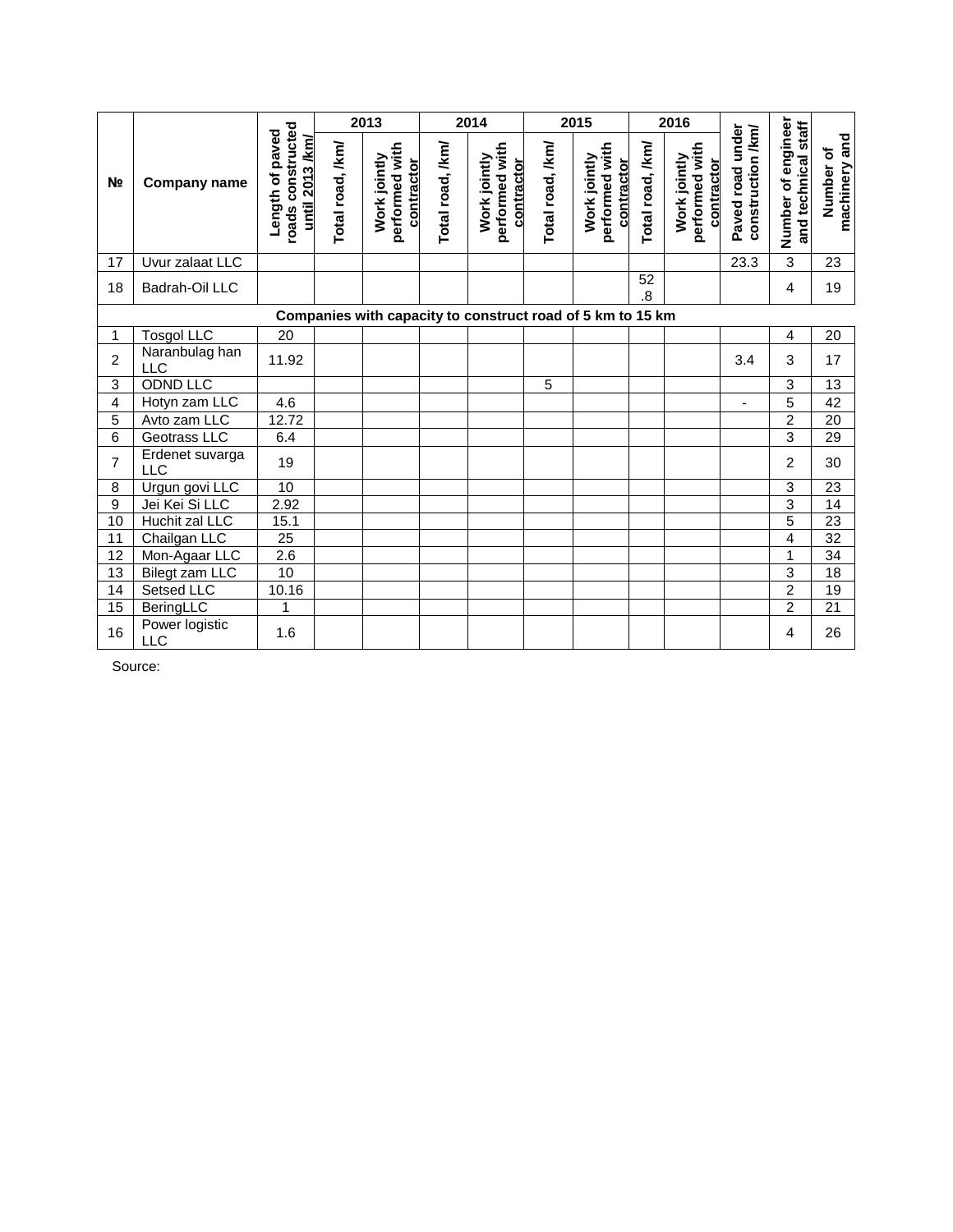|                         |                                                                                       |                              |                   |                       | <b>Types of license</b> |                |                |
|-------------------------|---------------------------------------------------------------------------------------|------------------------------|-------------------|-----------------------|-------------------------|----------------|----------------|
| #                       | <b>Equipment name and necessary</b><br>capacity                                       | <b>50 km</b><br>and<br>above | Up to<br>50<br>km | Up to<br><b>25 km</b> | Up to<br><b>15 km</b>   | Up to<br>5 km  | Up to<br>3 km  |
|                         | Main machineries and equipment                                                        |                              |                   |                       |                         |                |                |
| 1                       | Excavator $/0.65M3$                                                                   | 6                            | 4                 | $\overline{2}$        | $\overline{2}$          | 1              | 1              |
| $\overline{2}$          | Bulldozer /130m.x/                                                                    | $\overline{4}$               | 3                 | $\overline{2}$        | 1                       |                |                |
| 3                       | Auto grader /250m.x/                                                                  | 6                            | 4                 | $\overline{2}$        | $\overline{2}$          | 1              | 1              |
| 4                       | Loaders more than $/1.03$                                                             | 8                            | 6                 | 4                     | 3                       | 1              | 1              |
| 5                       | Drum roller more than 20 t                                                            | 8                            | 4                 | $\overline{2}$        | $\overline{2}$          | $\overline{2}$ | 1              |
| 6                       | Gas roller /20 t/                                                                     | 8                            | 4                 | $\overline{2}$        | 1                       | 1              | 1              |
| $\overline{7}$          | Roller / more than 10 t/                                                              | 3                            | 3                 | $\overline{2}$        | 1                       |                |                |
| 8                       | Roller /more than 10 t/                                                               | $\overline{3}$               | 1                 |                       |                         |                |                |
| 9                       | Heavy duty dump truck more than<br>6M <sup>3</sup>                                    | 30                           | 20                | 12                    | 8                       | 6              | $\overline{4}$ |
| 10                      | Water truck more than /5 t/                                                           | 8                            | 5                 | 4                     | $\overline{2}$          | 1              | 1              |
| 11                      | Asphalt paver not less than /7.0m/                                                    | 3                            | $\overline{2}$    | 1                     | 1                       |                |                |
| 12                      | Auto crane /25 t and over/                                                            | $\overline{2}$               | $\overline{2}$    | 1                     | 1                       |                |                |
| 13                      | Filtered stone crushing machinery<br>/60 t per hour                                   | $\overline{2}$               | $\overline{2}$    | $\overline{2}$        | 1                       | 1              |                |
| 15                      | Asphalt concrete plant 80 t/hour/                                                     | $\overline{2}$               | 1                 | 1                     | 1                       |                |                |
|                         |                                                                                       | Other equipment              |                   |                       |                         |                |                |
| 16                      | Auto hydrogenate /3.5 M/                                                              | $\overline{2}$               | $\overline{2}$    | $\mathbf{1}$          | $\mathbf{1}$            |                |                |
| 17                      | Concrete mixer                                                                        | 6                            | $\overline{4}$    | $\overline{2}$        | $\overline{2}$          | 1              | 1              |
| 18                      | Asphalt concrete cutting saw<br>/2M/min/                                              | 4                            | 4                 | 1                     | 1                       | 1              | 1              |
| 19                      | Trimming cutter, folder                                                               | $\overline{2}$               | $\overline{2}$    | 1                     | 1                       | 1              | 1              |
| 20                      | Compressor /7 <sub>M</sub> <sup>3</sup> /                                             | $\overline{4}$               | 4                 | 1                     | 1                       | 1              | 1              |
| 21                      | Deep vibrator                                                                         | 8                            | 6                 | $\overline{2}$        | $\overline{2}$          | $\overline{1}$ | 1              |
| 22                      | Field vibrator                                                                        | 8                            | 6                 | 1                     | $\mathbf 1$             | 1              | 1              |
| 23                      | Welding apparatus                                                                     | 5                            | 4                 | $\overline{2}$        | $\overline{2}$          | 1              | 1              |
| 24                      | Laboratory /comprehensive/                                                            | 1                            | 1                 | 1                     | 1                       |                |                |
| 25                      | Geodesy equipment<br>/comprehensive/                                                  | 4                            | $\overline{2}$    | 1                     | 1                       | 1              | 1              |
| 26                      | Field laboratory                                                                      | $\overline{2}$               | 1                 | 1                     | 1                       | 1              |                |
| $\#$                    | Minimum requirements for human resource capacity - road engineers and technical staff |                              |                   |                       |                         |                |                |
| $\mathbf 1$             | Road engineer                                                                         | $\overline{4}$               | $\overline{2}$    | 2                     | 1                       | 1              | 1              |
| $\overline{2}$          | Bridge and artificial establishment<br>engineer                                       | $\overline{2}$               | 1                 |                       |                         |                |                |
| 3                       | Geodesy engineer                                                                      | $\overline{2}$               | $\overline{2}$    | 1                     | 1                       |                |                |
| $\overline{\mathbf{4}}$ | Material engineer                                                                     | $\overline{2}$               | $\overline{2}$    | 1                     | 1                       | 1              | 1              |
| 5                       | <b>Total number of engineers</b>                                                      | 10                           | $\overline{7}$    | 4                     | $\overline{\mathbf{3}}$ | $\overline{2}$ | $\overline{2}$ |

# **Table II-2: Construction of Paved and Unpaved / Gravel Road**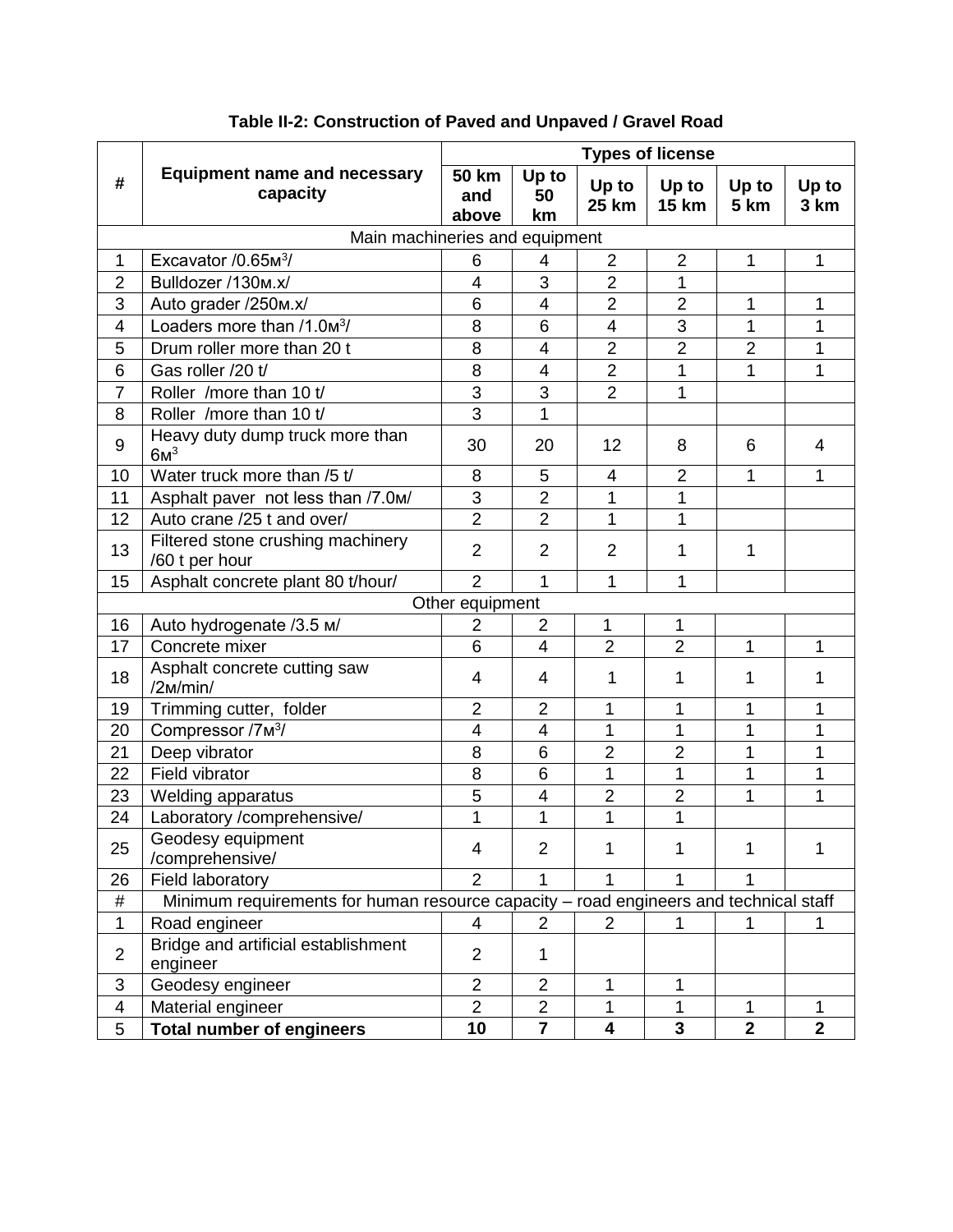|                         |                                                                                       | <b>Types of work</b>     |                            |                       |                                   |  |  |  |
|-------------------------|---------------------------------------------------------------------------------------|--------------------------|----------------------------|-----------------------|-----------------------------------|--|--|--|
|                         | <b>Equipment name and necessary</b>                                                   |                          | <b>Constructing bridge</b> |                       |                                   |  |  |  |
| #                       | capacity                                                                              | Up to<br>25 <sub>m</sub> | 25-100<br>m                | 100 m<br>and<br>above | <b>Bridge crossing</b><br>/tunnel |  |  |  |
|                         | Main machineries and equipment                                                        |                          |                            |                       |                                   |  |  |  |
| 1                       | Excavator / 0.65 M <sup>3</sup> /                                                     | 1                        | $\overline{2}$             | $\overline{2}$        | $\overline{2}$                    |  |  |  |
| $\overline{2}$          | Bulldozer /130m.x/                                                                    | 1                        | 1                          | $\overline{2}$        | 1                                 |  |  |  |
| 3                       | Auto grader /250m.x/                                                                  | 1                        | 1                          | 1                     | 1                                 |  |  |  |
| $\overline{4}$          | Loader $/1.0m3$                                                                       | 1                        | $\overline{2}$             | $\overline{2}$        | 4                                 |  |  |  |
| 5                       | Drum roller more than 10 t                                                            | 1                        | 1                          | $\overline{2}$        | 3                                 |  |  |  |
| 6                       | Gas roller more than 20 t                                                             |                          | 1                          | 1                     | $\overline{2}$                    |  |  |  |
| $\overline{7}$          | Roller /more than 10 t/                                                               |                          |                            |                       |                                   |  |  |  |
| 8                       | Roller /less than 10 t/                                                               |                          |                            |                       |                                   |  |  |  |
| 9                       | Heavy duty dump truck more than<br>6M <sup>3</sup>                                    | 3                        | 4                          | 4                     | 6                                 |  |  |  |
| 10                      | Water tank more than 5 t                                                              | 1                        | 1                          | 1                     | $\overline{2}$                    |  |  |  |
| 11                      | Asphalt paver no less than 7.0m                                                       |                          |                            |                       |                                   |  |  |  |
| 12                      | Auto crane more than 25 t                                                             | 1                        | $\overline{2}$             | 2                     | $\overline{2}$                    |  |  |  |
| 13                      | Filtered stone crushing machinery<br>/60 t per hour                                   |                          |                            |                       |                                   |  |  |  |
| 15                      | Asphalt concrete plant /80 t/hour/                                                    |                          |                            |                       |                                   |  |  |  |
|                         |                                                                                       | Other equipment          |                            |                       |                                   |  |  |  |
| 16                      | Auto hydro generator 3.5 m                                                            |                          |                            |                       |                                   |  |  |  |
| 17                      | Concrete mixer                                                                        | $\overline{2}$           | $\overline{2}$             | 3                     | 4                                 |  |  |  |
| 18                      | Asphalt concrete cutting saw<br>/2M/min/                                              |                          |                            |                       |                                   |  |  |  |
| 19                      | Trimming cutter, folder                                                               | 1                        | 1                          | $\overline{2}$        | $\overline{2}$                    |  |  |  |
| 20                      | Compressor /7M3/                                                                      | 1                        | 1                          | $\overline{2}$        | 3                                 |  |  |  |
| 21                      | Deep vibrator                                                                         | $\overline{2}$           | $\overline{2}$             | 3                     | 6                                 |  |  |  |
| 22                      | Field vibrator                                                                        | $\overline{2}$           | $\overline{2}$             | 3                     | 6                                 |  |  |  |
| 23                      | <b>Welding apparatus</b>                                                              | $\overline{2}$           | $\overline{2}$             | $\overline{3}$        | 6                                 |  |  |  |
| 24                      | Laboratory / comprehensive/                                                           |                          |                            |                       | 1                                 |  |  |  |
| 25                      | Geodesy equipment /comprehensive/                                                     | 1                        | 1                          |                       | $\overline{2}$                    |  |  |  |
| 26                      | Field laboratory                                                                      | 1                        | 1                          |                       |                                   |  |  |  |
| #                       | Minimum requirements for human resource capacity - road engineers and technical staff |                          |                            |                       |                                   |  |  |  |
| 1                       | Road engineer                                                                         |                          |                            | 1                     |                                   |  |  |  |
| $\overline{2}$          | Bridge engineer                                                                       | 1                        | 1                          | $\overline{2}$        | $\overline{2}$                    |  |  |  |
| $\overline{3}$          | Geodesy engineer                                                                      |                          | 1                          | 1                     | $\overline{c}$                    |  |  |  |
| $\overline{\mathbf{4}}$ | Material engineer                                                                     | $\mathbf 1$              | 1                          | 1                     | $\overline{c}$                    |  |  |  |
| 5                       | <b>Total number of engineers</b>                                                      | $\overline{2}$           | $\overline{\mathbf{3}}$    | $\overline{5}$        | $\overline{\mathbf{7}}$           |  |  |  |

# **Table II-3: Construction of Bridges and Bridge Related Structures**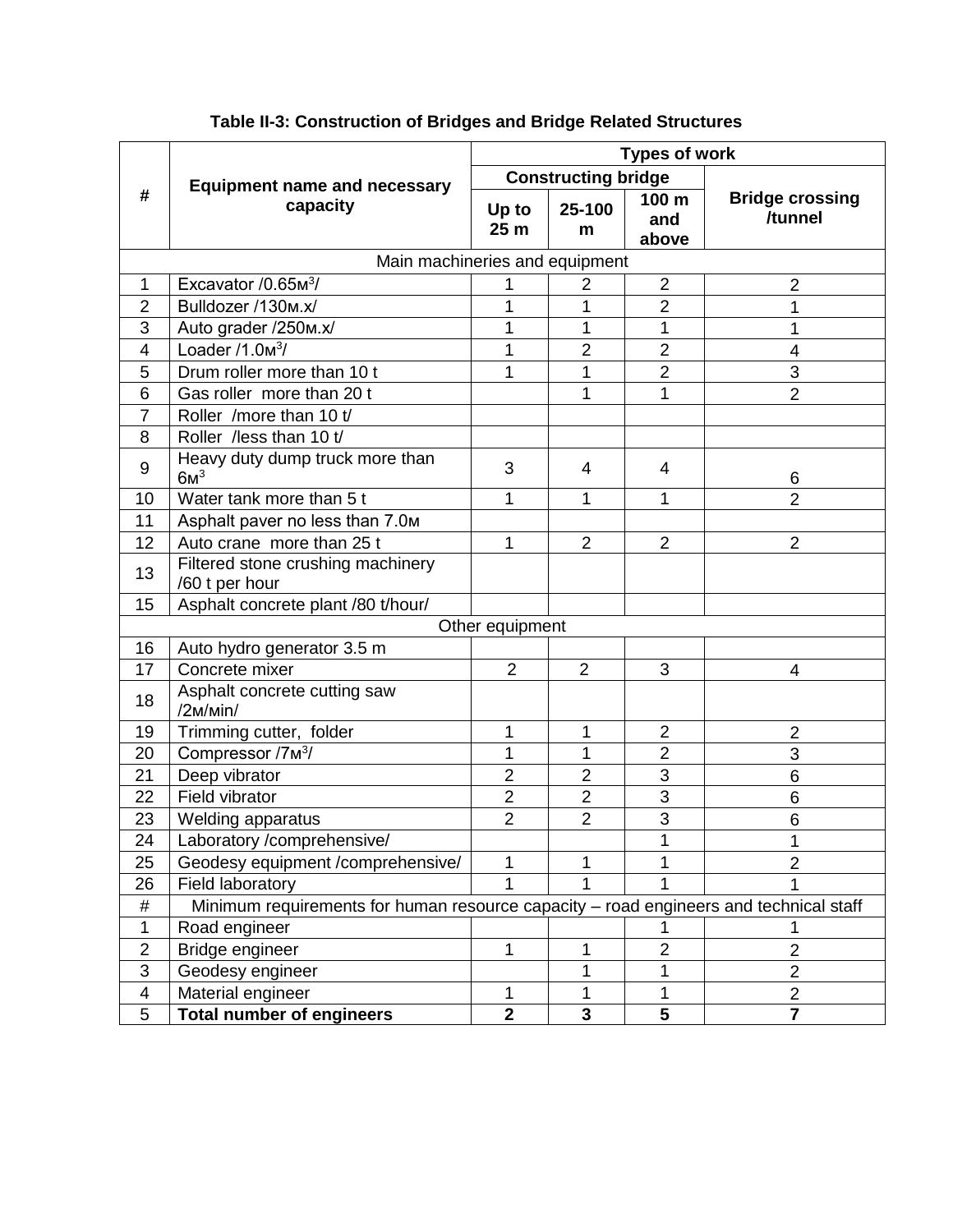| #              | Machinery name and necessary capacity                                                 | <b>Production of road construction and</b><br>maintenance materials |  |  |  |  |  |
|----------------|---------------------------------------------------------------------------------------|---------------------------------------------------------------------|--|--|--|--|--|
|                | Main machineries and equipment                                                        |                                                                     |  |  |  |  |  |
| 1              | Excavator $/0.65M3$                                                                   | 2                                                                   |  |  |  |  |  |
| $\overline{2}$ | Bulldozer /130m.x/                                                                    |                                                                     |  |  |  |  |  |
| 3              | Auto grader /250m.x/                                                                  |                                                                     |  |  |  |  |  |
| 4              | Loader $/1.03$                                                                        | $\overline{2}$                                                      |  |  |  |  |  |
| 5              | Heavy duty dump truck – more than $6M^3$ -aac                                         | 6                                                                   |  |  |  |  |  |
| 6              | Water truck more than 5 t                                                             |                                                                     |  |  |  |  |  |
| $\overline{7}$ | Manual roller                                                                         |                                                                     |  |  |  |  |  |
| 8              | Filtered stone crushing machinery 60 t per hour                                       |                                                                     |  |  |  |  |  |
| 9              | Asphalt concrete plant /30 t/hour/                                                    | 1                                                                   |  |  |  |  |  |
| 10             | Concrete mixer                                                                        | $\overline{2}$                                                      |  |  |  |  |  |
|                | Other equipment                                                                       |                                                                     |  |  |  |  |  |
| 11             | Auto hydrogenator /3.5 M/                                                             |                                                                     |  |  |  |  |  |
| 12             | Trimming cutter, Folder                                                               | $\overline{2}$                                                      |  |  |  |  |  |
| 13             | Compressor /7 <sub>M<sup>3</sup>/</sub>                                               | $\overline{2}$                                                      |  |  |  |  |  |
| 14             | Deep vibrator                                                                         |                                                                     |  |  |  |  |  |
| 15             | Field vibrator                                                                        |                                                                     |  |  |  |  |  |
| 16             | Welding apparatus                                                                     |                                                                     |  |  |  |  |  |
| 17             | Laboratory /comprehensive/                                                            |                                                                     |  |  |  |  |  |
| 18             | Geodesy equipment /comprehensive/                                                     |                                                                     |  |  |  |  |  |
| #              | Minimum requirements for human resource capacity - road engineers and technical staff |                                                                     |  |  |  |  |  |
| 1              | Road engineer                                                                         |                                                                     |  |  |  |  |  |
| 2              | Material engineer                                                                     | 2                                                                   |  |  |  |  |  |
| 3              | Bridge engineer                                                                       |                                                                     |  |  |  |  |  |
| 4              | <b>Total number of engineers</b>                                                      | 4                                                                   |  |  |  |  |  |

# **Table II-4: Production of Road Construction Materials**

**Table II-5: Rehabilitation and Maintenance of Roads**

|   |                                | Type of work                              |                                                 |                                      |                                                                           |  |  |  |
|---|--------------------------------|-------------------------------------------|-------------------------------------------------|--------------------------------------|---------------------------------------------------------------------------|--|--|--|
| # | Name and necessary capacity    | All<br>type of<br>road<br>mainte<br>nance | All<br>types<br>οt<br>bridge<br>mainte<br>nance | Landscapin<br>g of road<br>and field | <b>Production of</b><br>road signs,<br>board and<br>related<br>appliances |  |  |  |
|   | Main machineries and equipment |                                           |                                                 |                                      |                                                                           |  |  |  |
|   | Excavator $/0.65M3$            |                                           |                                                 |                                      |                                                                           |  |  |  |
| 2 | Bulldozer /130m.x/             |                                           |                                                 |                                      |                                                                           |  |  |  |
| 3 | Auto grader /250m.x/           | 3                                         |                                                 |                                      |                                                                           |  |  |  |
| 4 | Loader $/1.0m^3/$              | $\mathfrak{p}$                            |                                                 |                                      |                                                                           |  |  |  |
| 5 | Drum roller more than 10 t     | $\mathfrak{p}$                            |                                                 |                                      | Portable                                                                  |  |  |  |
| 6 | Gas roller /20 t/              |                                           |                                                 |                                      | machineries                                                               |  |  |  |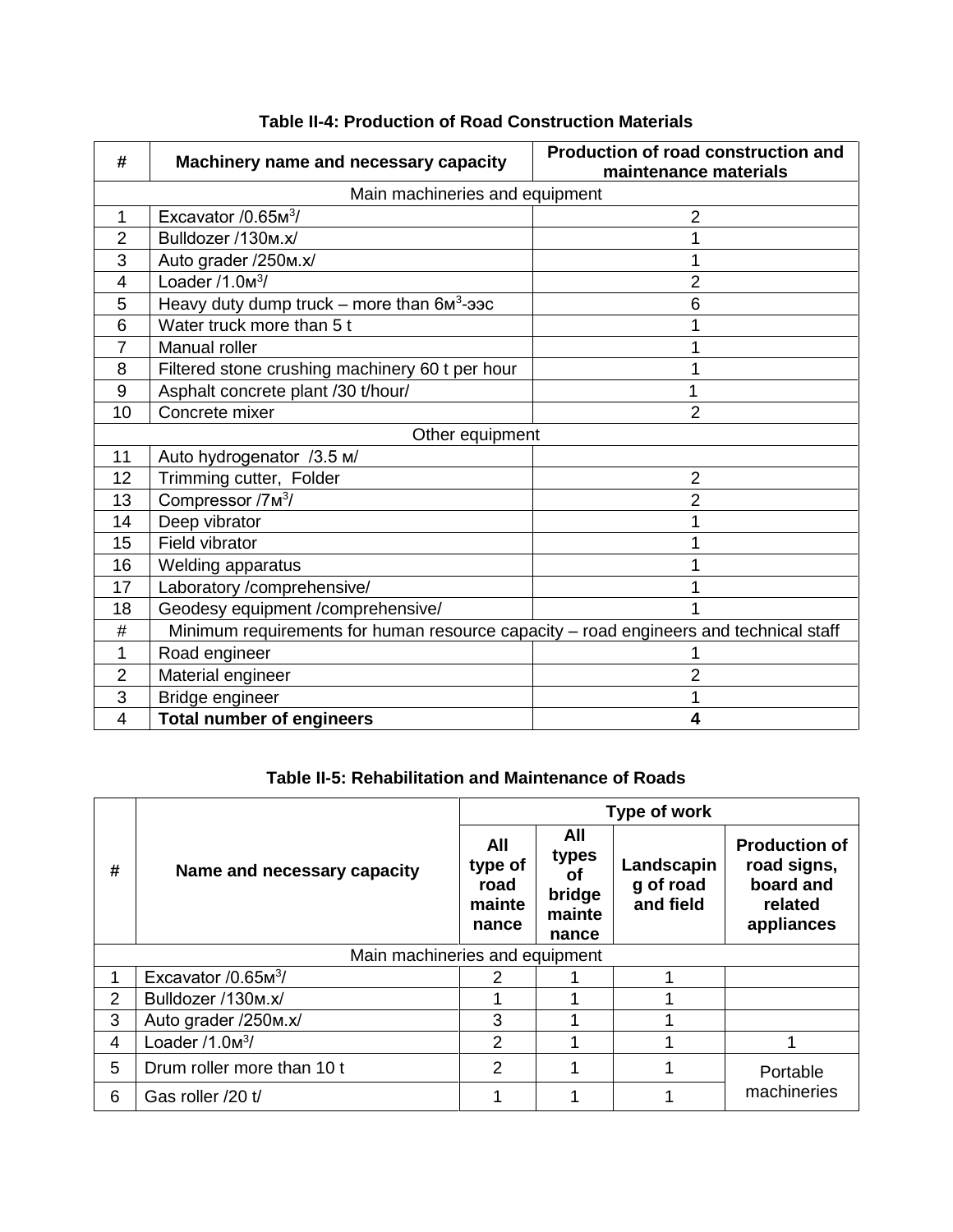|                         |                                                                                       | <b>Type of work</b>                       |                                                 |                                      |                                                                           |  |
|-------------------------|---------------------------------------------------------------------------------------|-------------------------------------------|-------------------------------------------------|--------------------------------------|---------------------------------------------------------------------------|--|
| #                       | Name and necessary capacity                                                           | All<br>type of<br>road<br>mainte<br>nance | All<br>types<br>of<br>bridge<br>mainte<br>nance | Landscapin<br>g of road<br>and field | <b>Production of</b><br>road signs,<br>board and<br>related<br>appliances |  |
| $\overline{7}$          | Roller - more than 10 t                                                               | 1                                         |                                                 | 1                                    | equipped with                                                             |  |
| 8                       | Roller - less than 10 t                                                               | 1                                         | 1                                               | 1                                    | tools for<br>marking and                                                  |  |
| 9                       | Heavy duty dump truck more than $6M3$                                                 | 5                                         | $\overline{2}$                                  | $\overline{2}$                       | signage -                                                                 |  |
| 10                      | Water tank more than 5 t                                                              | $\overline{2}$                            | 1                                               | 1                                    | 2 units                                                                   |  |
| 11                      | Asphalt paver no less than 7.0 m                                                      |                                           |                                                 |                                      |                                                                           |  |
| 12                      | Auto crane more than 25 t                                                             |                                           | 1                                               |                                      |                                                                           |  |
| 13                      | Manual roller                                                                         | $\overline{2}$                            |                                                 | $\overline{2}$                       | 1                                                                         |  |
| 14                      | Filtered stone crushing machinery /60 t<br>per hour                                   | 1                                         |                                                 |                                      |                                                                           |  |
| 15                      | Asphalt concrete plant - 30 t/hour/                                                   | 1                                         |                                                 |                                      |                                                                           |  |
|                         |                                                                                       | Other equipment                           |                                                 |                                      |                                                                           |  |
| 16                      | Auto hydrogenate 3.5 m                                                                |                                           |                                                 |                                      |                                                                           |  |
| 17                      | Concrete batching                                                                     |                                           | 1                                               | 1                                    |                                                                           |  |
| 18                      | Asphalt concrete cutting saw /2M/min/                                                 |                                           |                                                 | 1                                    |                                                                           |  |
| 19                      | Trimming cutter, Folder                                                               |                                           |                                                 |                                      |                                                                           |  |
| 20                      | Compressor /7 <sub>M<sup>3</sup>/</sub>                                               |                                           |                                                 |                                      | $\overline{2}$                                                            |  |
| 21                      | Deep vibrator                                                                         | 1                                         |                                                 |                                      |                                                                           |  |
| 22                      | Field vibrator                                                                        | 1                                         | 1                                               |                                      | 1                                                                         |  |
| 23                      | <b>Welding apparatus</b>                                                              |                                           |                                                 |                                      | 1                                                                         |  |
| 24                      | Geodesy equipment /comprehensive/                                                     | 1                                         | 1                                               |                                      | 1                                                                         |  |
| 25                      | Field laboratory                                                                      | 1                                         | 1                                               |                                      |                                                                           |  |
| 26                      | Installation of signage alongside the<br>road                                         |                                           |                                                 |                                      | 1                                                                         |  |
| 27                      | Specialized machinery for horizontal<br>marking or sign                               |                                           |                                                 |                                      | 2                                                                         |  |
| #                       | Minimum requirements for human resource capacity - road engineers and technical staff |                                           |                                                 |                                      |                                                                           |  |
| 1                       | Road engineer                                                                         | $\overline{2}$                            |                                                 |                                      | 1                                                                         |  |
| $\overline{\mathbf{c}}$ | Bridge engineer                                                                       |                                           |                                                 |                                      |                                                                           |  |
| 3                       | Other engineer and technical staff                                                    | $\overline{2}$                            | $\overline{2}$                                  | 1                                    | 1                                                                         |  |
| 4                       | Total number of engineers and<br>technical staff                                      | 4                                         | 4                                               | $\mathbf 2$                          | $\mathbf 2$                                                               |  |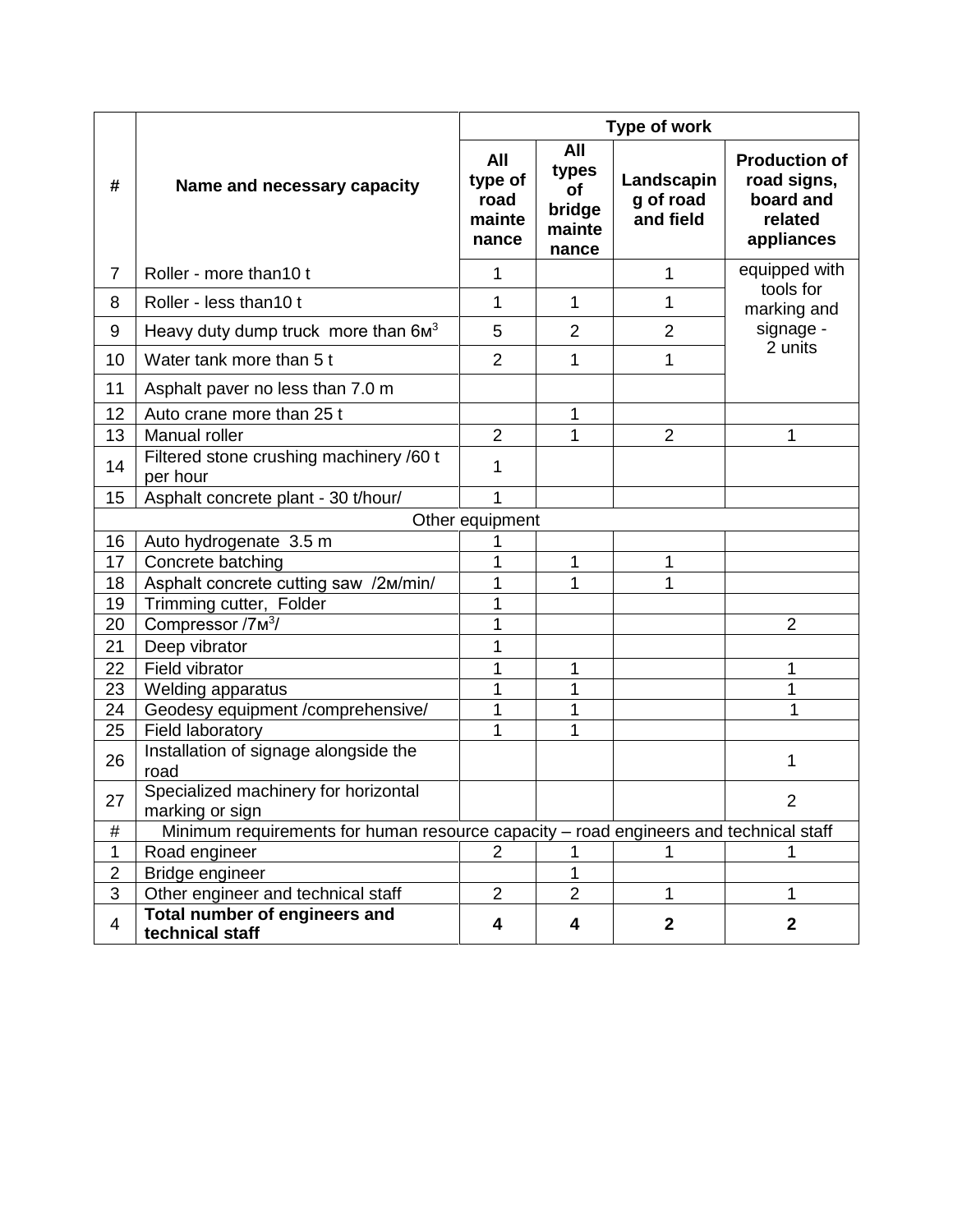| N <sub>2</sub>           | <b>Company name</b>           | Date of issue | <b>Validity of License</b> |
|--------------------------|-------------------------------|---------------|----------------------------|
| 1                        | Avto zam                      | Mar/28/2014   | Mar/28/2017                |
| $\overline{2}$           | Avto-Agro LLC                 | Mar/13/2014   | Mar/13/2017                |
| 3                        | Avtoroad LLC                  | Jun/27/2013   | Jun/27/2016                |
| $\overline{\mathcal{A}}$ | Agiu LLC                      | Oct/8/2014    | Oct/8/2017                 |
| 5                        | Ai Ai Si LLC                  | Oct/14/2014   | Oct/14/2017                |
| $\overline{6}$           | Aisui zam LLC                 | Jun/16/2015   | Jun/16/2018                |
| $\overline{7}$           | Altain zam LLC                | Apr/12/2016   | Apr/12/2019                |
| 8                        | Altain bayasgalan treid LLC   | May/16/2014   | May/16/2017                |
| $9\,$                    | Altainhuder LLC               | Mar/20/2014   | Mar/20/2017                |
| 10                       | Altan gun tugs LLC            | May/5/2016    | May/5/2019                 |
| 11                       | Altan tashuur LLC             | Jan/25/2016   | Jan/25/2019                |
| 12                       | Altanbalysh LLC               | Mar/13/2014   | Mar/13/2017                |
| 13                       | Altanmalgait LLC              | Apr/13/2016   | Apr/13/2019                |
| 14                       | Amjiltyn shar zam LLC         | Jul/21/2015   | Jul/21/2018                |
| 15                       | Anandyn zam LLC               | Apr/12/2016   | Apr/12/2019                |
| 16                       | Apsilon LLC                   | Aug/7/2013    | Aug/7/2016                 |
| 17                       | Araat uul LLC                 | Jun/16/2015   | Jun/16/2018                |
| 18                       | Arvis interneshnl LLC         | Mar/20/2014   | Mar/20/2017                |
| 19                       | Argamag hulegt munhhangai LLC | Jul/21/2015   | Jul/21/2018                |
| 20                       | Ardaagan LLC                  | Jan/25/2016   | Jan/25/2019                |
| $\overline{21}$          | Arj capital LLC               | Mar/15/2016   | Mar/15/2019                |
| 22                       | Ariunjim LLC                  | May/5/2016    | May/5/2019                 |
| 23                       | Arts suvarga LLC              | Jul/21/2015   | Jul/21/2018                |
| 24                       | <b>Artssky LLC</b>            | Aug/27/2014   | Aug/27/2017                |
| 25                       | <b>Asgatkent LLC</b>          | Jan/25/2016   | Jan/25/2019                |
| 26                       | <b>Atrium Rosdor LLC</b>      | Apr/17/2014   | Apr/17/2017                |
| 27                       | Aurum-Alt LLC                 | Jun/26/2014   | Jun/26/2017                |
| 28                       | Ashid butemj LLC              | May/5/2016    | May/5/2019                 |
| 29                       | Ashid munhiin zam LLC         | Jun/16/2015   | Jun/16/2018                |
| 30                       | <b>Badrah-Oil LLC</b>         | Aug/7/2013    | Aug/7/2016                 |
| 31                       | Baigali od construction LLC   | Mar/20/2014   | Mar/20/2017                |
| $\overline{32}$          | <b>Bak-Yard LLC</b>           | Sep/19/2014   | Sep/19/2017                |
| 33                       | Bat buh zam LLC               | Mar/20/2014   | Mar/20/2017                |
| 34                       | Bat sod engineering LLC       | Sep/19/2014   | Sep/19/2017                |
| 35                       | <b>Batburdel LLC</b>          | Jun/16/2015   | Jun/16/2018                |
| 36                       | Batgurvan erdene LLC          | Jul/21/2015   | Jul/21/2018                |
| 37                       | <b>Batjinsregt LLC</b>        | Mar/28/2014   | Mar/28/2017                |
| 38                       | <b>Batcubik LLC</b>           | May/5/2016    | May/5/2019                 |
| 39                       | Bayan marz LLC                | Jun/16/2015   | Jun/16/2018                |
| 40                       | Bayan sutain zam LLC          | Oct/8/2014    | Oct/8/2017                 |
| 41                       | Bayanmandal zam LLC           | Jun/27/2013   | Jun/27/2016                |
| 42                       | <b>Bering LLC</b>             | Jun/27/2013   | Jun/27/2016                |
| 43                       | <b>Best innovation LLC</b>    | Mar/15/2016   | Mar/15/2019                |
| 44                       | Bi Bi Servis LLC              | Jan/17/2014   | Jan/17/2017                |
| 45                       | Bi Ti U LLC                   | Aug/7/2013    | Aug/7/2016                 |

**Table II-6: List of National Companies with Special Licenses for Road Construction**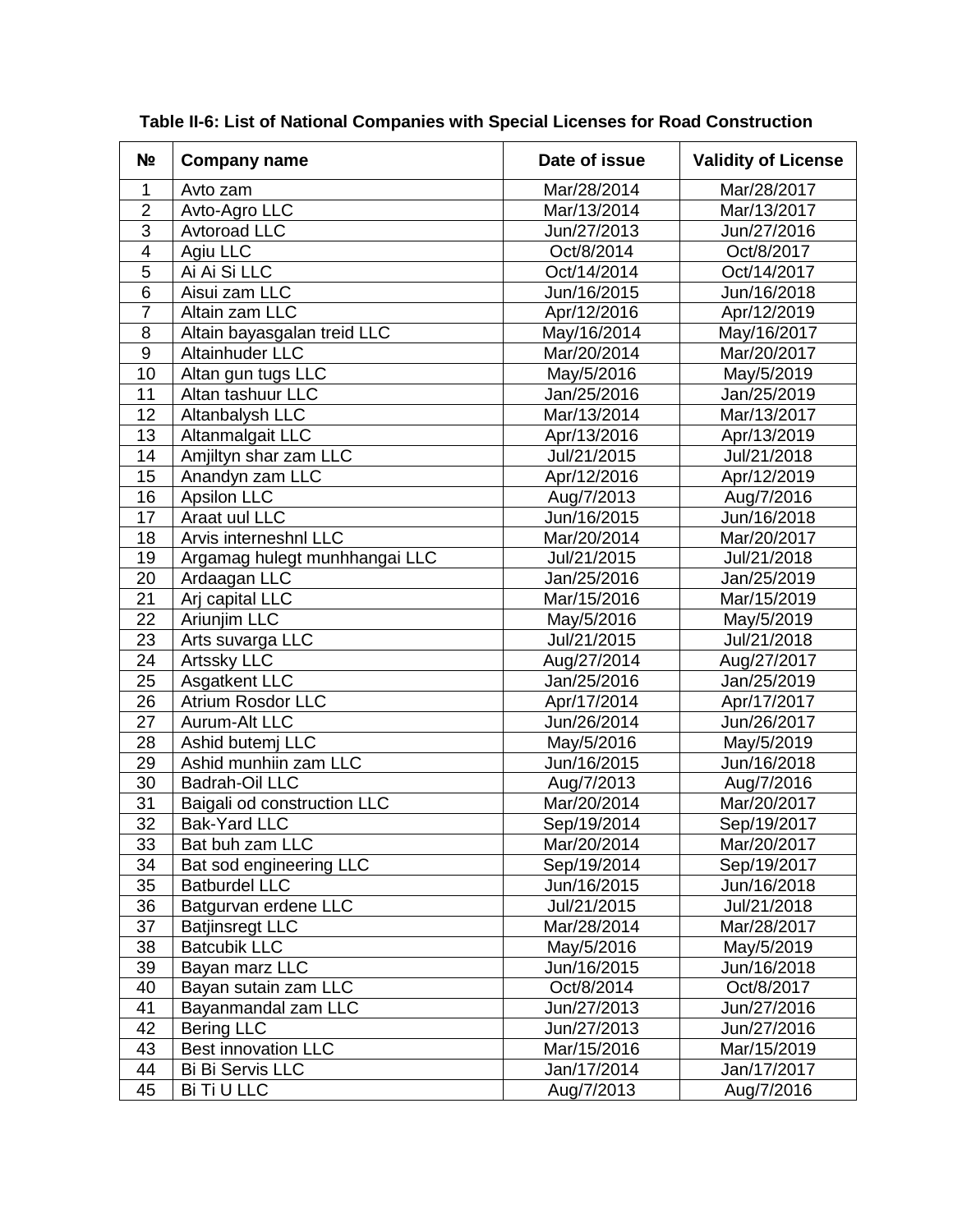| N <sub>2</sub> | <b>Company name</b>         | Date of issue | <b>Validity of License</b> |
|----------------|-----------------------------|---------------|----------------------------|
| 46             | Bi Es Em Ji LLC             | Aug/11/2014   | Aug/11/2017                |
| 47             | Bi U Em U LLC               | Aug/7/2013    | Aug/7/2016                 |
| 48             | Bidnii zam LLC              | May/5/2016    | May/5/2019                 |
| 49             | <b>Bileg jiguur LLC</b>     | Jun/27/2013   | Jun/27/2016                |
| 50             | <b>Bilegt boorj LLC</b>     | May/9/2014    | May/9/2017                 |
| 51             | Bilegt boorchi LLC          | Mar/28/2014   | Mar/28/2017                |
| 52             | <b>Bilegt zam LLC</b>       | Jan/17/2014   | Jan/17/2017                |
| 53             | Bitumina central azia LLC   | May/16/2014   | May/16/2017                |
| 54             | Bogdzam LLC                 | Jul/21/2015   | Jul/21/2018                |
| 55             | <b>BOZI LLC</b>             | Aug/11/2014   | Aug/11/2017                |
| 56             | Boldyn zam LLC              | Jul/21/2015   | Jul/21/2018                |
| 57             | Bolor bogd zam LLC          | Jul/21/2015   | Jul/21/2018                |
| 58             | Borjigon trans LLC          | Oct/8/2014    | Oct/8/2017                 |
| 59             | Borhoin zam LLC             | Aug/7/2013    | Aug/7/2016                 |
| 60             | Buun ulias treid LLC        | Mar/20/2014   | Mar/20/2017                |
| 61             | <b>Bridg laif LLC</b>       | Apr/25/2014   | Apr/25/2017                |
| 62             | <b>BSM LLC</b>              | Sep/19/2014   | Sep/19/2017                |
| 63             | <b>Bugattenger zam LLC</b>  | Apr/29/2015   | Apr/29/2018                |
| 64             | <b>Bulbul LLC</b>           | Oct/8/2014    | Oct/8/2017                 |
| 65             | <b>Bulgangempil LLC</b>     | Jul/21/2015   | Jul/21/2018                |
| 66             | Buman arvijih undraga LLC   | Oct/8/2014    | Oct/8/2017                 |
| 67             | Buman hishigten tsereg LLC  | Aug/11/2014   | Aug/11/2017                |
| 68             | Bumbat davaa LLC            | Apr/17/2014   | Apr/17/2017                |
| 69             | Burgatai zam LLC            | Jun/16/2015   | Jun/16/2018                |
| 70             | Buyant tsetserleg LLC       | Jul/21/2015   | Jul/21/2018                |
| 71             | Burd ded butets LLC         | Oct/8/2014    | Oct/8/2017                 |
| 72             | <b>BUETILLC</b>             | Apr/12/2016   | Apr/12/2019                |
| 73             | <b>Bccz LLC</b>             | Jun/16/2015   | Jun/16/2018                |
| 74             | Bers intaim LLC             | Jun/16/2015   | Jun/16/2018                |
| 75             | Berh zaraa LLC              | May/31/2013   | May/31/2016                |
| 76             | <b>Bestvinding road LLC</b> | Aug/7/2013    | Aug/7/2016                 |
| 77             | <b>Bestroad LLC</b>         | Apr/17/2014   | Apr/17/2017                |
| 78             | Beyus LLC                   | Jun/27/2013   | Jun/27/2016                |
| 79             | Vidasuentun LLC             | May/5/2016    | May/5/2019                 |
| 80             | Gan od tulhuur              | Aug/11/2014   | Aug/11/2017                |
| 81             | Gan tumur guur LLC          | Oct/14/2014   | Oct/14/2017                |
| 82             | Gangar invest LLC           | May/5/2016    | May/5/2019                 |
| 83             | Ganguur LLC                 | Mar/15/2016   | Mar/15/2019                |
| 84             | <b>Garnet brilliant LLC</b> | Sep/23/2013   | Sep/23/2016                |
| 85             | Gashuunii gol LLC           | Apr/29/2015   | Apr/29/2018                |
| 86             | <b>Giatsint LLC</b>         | Apr/17/2014   | Apr/17/2017                |
| 87             | Gol zam LLC                 | Mar/20/2014   | Mar/20/2017                |
| 88             | Gold ulziit LLC             | May/9/2014    | May/9/2017                 |
| 89             | Golden driim LLC            | Sep/19/2014   | Sep/19/2017                |
| 90             | Golomt construction LLC     | Apr/29/2015   | Apr/29/2018                |
| 91             | Gotik gold LLC              | Oct/21/2013   | Oct/21/2016                |
| 92             | Grand avto land LLC         | Jul/21/2015   | Jul/21/2018                |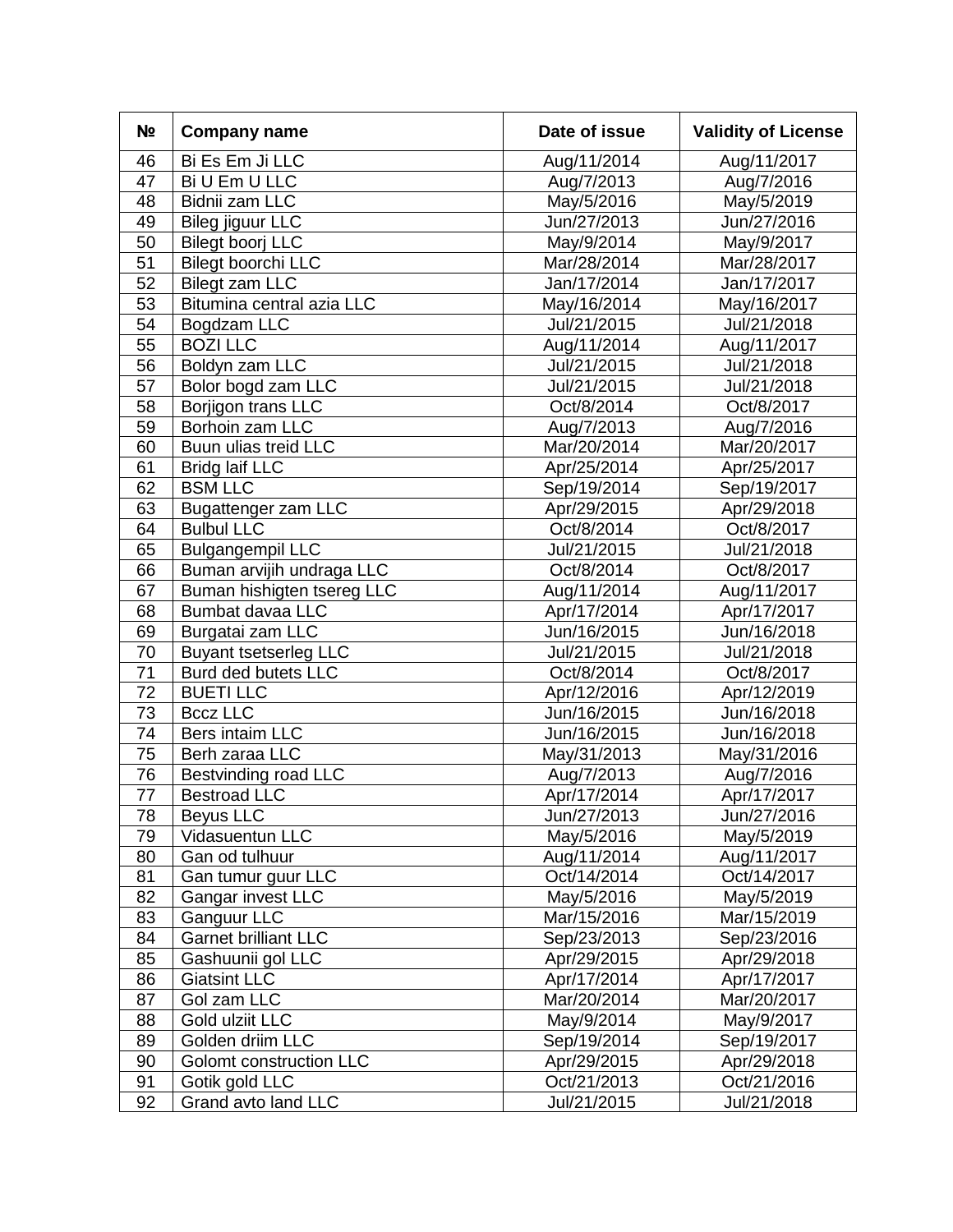| N <sub>2</sub> | <b>Company name</b>                                   | Date of issue | <b>Validity of License</b> |  |
|----------------|-------------------------------------------------------|---------------|----------------------------|--|
| 93             | Grand povyer LLC                                      | May/16/2014   | May/16/2017                |  |
| 94             | Grandroad grupp LLC                                   | Jul/21/2015   | Jul/21/2018                |  |
| 95             | Gryeit road LLC                                       | Mar/15/2016   | Mar/15/2019                |  |
| 96             | Griin steishn LLC                                     | Aug/27/2014   | Aug/27/2017                |  |
| 97             | <b>Griinstepe LLC</b>                                 | Oct/14/2014   | Oct/14/2017                |  |
| 98             | Griit lait vei lojistik LLC                           | Jul/21/2015   | Jul/21/2018                |  |
| 99             | Gurvan zam LLC                                        | Apr/13/2016   | Apr/13/2019                |  |
| 100            | <b>Guntelmen LLC</b>                                  | Jan/25/2016   | Jan/25/2019                |  |
| 101            | Gerelt zam guur LLC                                   | Mar/15/2016   | Mar/15/2019                |  |
| 102            | <b>Gereltjin LLC</b>                                  | Jan/25/2016   | Jan/25/2019                |  |
| 103            | Dagshin hargui LLC                                    | Jul/21/2015   | Jul/21/2018                |  |
| 104            | Daimondroad LLC                                       | Jun/16/2015   | Jun/16/2018                |  |
| 105            | Dairgant LLC                                          | May/5/2016    | May/5/2019                 |  |
| 106            | Daichinzam LLC                                        | Jun/16/2015   | Jun/16/2018                |  |
| 107            | Dalai naran orchlon LLC                               | Oct/14/2014   | Oct/14/2017                |  |
| 108            | Damas LLC                                             | Mar/15/2016   | Mar/15/2019                |  |
| 109            | Dar zam LLC                                           | Apr/29/2015   | Apr/29/2018                |  |
| 110            | Dardan gov' LLC                                       | Mar/28/2014   | Mar/28/2017                |  |
| 111            | Darhan konkryet LLC                                   | Oct/14/2014   | Oct/14/2017                |  |
| 112            | Dyel'tapi LLC                                         | Jun/27/2013   | Jun/27/2016                |  |
| 113            | Di Ar Ji LLC                                          | Apr/29/2015   | Apr/29/2018                |  |
| 114            | Di Ar Jei LLC                                         | Sep/19/2014   | Sep/19/2017                |  |
| 115            | Di Vai Kei Bi LLC                                     | Jul/21/2015   | Jul/21/2018                |  |
| 116            | Di Di Eich End Bois LLC                               | Apr/29/2015   | Apr/29/2018                |  |
| 117            | Di Es En Es LLC                                       | Oct/14/2013   | Oct/14/2016                |  |
| 118            | Dogshin suvarga LLC                                   | Aug/27/2014   | Aug/27/2017                |  |
| 119            | Dorno urnu zam LLC                                    | Jul/21/2015   | Jul/21/2018                |  |
| 120            | Dornyn uer LLC                                        | Jul/21/2015   | Jul/21/2018                |  |
| 121            | Dornyn chimeg LLC                                     | Apr/13/2016   | Apr/13/2019                |  |
| 122            | Dulguun chanad LLC                                    | May/16/2014   | May/16/2017                |  |
| 123            | Dragonbridj LLC                                       | Mar/28/2014   | Mar/28/2017                |  |
| 124            | Driim road LLC                                        | Oct/8/2014    | Oct/8/2017                 |  |
| 125            | Duuren jim LLC                                        | Oct/8/2014    | Oct/8/2017                 |  |
| 126            | Devjih erdene LLC                                     | Apr/29/2015   | Apr/29/2018                |  |
| 127            | Deed ceg LLC                                          | Apr/29/2015   | Apr/29/2018                |  |
| 128            | YEn shin road bridj building korporeishn<br>grupp LLC | Oct/8/2014    | Oct/8/2017                 |  |
| 129            | Javhlan hargui LLC                                    | May/9/2014    | May/9/2017                 |  |
| 130            | Jargalant usuh travyel LLC                            | Oct/14/2014   | Oct/14/2017                |  |
| 131            | Jyenyeral road LLC                                    | Mar/15/2016   | Mar/15/2019                |  |
| 132            | Jyenyeral eko partnyers LLC                           | Aug/11/2014   | Aug/11/2017                |  |
| 133            | Jyeosta road Mongolia LLC                             | Aug/27/2014   | Aug/27/2017                |  |
| 134            | Ji Jei Si LLC                                         | May/9/2014    | May/9/2017                 |  |
| 135            | Ji Di Eich LLC                                        | Oct/14/2014   | Oct/14/2017                |  |
| 136            | Ji Ji Si Em LLC                                       | May/16/2014   | May/16/2017                |  |
| 137            | Ji Pi Ar LLC                                          | Apr/29/2015   | Apr/29/2018                |  |
| 138            | Ji Pi Di LLC                                          | Aug/7/2013    | Aug/7/2016                 |  |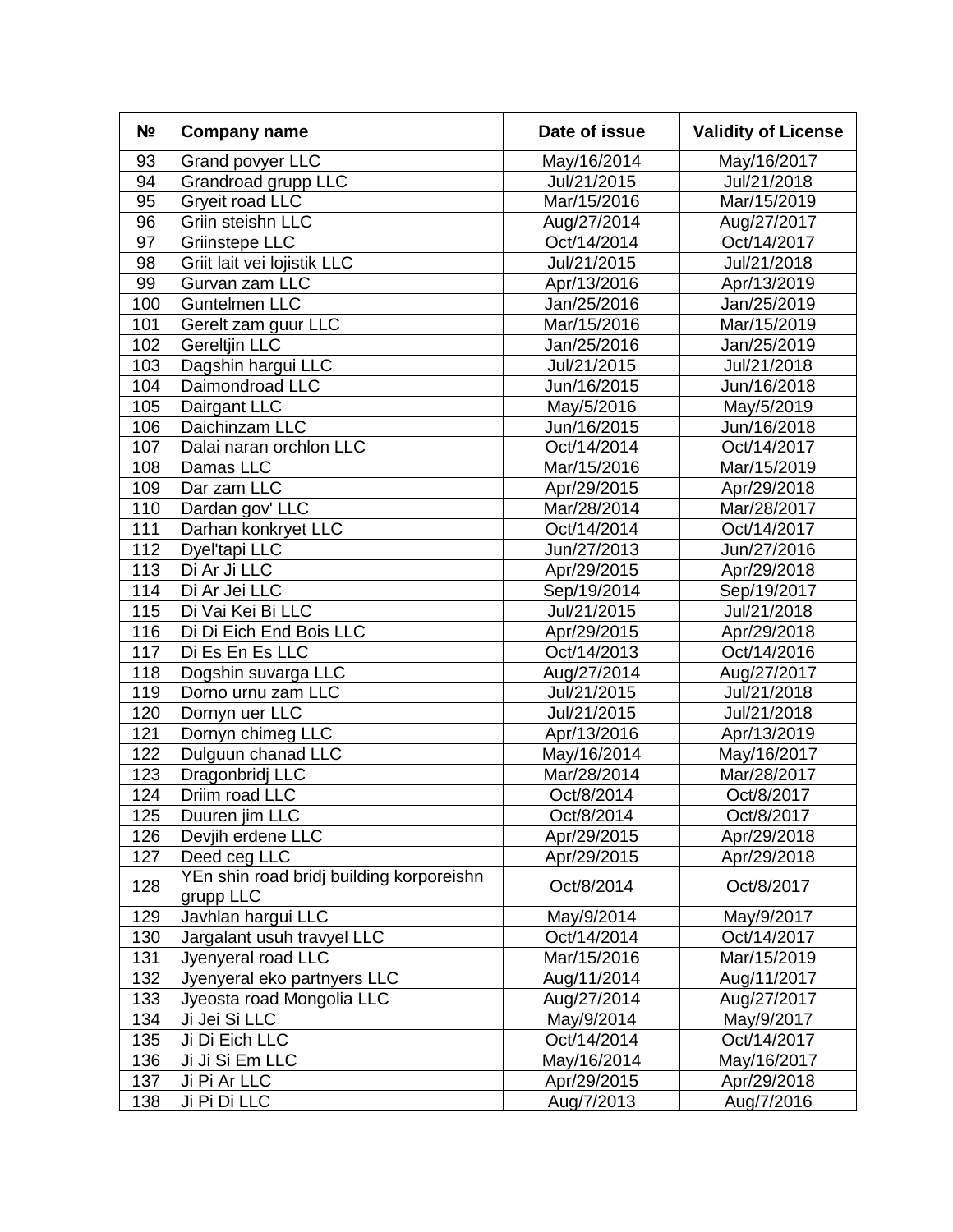| N <sub>2</sub> | <b>Company name</b>                   | Date of issue | <b>Validity of License</b> |
|----------------|---------------------------------------|---------------|----------------------------|
| 139            | Ji Pi ekspryess finans LLC            | Jul/21/2015   | Jul/21/2018                |
| 140            | Ji Es Di Ji LLC                       | Jun/16/2015   | Jun/16/2018                |
| 141            | Jilinmandal LLC                       | May/5/2016    | May/5/2019                 |
| 142            | Jinhene zam LLC                       | Jan/25/2016   | Jan/25/2019                |
| 143            | <b>Jol LLC</b>                        | Apr/29/2015   | Apr/29/2018                |
| 144            | Jei Kei Si LLC                        | May/16/2014   | May/16/2017                |
| 145            | Jei Ei En LLC                         | Aug/11/2014   | Aug/11/2017                |
| 146            | Zag LLC                               | Apr/29/2015   | Apr/29/2018                |
| 147            | Zalanmunh LLC                         | Jul/21/2015   | Jul/21/2018                |
| 148            | Zam guur barilga negdel LLC           | Oct/8/2014    | Oct/8/2017                 |
| 149            | Zamch ireedui LLC                     | Apr/12/2016   | Apr/12/2019                |
| 150            | Zamyn bitum LLC                       | Jan/17/2014   | Jan/17/2017                |
| 151            | Zangihargui LLC                       | Jul/21/2015   | Jul/21/2018                |
| 152            | <b>ZBIB LLC</b>                       | Jan/25/2016   | Jan/25/2019                |
| 153            | <b>ZZB LLC</b>                        | Apr/12/2016   | Apr/12/2019                |
| 154            | Zingirsaram LLC                       | Jul/21/2015   | Jul/21/2018                |
| 155            | <b>ZMZ LLC</b>                        | Apr/13/2016   | Apr/13/2019                |
| 156            | Zotol uul intyerneishnl LLC           | Jan/25/2016   | Jan/25/2019                |
| 157            | Zuv tugs tuguldur LLC                 | Aug/11/2014   | Aug/11/2017                |
| 158            | Zunzam LLC                            | Mar/13/2014   | Mar/13/2017                |
| 159            | Zunhu barilga hugjil construction LLC | Apr/25/2014   | Apr/25/2017                |
| 160            | Zest hulug LLC                        | Aug/7/2013    | Aug/7/2016                 |
| 161            | Zevsegt huchnii 340 dugeer angi       | Jun/16/2015   | Jun/16/2018                |
| 162            | Iderjargalant zam LLC                 | Jun/16/2015   | Jun/162018                 |
| 163            | listern road LLC                      | Sep/19/2014   | Sep/19/2017                |
| 164            | <b>Ilsonsiem LLC</b>                  | May/5/2016    | May/5/2019                 |
| 165            | <b>Ilthet LLC</b>                     | Oct/14/2013   | Oct/14/2016                |
| 166            | <b>Ilchit haliun LLC</b>              | Apr/29/2015   | Apr/29/2018                |
| 167            | Indastrial syervis byuro LLC          | Jul/21/2015   | Jul/21/2018                |
| 168            | Innoveishnlogik LLC                   | Aug/11/2014   | Aug/11/2017                |
| 169            | Ireeduin gan zam LLC                  | May/5/2016    | May/5/2019                 |
| 170            | <b>ISN construction LLC</b>           | Jul/21/2015   | Jul/21/2018                |
| 171            | Ih borolzoi LLC                       | Aug/27/2014   | Aug/27/2017                |
| 172            | Ih zam buteen baiguulalt LLC          | Jul/4/2014    | Jul/4/2017                 |
| 173            | Ih Mongol barilga LLC                 | Apr/29/2015   | Apr/29/2018                |
| 174            | Ih haadyn tamga LLC                   | Apr/29/2015   | Apr/29/2018                |
| 175            | Ih harguin zam LLC                    | Mar/28/2014   | Mar/28/2017                |
| 176            | Ih ezen CHingis grupp LLC             | Apr/29/2015   | Apr/29/2018                |
| 177            | Karavan mainz LLC                     | Jul/21/2015   | Jul/21/2018                |
| 178            | Kvadrovei LLC                         | Jul/21/2015   | Jul/21/2018                |
| 179            | Kyenalkap LLC                         | Apr/29/2015   | Apr/29/2018                |
| 180            | KM intyer projyekt LLC                | Jul/21/2015   | Jul/21/2018                |
| 181            | Kristalhill kapital LLC               | Apr/13/2016   | Apr/13/2019                |
| 182            | <b>KTK LLC</b>                        | Apr/13/2016   | Apr/13/2019                |
| 183            | Lunasemita LLC                        | May/9/2014    | May/9/2017                 |
| 184            | Lunsht-Eh LLC                         | Aug/11/2014   | Aug/11/2017                |
| 185            | Luutai zam guur LLC                   | Apr/12/2016   | Apr/12/2019                |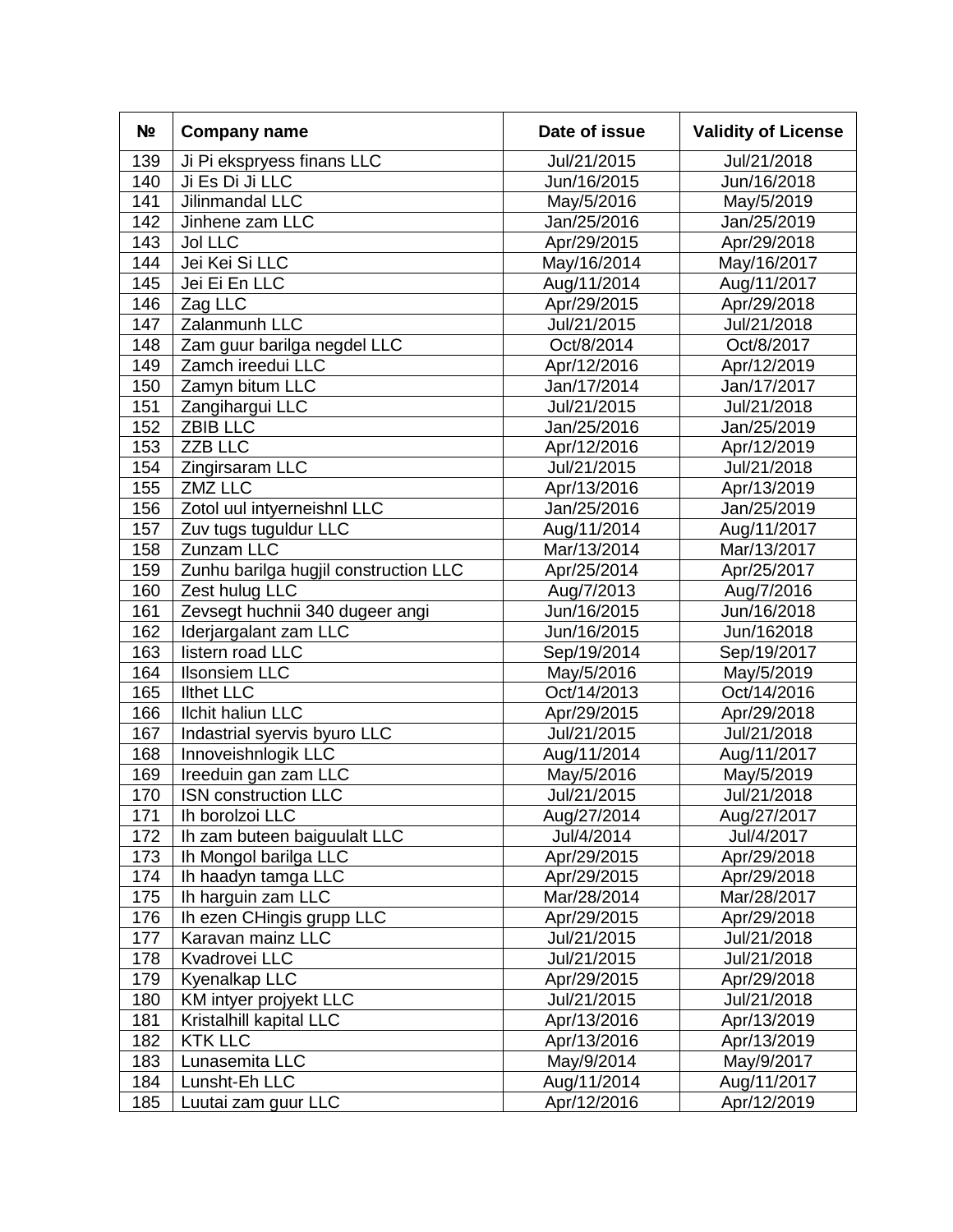| N <sub>2</sub> | <b>Company name</b>                                 | Date of issue | <b>Validity of License</b> |  |
|----------------|-----------------------------------------------------|---------------|----------------------------|--|
| 186            | Leiton LLC                                          | Jun/27/2013   | Jun/27/2016                |  |
| 187            | Magistral' zam LLC                                  | Jun/27/2013   | Jun/27/2016                |  |
| 188            | Madimos Grupp LLC                                   | Apr/17/2014   | Apr/17/2017                |  |
| 189            | MAZ LLC                                             | Jun/16/2015   | Jun/16/2018                |  |
| 190            | Makd LLC                                            | Jul/4/2014    | Jul/4/2017                 |  |
| 191            | Maksroad LLC                                        | Apr/13/2016   | Apr/13/2019                |  |
| 192            | Mandalgoviin zam LLC                                | Feb/7/2014    | Feb/7/2017                 |  |
| 193            | Mandaltushee guen LLC                               | Jul/21/2015   | Jul/21/2018                |  |
| 194            | Mandah bulag LLC                                    | Jul/21/2015   | Jul/21/2018                |  |
| 195            | Manlaitergelen LLC                                  | Jul/21/2015   | Jul/21/2018                |  |
| 196            | Margad Mongol LLC                                   | Aug/27/2014   | Aug/27/2017                |  |
| 197            | Mastyerroad LLC                                     | Jan/25/2016   | Jan/25/2019                |  |
| 198            | Myega engineering construction end<br>tryeiding LLC | Aug/27/2014   | Aug/27/2017                |  |
| 199            | Myegatitan LLC                                      | Apr/13/2016   | Apr/13/2019                |  |
| 200            | Myetalmaklyer LLC                                   | Aug/7/2013    | Aug/7/2016                 |  |
| 201            | <b>Mijid LLC</b>                                    | Jun/27/2013   | Jun/27/2016                |  |
| 202            | Mogulroad LLC                                       | Apr/29/2015   | Apr/29/2018                |  |
| 203            | Moze LLC                                            | Oct/14/2014   | Oct/14/2017                |  |
| 204            | Moko haivei LLC                                     | May/31/2013   | May/31/2016                |  |
| 205            | Mokohan construction LLC                            | Jul/21/2015   | Jul/21/2018                |  |
| 206            | Mon-Agaar LLC                                       | Aug/7/2013    | Aug/7/2016                 |  |
| 207            | Mongan'd LLC                                        | Jun/16/2015   | Jun/16/2018                |  |
| 208            | Monglob magistral LLC                               | May/5/2016    | May/5/2019                 |  |
| 209            | Mongol zam grupp LLC                                | Apr/29/2015   | Apr/29/2018                |  |
| 210            | Mongol n'yu traak LLC                               | Mar/28/2014   | Mar/28/2017                |  |
| 211            | Mongol Sata Intyerneshnl LLC                        | Feb/24/2014   | Feb/24/2017                |  |
| 212            | Mongol uls STSYE LLC                                | Jul/21/2015   | Jul/21/2018                |  |
| 213            | Mongol els LLC                                      | Jul/21/2015   | Jul/21/2018                |  |
| 214            | Mongolian reilvei korporeishn LLC                   | Jun/16/2015   | Jun/16/2018                |  |
| 215            | Mongoltuurgatny zam LLC                             | Jul/21/2015   | Jul/21/2018                |  |
| 216            | Mongolyn Hurdny zam LLC                             | Jun/27/2013   | Jun/27/2016                |  |
| 217            | Mongol-Els LLC                                      | Jun/16/2015   | Jun/16/2018                |  |
| 218            | Mondulaan tryeid LLC                                | Aug/7/2013    | Aug/7/2016                 |  |
| 219            | Monjalun zam LLC                                    | May/16/2014   | May/16/2017                |  |
| 220            | Moninjbar LLC                                       | Jun/16/2015   | Jun/16/2018                |  |
| 221            | Monros-Altai LLC                                    | Feb/24/2014   | Feb/24/2017                |  |
| 222            | Monroad LLC                                         | May/5/2016    | May/5/2019                 |  |
| 223            | Montrak zam LLC                                     | Jul/21/2015   | Jul/21/2018                |  |
| 224            | Montryeis tinto LLC                                 | Apr/13/2016   | Apr/13/2019                |  |
| 225            | Most intyerneshnl LLC                               | Sep/19/2014   | Sep/19/2017                |  |
| 226            | Motoblok LLC                                        | Jun/26/2014   | Jun/26/2017                |  |
| 227            | Motor syervis LLC                                   | Jun/27/2013   | Jun/27/2016                |  |
| 228            | Mungun delger n'yu aidyeas LLC                      | Aug/11/2014   | Aug/11/2017                |  |
| 229            | Mungun Mod LLC                                      | Mar/28/2014   | Mar/28/2017                |  |
| 230            | Munh urguu LLC                                      | Jul/21/2015   | Jul/21/2018                |  |
| 231            | Munh tengeriin hargui LLC                           | Jul/21/2015   | Jul/21/2018                |  |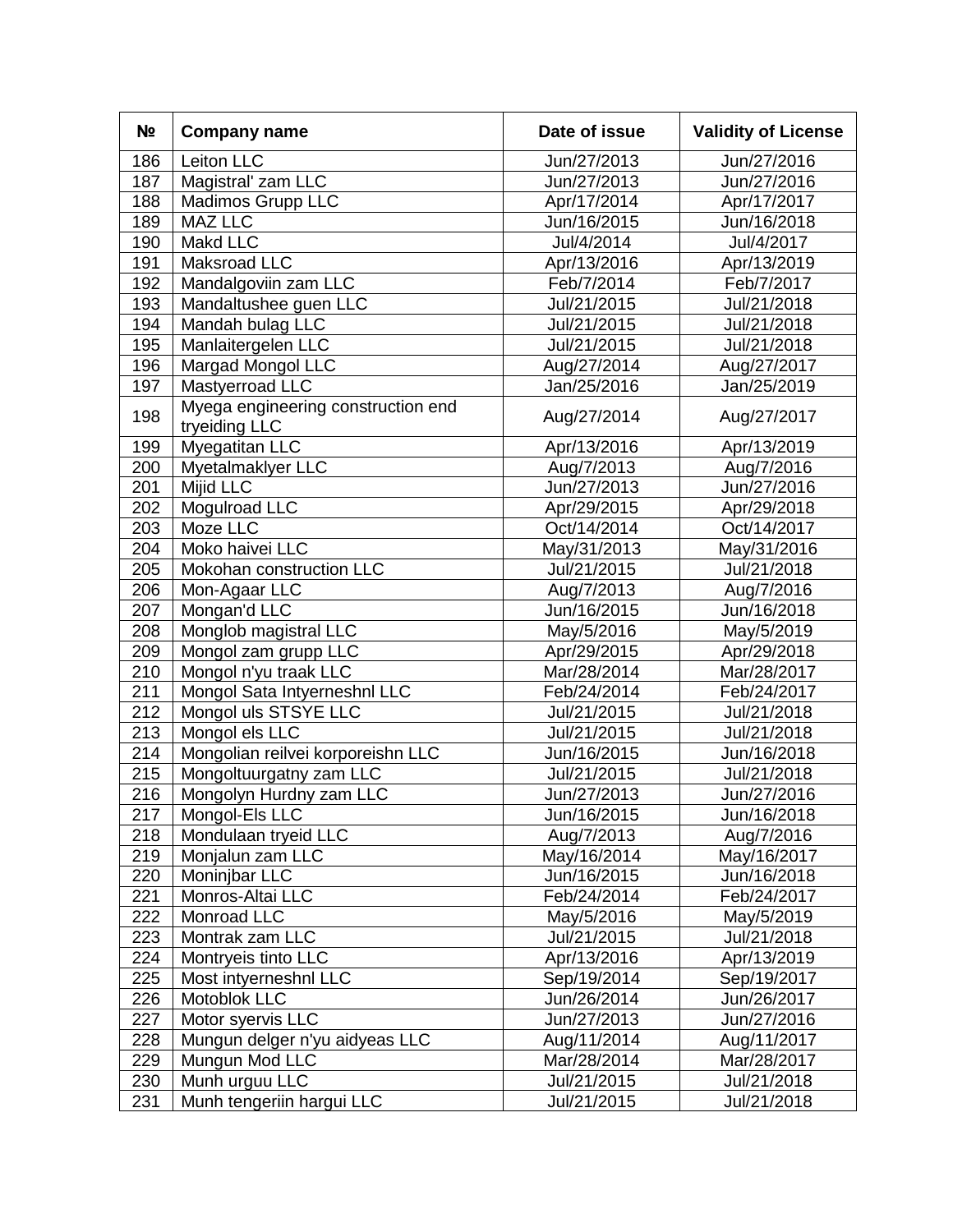| N <sub>2</sub> | <b>Company name</b>                       | Date of issue | <b>Validity of License</b> |
|----------------|-------------------------------------------|---------------|----------------------------|
| 232            | Munhjim urguu LLC                         | Mar/28/2014   | Mar/28/2017                |
| 233            | Munhiin zam LLC                           | Aug/7/2013    | Aug/7/2016                 |
| 234            | Munhiin tod hargui LLC                    | Apr/13/2016   | Apr/13/2019                |
| 235            | Munhtiv LLC                               | Aug/7/2013    | Aug/7/2016                 |
| 236            | Munhtooroit LLC                           | Oct/21/2013   | Oct/21/2016                |
| 237            | Munhhuh tyanhua LLC                       | May/9/2014    | May/9/2017                 |
| 238            | Mujlan bros LLC                           | Jun/16/2015   | Jun/16/2018                |
| 239            | Mejik driim lend LLC                      | Mar/20/2014   | Mar/20/2017                |
| 240            | Mejikdriim LLC                            | Mar/20/2014   | Mar/20/2017                |
| 241            | <b>Mejistral LLC</b>                      | Apr/17/2014   | Apr/17/2017                |
| 242            | Meilbridj LLC                             | Aug/11/2014   | Aug/11/2017                |
| 243            | Mergen tuulah zam LLC                     | May/9/2014    | May/9/2017                 |
| 244            | Nano ekologi LLC                          | Mar/15/2016   | Mar/15/2019                |
| 245            | Naranbulag han LLC                        | Apr/13/2016   | Apr/13/2019                |
| 246            | Narny uusgel LLC                          | Apr/13/2016   | Apr/13/2019                |
| 247            | Nart shuteen nutag LLC                    | Oct/14/2014   | Oct/14/2017                |
| 248            | Nasny zam LLC                             | May/31/2013   | May/31/2016                |
| 249            | Nayad LLC                                 | Jun/16/2015   | Jun/16/2018                |
| 250            | Ndesp LLC                                 | Jun/16/2015   | Jun/16/2018                |
| 251            | Nyeman construction LLC                   | Oct/8/2014    | Oct/8/2017                 |
| 252            | Niguulsen zam LLC                         | Mar/15/2016   | Mar/15/2019                |
| 253            | Niislel grupp LLC                         | Apr/13/2016   | Apr/13/2019                |
| 254            | Niitiin uilchilgeenii Ulaanbaatar negtgel | Apr/29/2015   | Apr/29/2018                |
| 255            | <b>NLMH LLC</b>                           | May/16/2014   | May/16/2017                |
| 256            | Nogoon torgot LLC                         | Feb/24/2014   | Feb/24/2017                |
| 257            | Norbrue LLC                               | Jul/21/2015   | Jul/21/2018                |
| 258            | Norov zam LLC                             | Apr/29/2015   | Apr/29/2018                |
| 259            | Norovtuen LLC                             | May/5/2016    | May/5/2019                 |
| 260            | Nutgiin buyan grupp LLC                   | Apr/29/2015   | Apr/29/2018                |
| 261            | Nutgiin zam grupp LLC                     | Aug/27/2014   | Aug/27/2017                |
| 262            | N'yu ulgii road LLC                       | Oct/14/2014   | Oct/14/2017                |
| 263            | N'yu sit road LLC                         | Aug/27/2014   | Aug/27/2017                |
| 264            | N'yu sentyuri road LLC                    | Jul/21/2015   | Jul/21/2018                |
| 265            | N'yukom maining syervis LLC               | Apr/13/2016   | Apr/13/2019                |
| 266            | N'yuland road LLC                         | Mar/20/2014   | Mar/20/2017                |
| 267            | N'yuprocyess LLC                          | Aug/7/2013    | Aug/7/2016                 |
| 268            | Neishnlroad LLC                           | Apr/13/2016   | Apr/13/2019                |
| 269            | Nemegt orgil LLC                          | May/5/2016    | May/5/2019                 |
| 270            | Ogtorguin buteel LLC                      | Sep/19/2014   | Sep/19/2017                |
| 271            | ODND LLC                                  | Mar/15/2016   | Mar/15/2019                |
| 272            | Oilroad LLC                               | Apr/13/2016   | Apr/13/2019                |
| 273            | OMMA road LLC                             | May/5/2016    | May/5/2019                 |
| 274            | Oorcog-Uul LLC                            | Aug/11/2014   | Aug/11/2017                |
| 275            | Opalrok LLC                               | May/16/2014   | May/16/2017                |
| 276            | Orgil zam grupp LLC                       | Jun/26/2014   | Jun/26/2017                |
| 277            | Orgilon delgereh sum LLC                  | Jun/16/2015   | Jun/16/2018                |
| 278            | Ord talst LLC                             | Jan/25/2016   | Jan/25/2019                |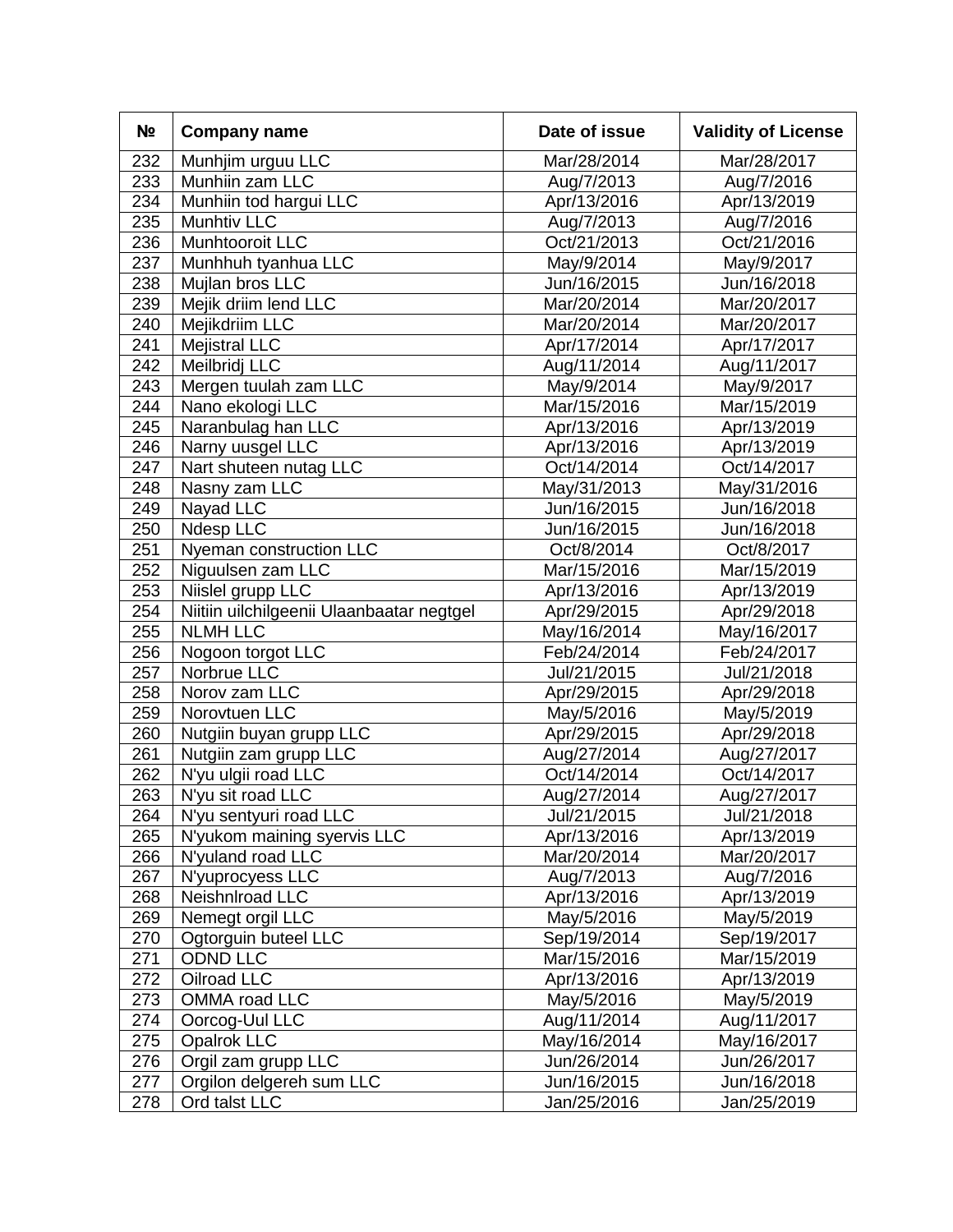| N <sub>2</sub> | <b>Company name</b>          | Date of issue | <b>Validity of License</b> |
|----------------|------------------------------|---------------|----------------------------|
| 279            | Orhonzam LLC                 | Jan/25/2016   | Jan/25/2019                |
| 280            | Otgon zam LLC                | May/9/2014    | May/9/2017                 |
| 281            | Otgon caram drilling LLC     | Mar/20/2014   | Mar/20/2017                |
| 282            | <b>OTSD LLC</b>              | Oct/14/2014   | Oct/14/2017                |
| 283            | Offissyervis LLC             | Apr/29/2015   | Apr/29/2018                |
| 284            | Ochir global trans LLC       | May/9/2014    | May/9/2017                 |
| 285            | Ochir nyam LLC               | May/10/2013   | May/10/2016                |
| 286            | Ochir tuv zam LLC            | Apr/29/2015   | Apr/29/2018                |
| 287            | Ochir erdene zam LLC         | Aug/7/2013    | Aug/7/2016                 |
| 288            | Ochirttenhleg LLC            | May/5/2016    | May/5/2019                 |
| 289            | Och-naran LLC                | Mar/15/2016   | Mar/15/2019                |
| 290            | Oyuutunamal LLC              | Mar/13/2014   | Mar/13/2017                |
| 291            | Uvgudiin jim LLC             | Jul/21/2015   | Jul/21/2018                |
| 292            | Uvurzalaat LLC               | Jun/16/2015   | Jun/16/2018                |
| 293            | Uguudein zam LLC             | Aug/7/2013    | Aug/7/2016                 |
| 294            | Uguumur zam LLC              | Aug/7/2013    | Aug/7/2016                 |
| 295            | Ulziihutagiin naran LLC      | May/9/2014    | May/9/2017                 |
| 296            | Undur ovoo LLC               | Mar/15/2016   | Mar/15/2019                |
| 297            | Undursant hairhan LLC        | Apr/29/2015   | Apr/29/2018                |
| 298            | Unu zam LLC                  | Apr/13/2016   | Apr/13/2019                |
| 299            | Unur zam LLC                 | Apr/13/2016   | Apr/13/2019                |
| 300            | Urgun gov' LLC               | May/9/2014    | May/9/2017                 |
| 301            | Urnuh camhag LLC             | Oct/14/2014   | Oct/14/2017                |
| 302            | Usun urjih zam LLC           | Jan/25/2016   | Jan/25/2019                |
| 303            | Usuh ue LLC                  | Jun/16/2015   | Jun/16/2018                |
| 304            | Usuh-uram LLC                | Mar/28/2014   | Mar/28/2017                |
| 305            | Pablikroad LLC               | May/31/2013   | May/31/2016                |
| 306            | Powerlojistiks LLC           | May/31/2013   | May/31/2016                |
| 307            | Pi Si Ef LLC                 | Mar/28/2014   | Mar/28/2017                |
| 308            | Pik dyevyelopmyent LLC       | Apr/29/2015   | Apr/29/2018                |
| 309            | Piramidproyekt LLC           | Jan/25/2016   | Jan/25/2019                |
| 310            | Propyersiti construction LLC | Feb/7/2014    | Feb/7/2017                 |
| 311            | Ring road LLC                | Apr/12/2016   | Apr/12/2019                |
| 312            | road end robyeks LLC         | Aug/11/2014   | Aug/11/2017                |
| 313            | roadtryeid LLC               | Apr/12/2016   | Apr/12/2019                |
| 314            | <b>Res LLC</b>               | Apr/29/2015   | Apr/29/2018                |
| 315            | Sainsaihan engineering       | Jun/16/2015   | Jun/16/2018                |
| 316            | Samon LLC                    | Mar/20/2014   | Mar/20/2017                |
| 317            | Samoson LLC                  | Jun/16/2015   | Jun/16/2018                |
| 318            | San od Horshoo               | May/31/2013   | May/31/2016                |
| 319            | Sant bayan berh LLC          | Mar/13/2014   | Mar/13/2017                |
| 320            | Sapfir LLC                   | Apr/29/2015   | Apr/29/2018                |
| 321            | Saruul jim LLC               | May/10/2013   | May/10/2016                |
| 322            | Saruul camhag LLC            | Jul/21/2015   | Jul/21/2018                |
| 323            | Satilaitpovyer LLC           | Aug/7/2013    | Aug/7/2016                 |
| 324            | <b>SDMM LLC</b>              | May/31/2013   | May/31/2016                |
| 325            | Syevyen propyerti LLC        | Oct/14/2014   | Oct/14/2017                |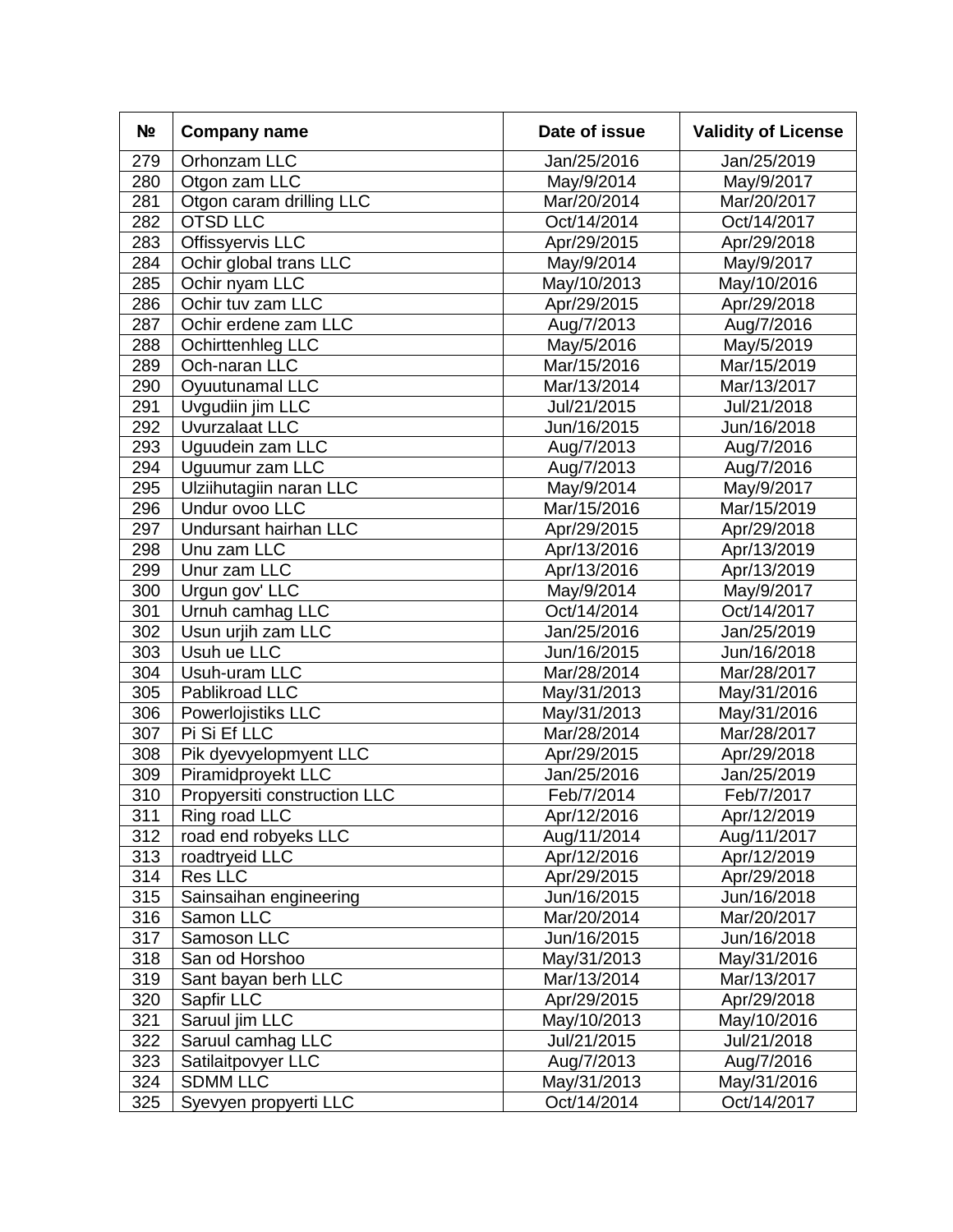| N <sub>2</sub> | <b>Company name</b>                     | Date of issue | <b>Validity of License</b> |
|----------------|-----------------------------------------|---------------|----------------------------|
| 326            | Si Ar Si Ji Mongolia dyevyelopmyent LLC | Oct/8/2014    | Oct/8/2017                 |
| 327            | Si Ji Ji Si Mongolia LLC                | Mar/15/2016   | Mar/15/2019                |
| 328            | Si Ef Si grupp LLC                      | Mar/15/2016   | Mar/15/2019                |
| 329            | Skai-Armada LLC                         | Jul/21/2015   | Jul/21/2018                |
| 330            | <b>Skaistar LLC</b>                     | Jun/16/2015   | Jun/16/2018                |
| 331            | Sod cag LLC                             | Oct/8/2014    | Oct/8/2017                 |
| 332            | Sodon buudai LLC                        | May/5/2016    | May/5/2019                 |
| 333            | Solongo camhag LLC                      | Apr/17/2014   | Apr/17/2017                |
| 334            | Sorgu zam LLC                           | Apr/13/2016   | Apr/13/2019                |
| 335            | Stiri Stila LLC                         | Apr/25/2014   | Apr/25/2017                |
| 336            | Suruga mongol LLC                       | Apr/13/2016   | Apr/13/2019                |
| 337            | <b>SUEDA LLC</b>                        | May/10/2013   | May/10/2016                |
| 338            | Sumtiin camhag LLC                      | Mar/28/2014   | Mar/28/2017                |
| 339            | Selenge yesun erdene LLC                | Oct/14/2013   | Oct/14/2016                |
| 340            | Seced LLC                               | May/31/2013   | May/31/2016                |
| 341            | Secen beil LLC                          | Apr/17/2014   | Apr/17/2017                |
| 342            | <b>Taimtuetaim LLC</b>                  | Mar/15/2016   | Mar/15/2019                |
| 343            | Taiharyn zam LLC                        | Aug/27/2014   | Aug/27/2017                |
| 344            | <b>Talisman LLC</b>                     | Aug/7/2013    | Aug/7/2016                 |
| 345            | Tanil sanaa LLC                         | Jan/25/2016   | Jan/25/2019                |
| 346            | Tankshtyellye LLC                       | Jul/21/2015   | Jul/21/2018                |
| 347            | Tany zam LLC                            | May/9/2014    | May/9/2017                 |
| 348            | Ti Ai Bi LLC                            | Jan/17/2014   | Jan/17/2017                |
| 349            | Tiansan construction LLC                | Aug/27/2014   | Aug/27/2017                |
| 350            | TM consalting LLC                       | Aug/7/2013    | Aug/7/2016                 |
| 351            | Tom pantyer LLC                         | Aug/7/2013    | Aug/7/2016                 |
| 352            | Top soyol LLC                           | Jun/16/2015   | Jun/16/2018                |
| 353            | Torgon uils LLC                         | Jun/16/2015   | Jun/16/2018                |
| 354            | Total inj LLC                           | May/5/2016    | May/5/2019                 |
| 355            | Tugs zam LLC                            | Apr/17/2014   | Apr/17/2017                |
| 356            | Tugs urjih zam LLC                      | May/5/2016    | May/5/2019                 |
| 357            | Tugs cas LLC                            | May/9/2014    | May/9/2017                 |
| 358            | Tumur guur LLC                          | Apr/17/2014   | Apr/17/2017                |
| 359            | Trass zam LLC                           | Oct/8/2014    | Oct/8/2017                 |
| 360            | Truei road LLC                          | Mar/28/2014   | Mar/28/2017                |
| 361            | Tulgajargalant LLC                      | May/31/2013   | May/31/2016                |
| 362            | Tulgat zam LLC                          | Jun/16/2015   | Jun/16/2018                |
| 363            | Tuulyn guur dalai LLC                   | Jun/26/2014   | Jun/26/2017                |
| 364            | Tuurain jim LLC                         | Mar/20/2014   | Mar/20/2017                |
| 365            | Tuevshin gegee LLC                      | Feb/24/2014   | Feb/24/2017                |
| 366            | Tum Arvijih LLC                         | Mar/28/2014   | Mar/28/2017                |
| 367            | Tumdelgereh LLC                         | Apr/29/2015   | Apr/29/2018                |
| 368            | Tumtiin zam LLC                         | Feb/7/2014    | Feb/7/2017                 |
| 369            | Tumen ulziit zam LLC                    | Oct/8/2014    | Oct/8/2017                 |
| 370            | Tumencogt badrah LLC                    | Apr/29/2015   | Apr/29/2018                |
| 371            | Tushig bagana LLC                       | Oct/8/2014    | Oct/8/2017                 |
| 372            | Tegsh plant LLC                         | May/5/2016    | May/5/2019                 |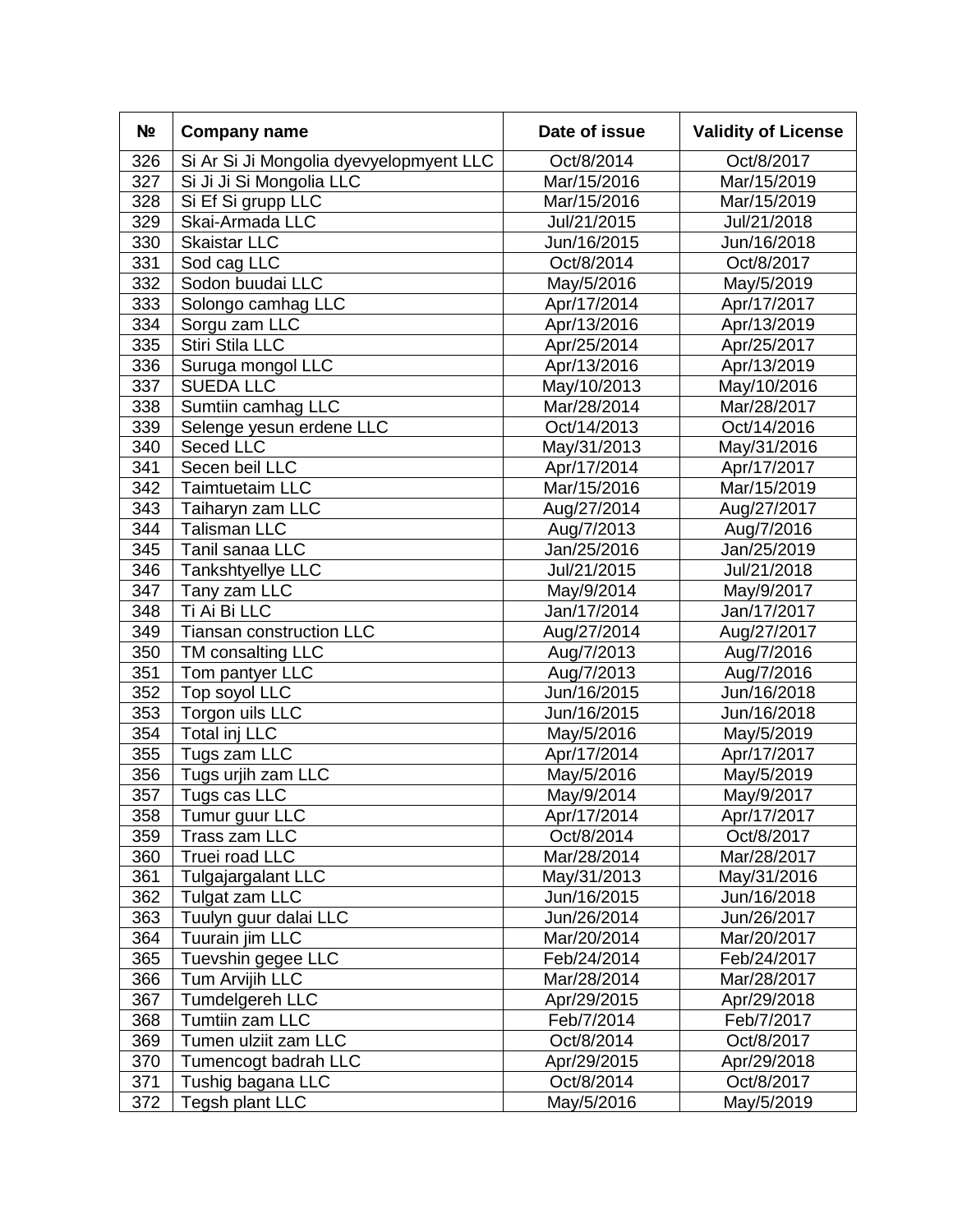| N <sub>2</sub> | <b>Company name</b>                                   | Date of issue<br><b>Validity of License</b> |             |
|----------------|-------------------------------------------------------|---------------------------------------------|-------------|
| 373            | <b>Telmenroad LLC</b>                                 | Aug/7/2013                                  | Aug/7/2016  |
| 374            | Temuun holding LLC                                    | Sep/19/2014                                 | Sep/19/2017 |
| 375            | Tenger uul construction LLC                           | May/5/2016                                  | May/5/2019  |
| 376            | Tengeriin shugam LLC                                  | Apr/29/2015                                 | Apr/29/2018 |
| 377            | Tengeriin erhes grand LLC                             | Oct/14/2014                                 | Oct/14/2017 |
| 378            | Tengerleg hiic LLC                                    | Apr/13/2016                                 | Apr/13/2019 |
| 379            | Terguun zam holding LLC                               | Jul/21/2015                                 | Jul/21/2018 |
| 380            | Terguun saruul zam LLC                                | May/5/2016                                  | May/5/2019  |
| 381            | Terguun-Invest LLC                                    | Jul/21/2015                                 | Jul/21/2018 |
| 382            | <b>Terguur LLC</b>                                    | Feb/7/2014                                  | Feb/7/2017  |
| 383            | Uvt-Invest LLC                                        | May/16/2014                                 | May/16/2017 |
| 384            | Uliastai shine ehlel horshoo LLC                      | Mar/28/2014                                 | Mar/28/2017 |
| 385            | <b>Unaks LLC</b>                                      | Aug/7/2013                                  | Aug/7/2016  |
| 386            | Undraga-Od LLC                                        | Apr/17/2014                                 | Apr/17/2017 |
| 387            | Universalroad LLC                                     | Mar/13/2014                                 | Mar/13/2017 |
| 388            | Urban road LLC                                        | Aug/11/2014                                 | Aug/11/2017 |
| 389            | Urgamlyn dalai LLC                                    | Aug/7/2013                                  | Aug/7/2016  |
| 390            | Urgah zam LLC                                         | Jan/25/2016                                 | Jan/25/2019 |
| 391            | Usan zuiliin gol LLC                                  | May/16/2014                                 | May/16/2017 |
| 392            | Utaat zalaat LLC                                      | Aug/7/2013                                  | Aug/7/2016  |
| 393            | Uujim hargui LLC                                      | Aug/27/2014                                 | Aug/27/2017 |
| 394            | Uul uurhain undesnii olborlogch LLC                   | Oct/21/2013                                 | Oct/21/2016 |
| 395            | Uhaa bilguut LLC                                      | Oct/14/2014                                 | Oct/14/2017 |
| 396            | Uhaalagzam consalting LLC                             | Apr/29/2015                                 | Apr/29/2018 |
| 397            | Uildveriin barilga baiguulamj korporaci<br><b>LLC</b> | May/16/2014                                 | May/16/2017 |
| 398            | Uils road LLC                                         | Feb/24/2014                                 | Feb/24/2017 |
| 399            | Ulemjiin zam LLC                                      | Oct/8/2014                                  | Oct/8/2017  |
| 400            | Undesnii jim LLC                                      | Mar/15/2016                                 | Mar/15/2019 |
| 401            | Hai vei intyerneshnl grupp LLC                        | Apr/13/2016                                 | Apr/13/2019 |
| 402            | Hairhan bar LLC                                       | 9/19/2014                                   | 9/19/2017   |
| 403            | Hairhan holding LLC                                   | May/9/2014                                  | May/9/2017  |
| 404            | <b>HAKMS LLC</b>                                      | Jun/16/2015                                 | Jun/16/2018 |
| 405            | Halla gonsol LLC                                      | Aug/27/2014                                 | Aug/27/2017 |
| 406            | Hamtyn zam LLC                                        | Apr/29/2015                                 | Apr/29/2018 |
| 407            | Han ursgal LLC                                        | Oct/8/2014                                  | Oct/8/2017  |
| 408            | Han huhii zam LLC                                     | Apr/25/2014                                 | Apr/25/2017 |
| 409            | Hanaroad LLC                                          | Jan/17/2014                                 | Jan/17/2017 |
| 410            | Hangain zam LLC                                       | Aug/7/2013                                  | Aug/7/2016  |
| 411            | Hanlig-Ilch LLC                                       | Oct/8/2014                                  | Oct/8/2017  |
| 412            | Hanmyeng invyest LLC                                  | Apr/17/2014                                 | Apr/17/2017 |
| 413            | Hansuun zam LLC                                       | May/31/2013                                 | May/31/2016 |
| 414            | Hanchin orgil LLC                                     | Apr/29/2015                                 | Apr/29/2018 |
| 415            | Has zam urguu LLC                                     | Jan/25/2016                                 | Jan/25/2019 |
| 416            | Hiimoriin ih zam LLC                                  | Jun/16/2015                                 | Jun/16/2018 |
| 417            | Hitruue ekologi LLC                                   | Aug/11/2014                                 | Aug/11/2017 |
| 418            | Hishig arvin industrial LLC                           | May/31/2013                                 | May/31/2016 |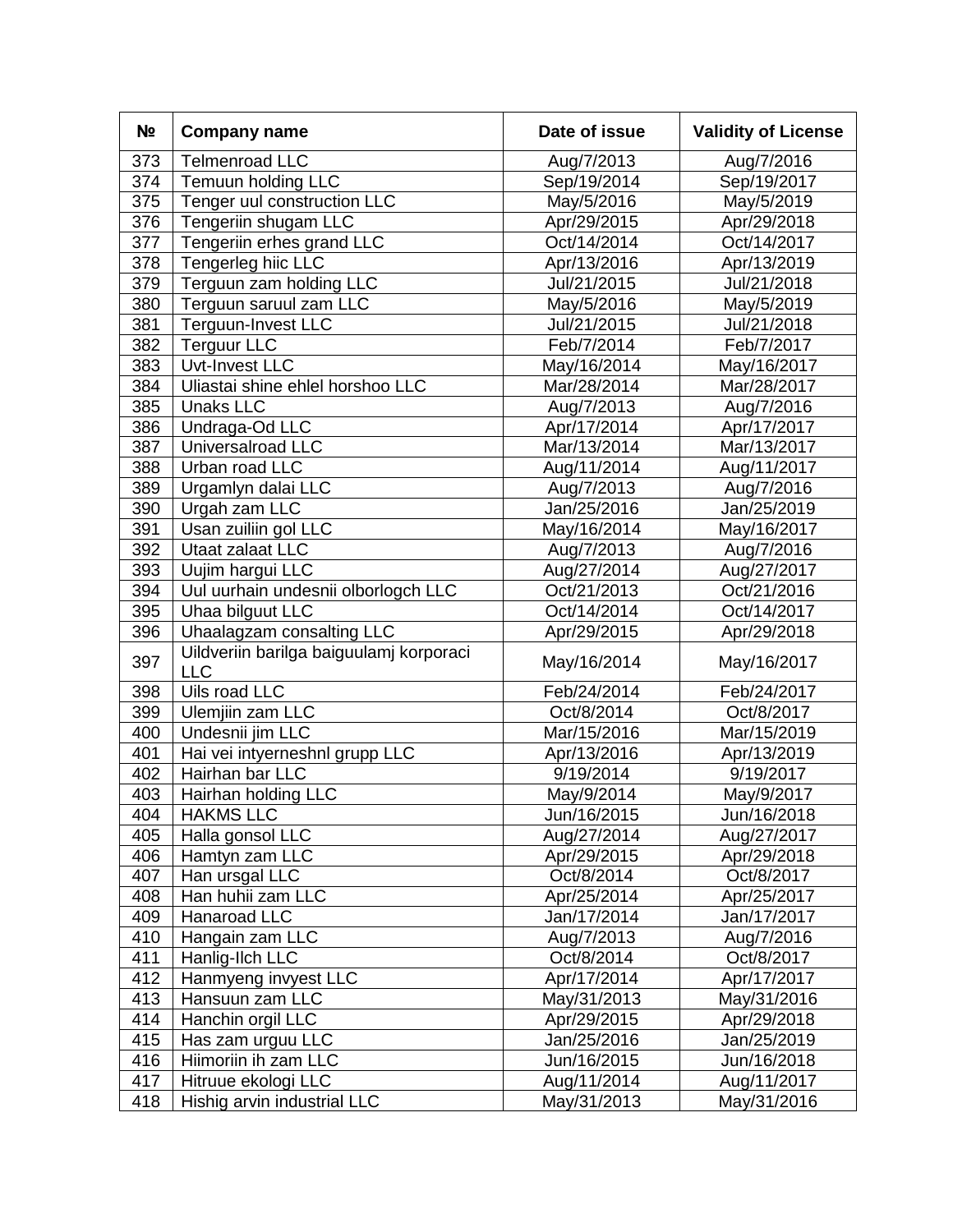| N <sub>2</sub> | <b>Company name</b>                          | <b>Validity of License</b><br>Date of issue |             |
|----------------|----------------------------------------------|---------------------------------------------|-------------|
| 419            | Holboh zam LLC                               | Apr/17/2014                                 | Apr/17/2017 |
| 420            | Homyn tal LLC                                | Sep/19/2014                                 | Sep/19/2017 |
| 421            | <b>HONB LLC</b>                              | Oct/8/2014                                  | Oct/8/2017  |
| 422            | Horvoo delhii uujim LLC                      | Sep/19/2014                                 | Sep/19/2017 |
| 423            | Hosmungun zam LLC                            | Jun/16/2015                                 | Jun/16/2018 |
| 424            | Huvchiin zam LLC                             | May/16/2014                                 | May/16/2017 |
| 425            | Hugjliin tod zam LLC                         | Jul/4/2014                                  | Jul/4/2017  |
| 426            | Hugjliin cogc haraa LLC                      | Oct/14/2014                                 | Oct/14/2017 |
| 427            | Huh baigal' LLC                              | May/9/2014                                  | May/9/2017  |
| 428            | Huh munh syervis LLC                         | May/16/2014                                 | May/16/2017 |
| 429            | Huh shina grupp LLC                          | May/16/2014                                 | May/16/2017 |
| 430            | Huhii construction LLC                       | Nov/15/2013                                 | Nov/15/2016 |
| 431            | Hushig ulaan LLC                             | Apr/29/2015                                 | Apr/29/2018 |
| 432            | Huljiin gol zam LLC                          | Oct/8/2014                                  | Oct/8/2017  |
| 433            | Hurdny zam LLC                               | Apr/13/2016                                 | Apr/13/2019 |
| 434            | <b>Hurdroad LLC</b>                          | Jun/16/2015                                 | Jun/16/2018 |
| 435            | Hushingaryn navch LLC                        | May/16/2014                                 | May/16/2017 |
| 436            | Hujiin gal construction LLC                  | Apr/17/2014                                 | Apr/17/2017 |
| 437            | Hulgiin deed LLC                             | Apr/29/2015                                 | Apr/29/2018 |
| 438            | Huslent buteemj LLC                          | Aug/27/2014                                 | Aug/27/2017 |
| 439            | Huchit zam LLC                               | Mar/20/2014                                 | Mar/20/2017 |
| 440            | Herem zam LLC                                | May/5/2016                                  | May/5/2019  |
| 441            | Hyundai avtos LLC                            | Oct/14/2014                                 | Oct/14/2017 |
| 442            | Cagaan zam LLC                               | Mar/15/2016                                 | Mar/15/2019 |
| 443            | Cast impyeks LLC                             | Mar/20/2014                                 | Mar/20/2017 |
| 444            | Cogt-Ih ovoo LLC                             | Jun/27/2013                                 | Jun/27/2016 |
| 445            | <b>Tsuurden LLC</b>                          | Mar/20/2014                                 | Mar/20/2017 |
| 446            | Cengiin zam LLC                              | Jul/21/2015                                 | Jul/21/2018 |
| 447            | <b>Centoin LLC</b>                           | Jun/16/2015                                 | Jun/16/2018 |
| 448            | Cenher-urlug LLC                             | Sep/19/2014                                 | Sep/19/2017 |
| 449            | Cecgen zam LLC                               | May/16/2014                                 | May/16/2017 |
| 450            | Cecuuh tryeid LLC                            | Aug/27/2014                                 | Aug/27/2017 |
| 451            | Cecegleltiin ue LLC                          | Aug/27/2014                                 | Aug/27/2017 |
| 452            | Chailgan LLC                                 | May/31/2013                                 | May/31/2016 |
| 453            | Chaina reilvei fyerst grupp mongolia LLC     | May/5/2016                                  | May/5/2019  |
| 454            | Chambai zam LLC                              | Jun/26/2014                                 | Jun/26/2017 |
| 455            | Chamin zasal LLC                             | May/9/2014                                  | May/9/2017  |
| 456            | Chandman'tal LLC                             | Mar/13/2014                                 | Mar/13/2017 |
| 457            | Chin hishig zam LLC                          | May/16/2014                                 | May/16/2017 |
| 458            | Chingeltei duurgiin tohijilt ueilchilgee LLC | Mar/15/2016                                 | Mar/15/2019 |
| 459            | <b>Choidor LLC</b>                           | May/31/2013                                 | May/31/2016 |
| 460            | Shagain jim LLC                              | Mar/20/2014                                 | Mar/20/2017 |
| 461            | Shal murun hatan gol LLC                     | Apr/13/2016                                 | Apr/13/2019 |
| 462            | Shanhain zam LLC                             | Jun/16/2015                                 | Jun/16/2018 |
| 463            | Shan'si hugjliin grupp LLC                   | Jul/21/2015                                 | Jul/21/2018 |
| 464            | Shargyn zam LLC                              | Mar/20/2014                                 | Mar/20/2017 |
| 465            | Shijir zam LLC                               | Aug/28/2013                                 | Aug/28/2016 |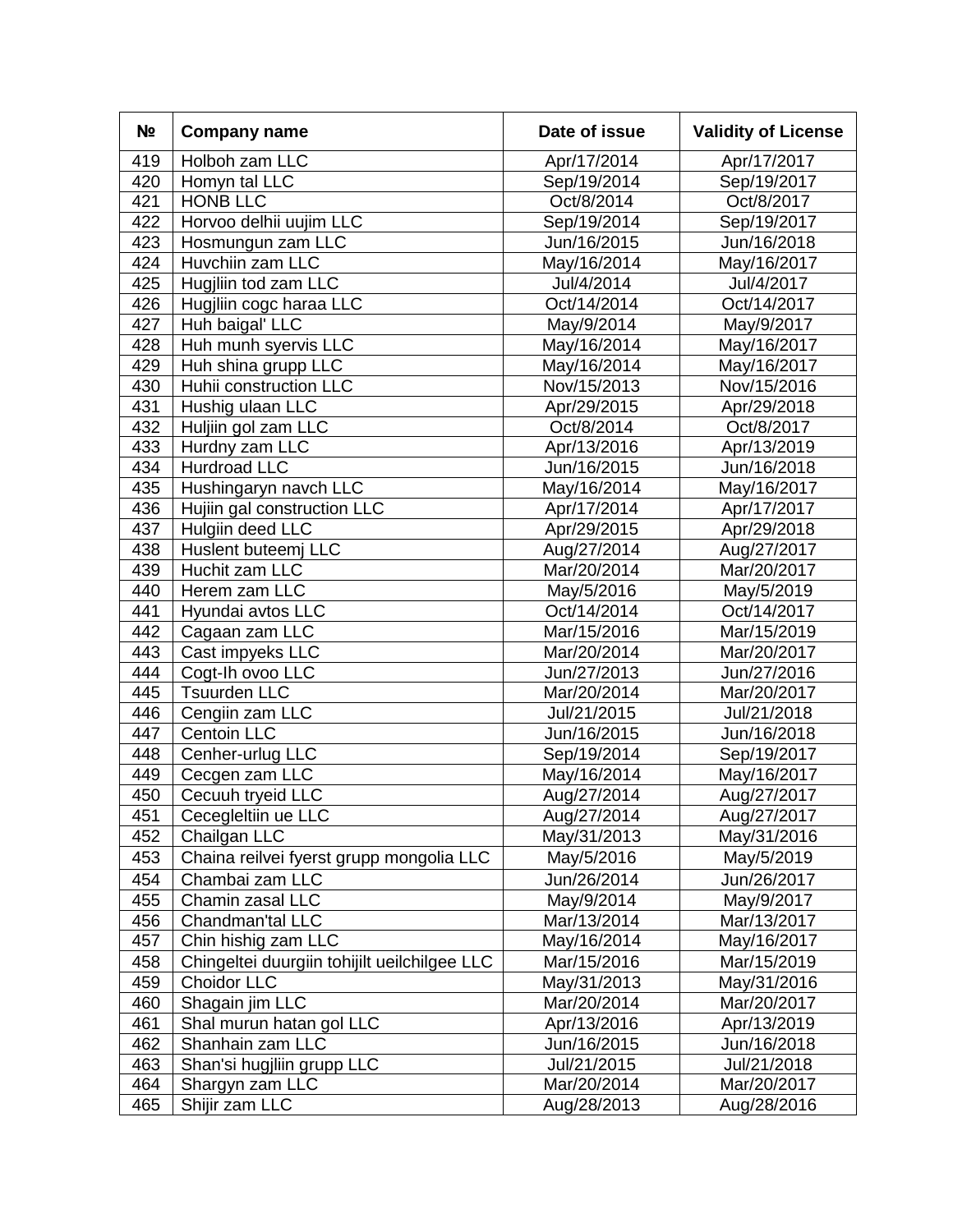| N <sub>2</sub> | <b>Company name</b>                                  | <b>Validity of License</b><br>Date of issue |             |  |
|----------------|------------------------------------------------------|---------------------------------------------|-------------|--|
| 466            | Shimt gazar LLC                                      | Mar/15/2016                                 | Mar/15/2019 |  |
| 467            | Shinjian byeishin road end bridj<br>construction LLC | Jul/4/2014                                  | Jul/4/2017  |  |
| 468            | Shinjian pyetrolium engineering LLC                  | Oct/14/2014                                 | Oct/14/2017 |  |
| 469            | Shinjian shinfa LLC                                  | May/5/2016                                  | May/5/2019  |  |
| 470            | Shinjianlyudivan LLC                                 | Jun/16/2015                                 | Jun/16/2018 |  |
| 471            | Shinkueconstruction holdings LLC                     | Jul/21/2015                                 | Jul/21/2018 |  |
| 472            | Shine gerelt zam LLC                                 | Mar/28/2014                                 | Mar/28/2017 |  |
| 473            | Shine ilion nen yuan' LLC                            | Jun/26/2014                                 | Jun/26/2017 |  |
| 474            | Shine orgil zam LLC                                  | Jul/21/2015                                 | Jul/21/2018 |  |
| 475            | Shine hugjil zam LLC                                 | Apr/29/2015                                 | Apr/29/2018 |  |
| 476            | Shine hua lu cho LLC                                 | Aug/27/2014                                 | Aug/27/2017 |  |
| 477            | <b>Evttrak LLC</b>                                   | Jul/21/2015                                 | Jul/21/2018 |  |
| 478            | Evt-Uul LLC                                          | Jul/21/2015                                 | Jul/21/2018 |  |
| 479            | Ei Bi Di I LLC                                       | Jun/16/2015                                 | Jun/16/2018 |  |
| 480            | Ei dabl'yu pi LLC                                    | Sep/19/2014                                 | Sep/19/2017 |  |
| 481            | Eich Ke Bi intyerneshnl holding LLC                  | Apr/13/2016                                 | Apr/13/2019 |  |
| 482            | Eko togtol LLC                                       | Aug/26/2013                                 | Aug/26/2016 |  |
| 483            | Ekskapital road LLC                                  | Apr/29/2015                                 | Apr/29/2018 |  |
| 484            | Ekspryess zam LLC                                    | May/10/2013                                 | May/10/2016 |  |
| 485            | EI EI Bi Ar LLC                                      | Jun/16/2015                                 | Jun/16/2018 |  |
| 486            | Elbeg bayan gov' LLC                                 | Aug/27/2014                                 | Aug/27/2017 |  |
| 487            | Em Ar Di Es LLC                                      | Jun/16/2015                                 | Jun/16/2018 |  |
| 488            | Em En Ai Jei LLC                                     | Apr/29/2015                                 | Apr/29/2018 |  |
| 489            | Em En Eich I LLC                                     | Jun/27/2013                                 | Jun/27/2016 |  |
| 490            | Em En Es Ji LLC                                      | Aug/27/2014                                 | Aug/27/2017 |  |
| 491            | Em Es Bi Vyborg LLC                                  | Feb/24/2014                                 | Feb/24/2017 |  |
| 492            | En Bi Ti Ti LLC                                      | Mar/28/2014                                 | Mar/28/2017 |  |
| 493            | En Di Si engineering LLC                             | Jan/25/2016                                 | Jan/25/2019 |  |
| 494            | En Di Ti Kei LLC                                     | Oct/14/2014                                 | Oct/14/2017 |  |
| 495            | En Di treid LLC                                      | Jul/21/2015                                 | Jul/21/2018 |  |
| 496            | En Ti Bi LLC                                         | May/9/2014                                  | May/9/2017  |  |
| 497            | En Eich Eilend Si LLC                                | Aug/7/2013                                  | Aug/7/2016  |  |
| 498            | Enguun ord grupp LLC                                 | Jan/25/2016                                 | Jan/25/2019 |  |
| 499            | Enyerji-Impair LLC                                   | Jul/21/2015                                 | Jul/21/2018 |  |
| 500            | Enu hurel LLC                                        | Aug/27/2014                                 | Aug/27/2017 |  |
| 501            | Enh tugul beh LLC                                    | Jul/21/2015                                 | Jul/21/2018 |  |
| 502            | Erdene zam LLC                                       | Mar/15/2016                                 | Mar/15/2019 |  |
| 503            | Erdene chandman' uul LLC                             | Oct/14/2014                                 | Oct/14/2017 |  |
| 504            | Erdenesiin bayan humrug LLC                          | Jun/27/2013                                 | Jun/27/2016 |  |
| 505            | Erdenet suvarga LLC                                  | Apr/13/2016                                 | Apr/13/2019 |  |
| 506            | Ermuun zam LLC                                       | Apr/17/2014                                 | Apr/17/2017 |  |
| 507            | Erhem naran erdene LLC                               | Jun/26/2014                                 | Jun/26/2017 |  |
| 508            | Es I Zet Ei Em LLC                                   | Jul/21/2015                                 | Jul/21/2018 |  |
| 509            | Es end Ei tryeid LLC                                 | Jun/16/2015                                 | Jun/16/2018 |  |
| 510            | Es end Em intyerneshnl LLC                           | Aug/7/2013                                  | Aug/7/2016  |  |
| 511            | Esde LLC                                             | Jun/16/2015                                 | Jun/16/2018 |  |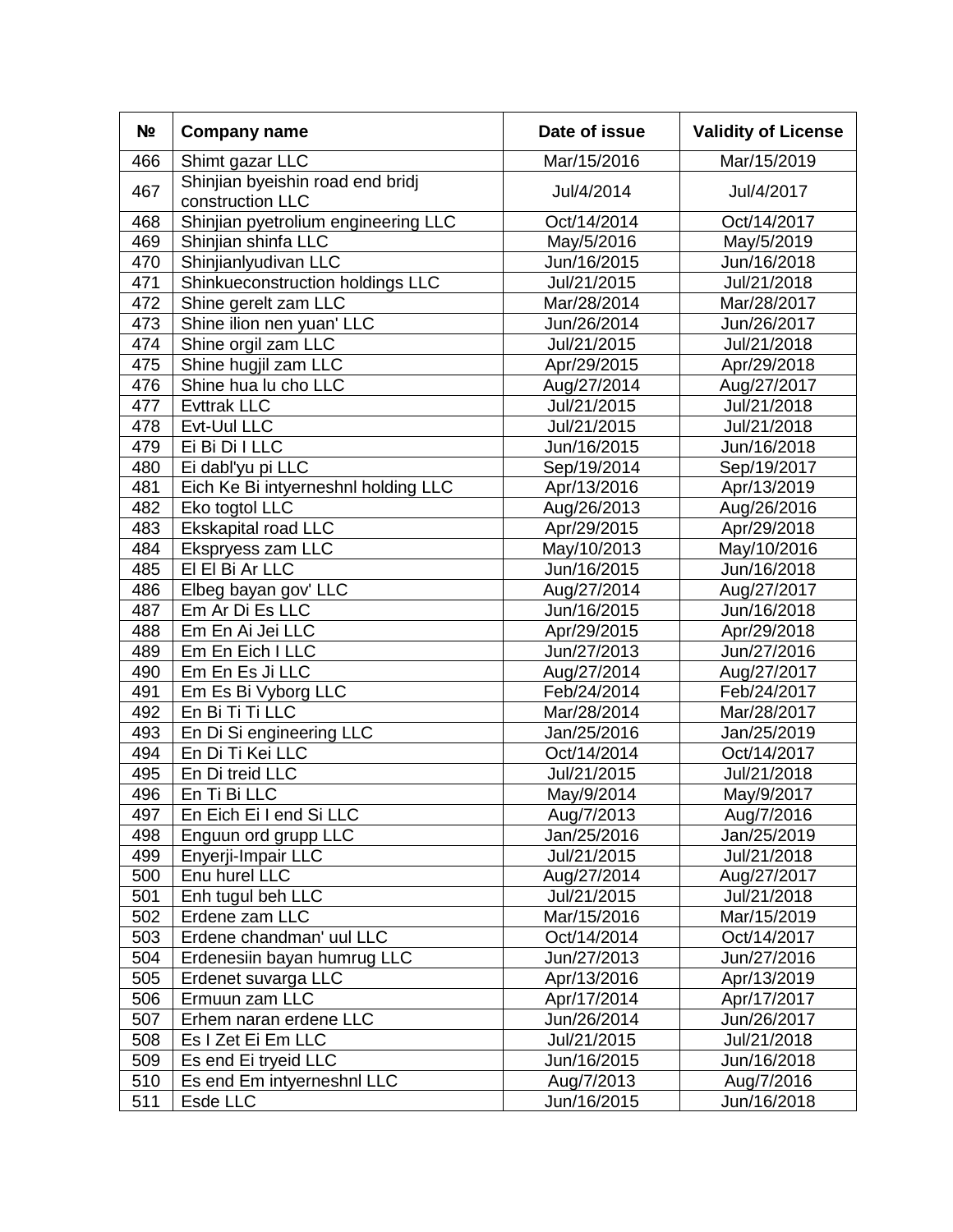| N <sub>2</sub> | <b>Company name</b>  | Date of issue | <b>Validity of License</b> |
|----------------|----------------------|---------------|----------------------------|
| 512            | <b>ESTO LLC</b>      | Mar/15/2016   | Mar/15/2019                |
| 513            | Ef uue Em LLC        | Mar/15/2016   | Mar/15/2019                |
| 514            | Eh golomtyn ilch LLC | Jun/16/2015   | Jun/16/2018                |
| 515            | Eh nutgiin zam LLC   | Jul/21/2015   | Jul/21/2018                |
| 516            | Eh-Achlal LLC        | Aug/7/2013    | Aug/7/2016                 |
| 517            | Een LLC              | Jul/4/2014    | Jul/4/2017                 |

#### **Table II-7: List of National Companies with Special Licenses for Rehabilitation and Maintenance of Roads**

| N <sub>2</sub>           | <b>Company name</b> | Date of issue | <b>Validity of License</b> |
|--------------------------|---------------------|---------------|----------------------------|
| 1                        | Arkhangai AZZA      | Jun/27/2013   | Jun/27/2016                |
| $\overline{2}$           | Baganuur AZZA       | Apr/29/2015   | Apr/29/2018                |
| $\overline{3}$           | Bayanchandmani AZZA | Sep/19/2014   | Sep/19/2017                |
| $\overline{\mathcal{A}}$ | <b>Bulgan AZZA</b>  | May/5/2016    | May/5/2019                 |
| 5                        | Govi-Altai AZZA     | Jan/17/2014   | Jan/17/2017                |
| 6                        | Darkhan AZZA        | May/5/2016    | May/5/2019                 |
| $\overline{7}$           | Dornogovi AZZA      | Apr/17/2014   | Apr/17/2017                |
| 8                        | Zavkhan AZZA        | Mar/28/2014   | Mar/28/2017                |
| 9                        | Nalaikh AZZA        | Sep/19/2014   | Sep/19/2017                |
| 10                       | Orkhon AZZA         | Oct/14/2013   | Oct/14/2016                |
| 11                       | Uvurkhangai AZZA    | Jun/16/2015   | Jun/16/2018                |
| 12                       | Selenge AZZA        | May/31/2013   | May/31/2016                |
| 13                       | Tov AZZA            | Feb/7/2014    | Feb/7/2017                 |
| 14                       | Uvs AZZA            | May/16/2014   | May/16/2017                |
| 15                       | Erdenesant AZZA     | Jun/27/2013   | Jun/27/2016                |
| 16                       | Khargui             | Oct/21/2013   | Oct/21/2016                |
| 17                       | Kharkhorin AZZA     | Mar/13/2014   | Mar/13/2017                |
| 18                       | Khovd AZZA          | Aug/7/2013    | Aug/7/2016                 |
| 19                       | Khuvsgul AZZA       | Mar/28/2014   | Mar/28/2017                |
| 20                       | Talyn zam LLC       | Aug/7/2013    | Aug/7/2016                 |
| 21                       | Borgidoin zam LLC   | Jun/16/2015   | Jun/16/2018                |
| 22                       | <b>Jol LLC</b>      | Oct/14/2014   | Oct/14/2017                |
| 23                       | Ih bogd zam LLC     | Oct/14/2014   | Oct/14/2017                |
| 24                       | Saruul hargui LLC   | Apr/29/2015   | Apr/29/2018                |
| 25                       | Yalguusan Co.ltd    | Jun/16/2015   | Jun/16/2018                |
| 26                       | Dash zam LLC        | Apr/29/2015   | Apr/29/2018                |
| 27                       | Huvsgul zam LLC     | Apr/13/2016   | Apr/13/2019                |
| 28                       | Dornod avto zam HK  | Apr/17/2014   | Apr/17/2017                |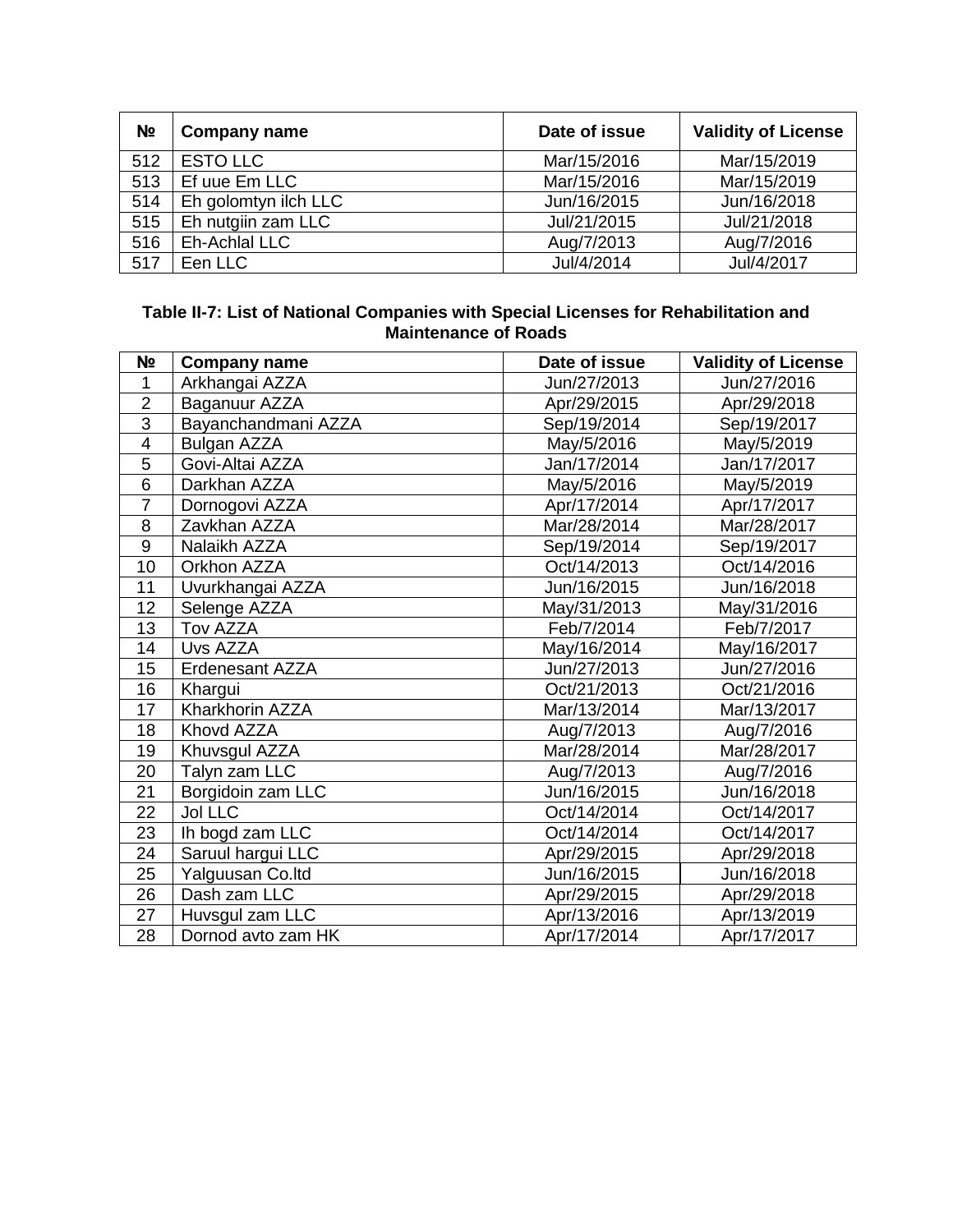#### **APPENDIX 2**

#### **III. ASSESSMENT OF THE OPERATIONAL AND FINANCIAL EFFICIENCY OF STATE OWNED ROAD MAINTENANCE COMPANIES IN MONGOLIA**

#### **A. General**

83. The assessment of the operational and financial efficiency of state owned road maintenance companies in Mongolia was conducted based on Terms of Reference submitted by the Client and all road maintenance companies in Mongolia who operate maintenance works participated in the survey.

84. A total of 28 companies including 20 state owned companies, and 8 private companies participated in the survey and all relevant data and information were collected either online or at the site.

85. The representatives of companies who operate maintenance work in central, north and eastern regions were selected in consultation with the Client, and the surveys were conducted at the sites of the following road maintenance companies.

- (i) Bayanchandmani AZZA, State owned company
- (ii) Darkhan AZZA, State owned company
- (iii) Selenge AZZA, State owned company
- (iv) Dornogovi AZZA, State owned company
- (v) Khargui, State owned company
- (vi) Taliin zam, State owned company
- (vii) Nalaikh AZZA, State owned company
- (viii) Baganuur AZZA, State owned company
- (ix) Saruul khargui Co.ltd
- (x) Borkhoin zam Co.ltd
- (xi) Dornod avtozam Co.ltd

86. These companies were selected considering their obligations for example, the types, classifications, and capacity of roads they are responsible for. The selection criteria focused on to what kind of obligations they have, for example; Darkhan AZZA, Dornogovi AZZA and Dornogovi AZZA are responsible for the road maintenance of only paved roads, Taliin zam Co.ltd is responsible for the maintenance of about 70% improved earth roads. The Nalaikh AZZA and Bayanchandmani AZZA were newly established. The consultants had met with directors, technicians and workers of represented companies and made the interview and comments between them using the survey questionnaire, and comments or applications by them were recorded. Also, other surveys indicated in TOR were conducted and all survey data, information are incorporated herein.

#### **B. The current situation of road maintenance**

87. The population of Mongolia is 3.09 million, the territory has an area of 1,564,116 km2 and the distance from west to east is 2,392 km, the distance between north and south is 1,259 km. the median height above sea level is 1,580m, the maximum is 4,374m, and the minimum is 532m above sea level. It has an extreme continental climate with long, cold winters and short summers, during which most precipitation falls. The climate is down to -50oС in January and up to +40oС in July. Mongolia is the world's 17th largest country and is landlocked.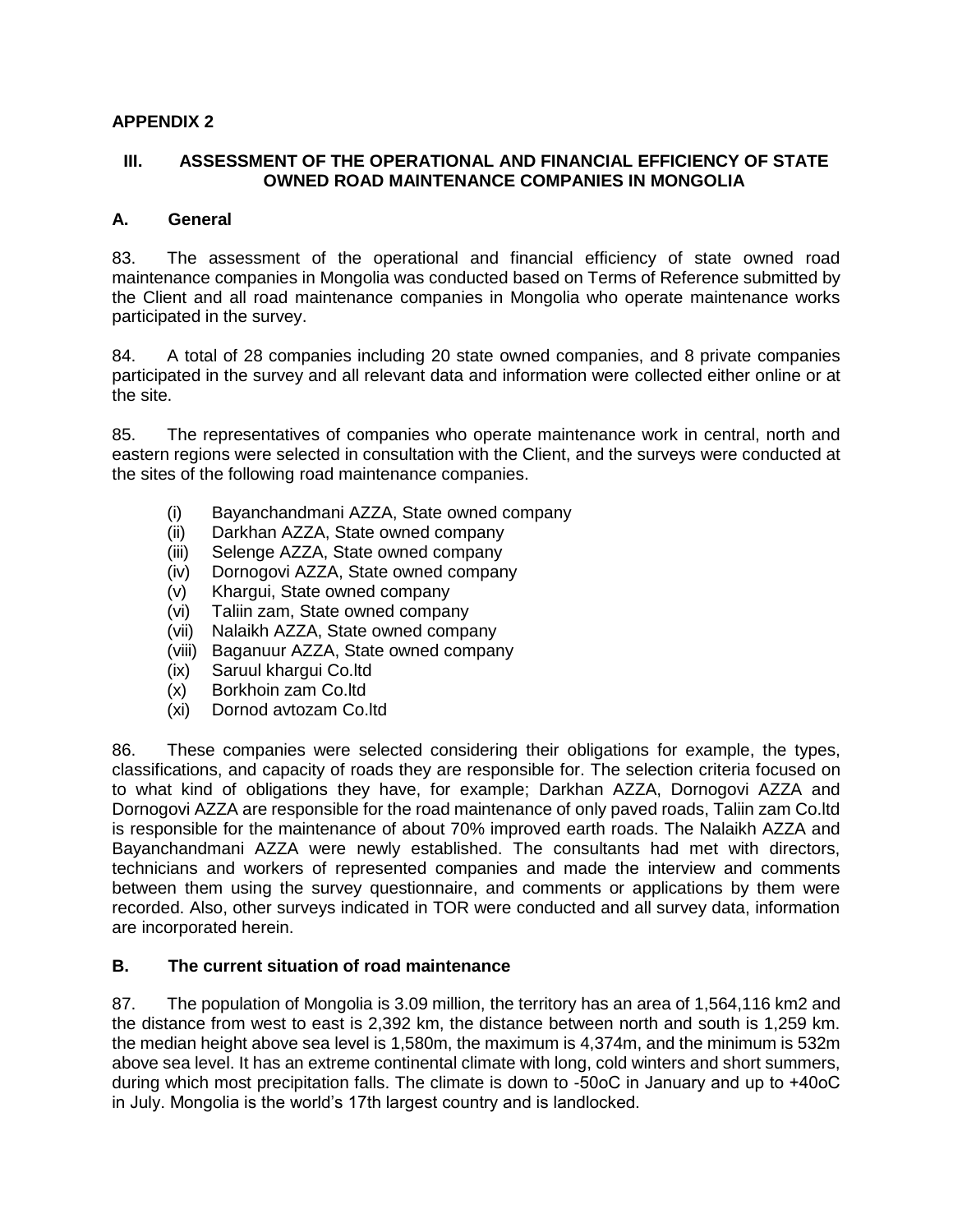88. The length of road network in Mongolia is 49,250km and which of 12,646km are international and state roads connecting capital with aimag centers, roads connected between aimag centers and roads connecting with state borders. The length of local road is 36,603.4 km and about 42.7% of state roads are paved and about 10% of local roads are paved. The road maintenance companies have an obligation to be responsible for regular maintenance and willingness of these 12,646km international and state roads.

89. In the meantime, total 28 companies are responsible for the maintenance of international and state roads. Name of companies, length of road maintenance and classifications are shown in Table below.

|                | <b>Contractor companies</b> | <b>Total length of</b>                     | Including (km)              |                              |                          |
|----------------|-----------------------------|--------------------------------------------|-----------------------------|------------------------------|--------------------------|
| No.            |                             | roads which are<br>responsible for<br>(km) | Length of<br>paved<br>roads | Length of<br>gravel<br>roads | Length of<br>earth roads |
|                |                             | 1. State owned companies                   |                             |                              |                          |
| $\mathbf{1}$   | Darkhan AZZA                | 117.00                                     | 117.00                      | 0.00                         | 0.00                     |
| $\overline{2}$ | Ovorkhangai AZZA            | 822.30                                     | 338.10                      | 15.00                        | 469.20                   |
| 3              | Arkhangai AZZA              | 388.05                                     | 208.15                      | 13.90                        | 166.00                   |
| $\overline{4}$ | Govi-Altai AZZA             | 739.65                                     | 129.00                      | 91.26                        | 519.39                   |
| 5              | Dornogovi AZZA              | 328.00                                     | 328.00                      | 0.00                         | 0.00                     |
| 6              | Bulgan AZZA                 | 612.40                                     | 356.28                      | 60.79                        | 195.33                   |
| $\overline{7}$ | Zavkhan AZZA                | 1,243.57                                   | 33.65                       | 189.97                       | 1,019.95                 |
| 8              | Orkhon AZZA                 | 137.70                                     | 137.70                      | 0.00                         | 0.00                     |
| 9              | Selenge AZZA                | 222.30                                     | 113.30                      | 109.00                       | 0.00                     |
| 10             | Nalaikh AZZA                | 166.20                                     | 164.14                      | 2.06                         | 0.00                     |
| 11             | Bayanchandmani AZZA         | 208.00                                     | 208.00                      | 0.00                         | 0.00                     |
| 12             | Khargui                     | 570.00                                     | 223.00                      | 209.00                       | 138.00                   |
| 13             | Kharkhorin AZZA             | 263.00                                     | 263.00                      | 0.00                         | 0.00                     |
| 14             | Taliin zam                  | 535.10                                     | 162.86                      | 0.00                         | 372.24                   |
| 15             | Uvs AZZA                    | 683.31                                     | 319.15                      | 16.44                        | 347.72                   |
| 16             | Khovd AZZA                  | 992.30                                     | 532.28                      | 44.36                        | 415.66                   |
| 17             | Tov AZZA                    | 176.21                                     | 176.21                      | 0.00                         | 0.00                     |
| 18             | Khuvsgul AZZA               | 484.30                                     | 285.88                      | 15.74                        | 182.68                   |
| 19             | Baganuur AZZA               | 142.00                                     | 142.00                      | 0.00                         | 0.00                     |
| 20             | <b>Erdenesant AZZA</b>      | 214.00                                     | 214.00                      | 0.00                         | 0.00                     |

**Table III-1: Road maintenance companies and length of roads maintained by them**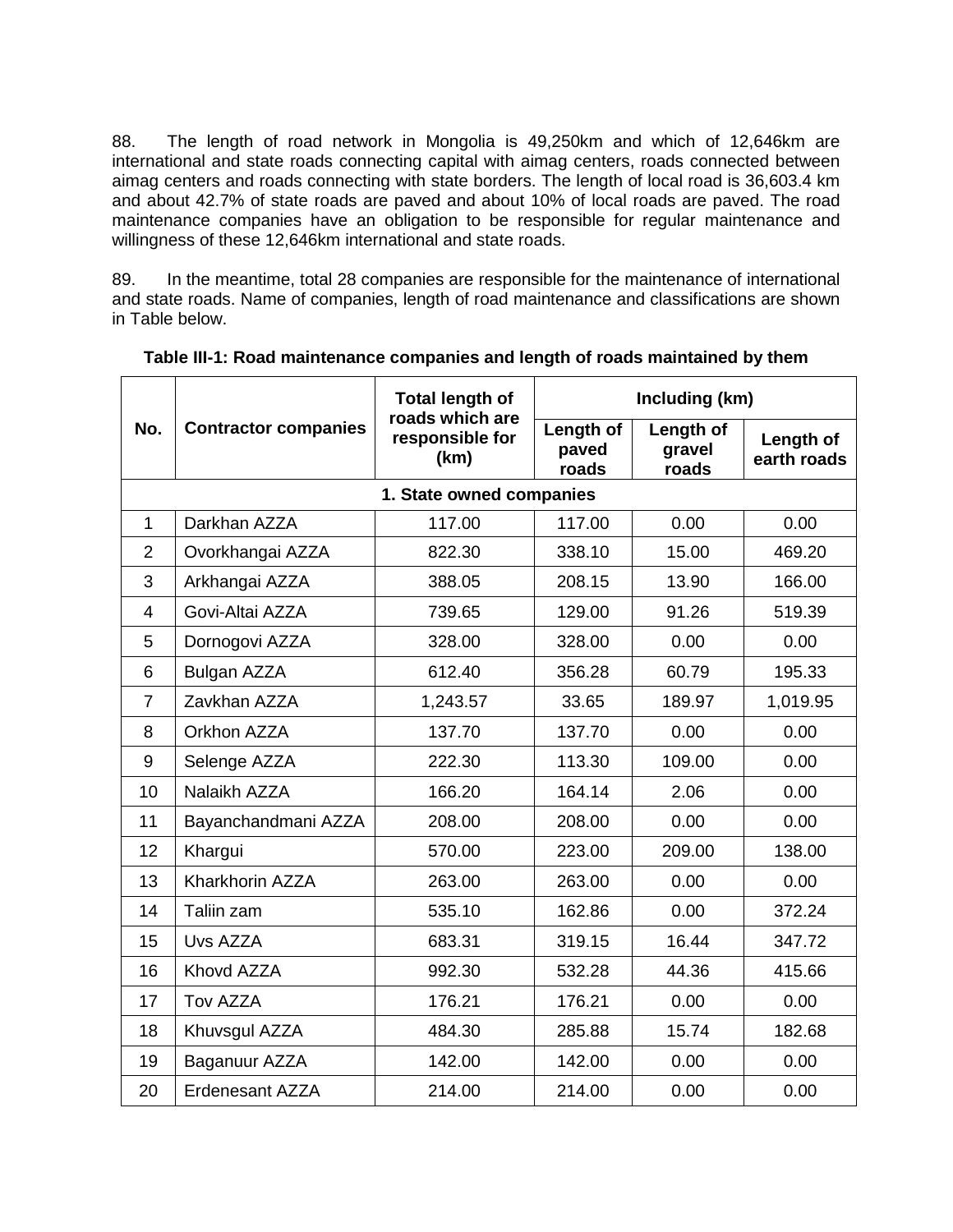| No.                  | <b>Contractor companies</b> | <b>Total length of</b><br>roads which are<br>responsible for<br>(km) | Including (km)              |                                     |                          |  |  |
|----------------------|-----------------------------|----------------------------------------------------------------------|-----------------------------|-------------------------------------|--------------------------|--|--|
|                      |                             |                                                                      | Length of<br>paved<br>roads | <b>Length of</b><br>gravel<br>roads | Length of<br>earth roads |  |  |
|                      | <b>Subtotal</b>             | 9,045.39                                                             | 4,451.70                    | 767.52                              | 3,826.17                 |  |  |
| 2. Private companies |                             |                                                                      |                             |                                     |                          |  |  |
| 1                    | Borkhoin zam Co.ltd         | 80.00                                                                | 72.28                       | 0.00                                | 7.72                     |  |  |
| $\mathcal{P}$        | Jol Co.ltd                  | 651.60                                                               | 134.36                      | 50.25                               | 466.99                   |  |  |
| 3                    | Ikh Bogd zam Co.ltd         | 509.30                                                               | 75.20                       | 46.30                               | 387.80                   |  |  |
| 4                    | Saruulkhargui Co.ltd        | 110.00                                                               | 110.00                      | 0.00                                | 0.00                     |  |  |
| 5                    | Yalguusan Co.ltd            | 252.20                                                               | 252.20                      | 0.00                                | 0.00                     |  |  |
| 6                    | Dashzam Co.ltd              | 477.90                                                               | 233.77                      | 12.54                               | 231.59                   |  |  |
| $\overline{7}$       | Khuvsgul Zam Co.ltd         | 235.53                                                               | 0.23                        | 50.85                               | 184.45                   |  |  |
| 8                    | Dornod Avto zam             | 1,284.75                                                             | 77.68                       | 291.17                              | 915.90                   |  |  |
|                      | <b>Subtotal</b>             | 3,601.28                                                             | 955.72                      | 451.11                              | 2,194.45                 |  |  |
|                      | <b>TOTAL LENGTH</b>         | 12,646.67                                                            | 5,407.42                    | 1,218.63                            | 6,020.62                 |  |  |

# **Table III-2: The operational ages of international and state paved roads**

| No.                      | <b>Contractor companies</b> | Total length of<br>paved roads (km) | Including (km)   |                   |                       |  |  |  |
|--------------------------|-----------------------------|-------------------------------------|------------------|-------------------|-----------------------|--|--|--|
|                          |                             |                                     | 0-4 years<br>old | 5-13 years<br>old | Above 13<br>years old |  |  |  |
| 1. State owned companies |                             |                                     |                  |                   |                       |  |  |  |
| 1                        | Darkhan AZZA                | 117.00                              | 13.30            | 0.00              | 103.70                |  |  |  |
| 2                        | Uvurkhangai AZZA            | 338.10                              | 126.00           | 212.10            | 0.00                  |  |  |  |
| 3                        | Arkhangai AZZA              | 208.15                              | 42.00            | 166.15            | 0.00                  |  |  |  |
| 4                        | Govi-Altai AZZA             | 129.00                              | 128.00           | 0.00              | 1.00                  |  |  |  |
| 5                        | Dornogovi AZZA              | 328.00                              | 246.10           | 78.40             | 3.50                  |  |  |  |
| 6                        | Bulgan AZZA                 | 356.28                              | 69.30            | 258.70            | 28.28                 |  |  |  |
| $\overline{7}$           | Zavkhan AZZA                | 33.65                               | 29.50            | 0.00              | 4.15                  |  |  |  |
| 8                        | Orkhon AZZA                 | 137.70                              | 0.00             | 29.70             | 108.00                |  |  |  |
| 9                        | Selenge AZZA                | 113.30                              | 0.00             | 0.00              | 113.30                |  |  |  |
| 10                       | Nalaikh AZZA                | 164.14                              | 34.14            | 130.00            | 0.00                  |  |  |  |
| 11                       | Bayanchandmani AZZA         | 208.00                              | 12.10            | 144.90            | 51.00                 |  |  |  |
| 12 <sub>2</sub>          | Khargui                     | 223.00                              | 16.00            | 207.00            | 0.00                  |  |  |  |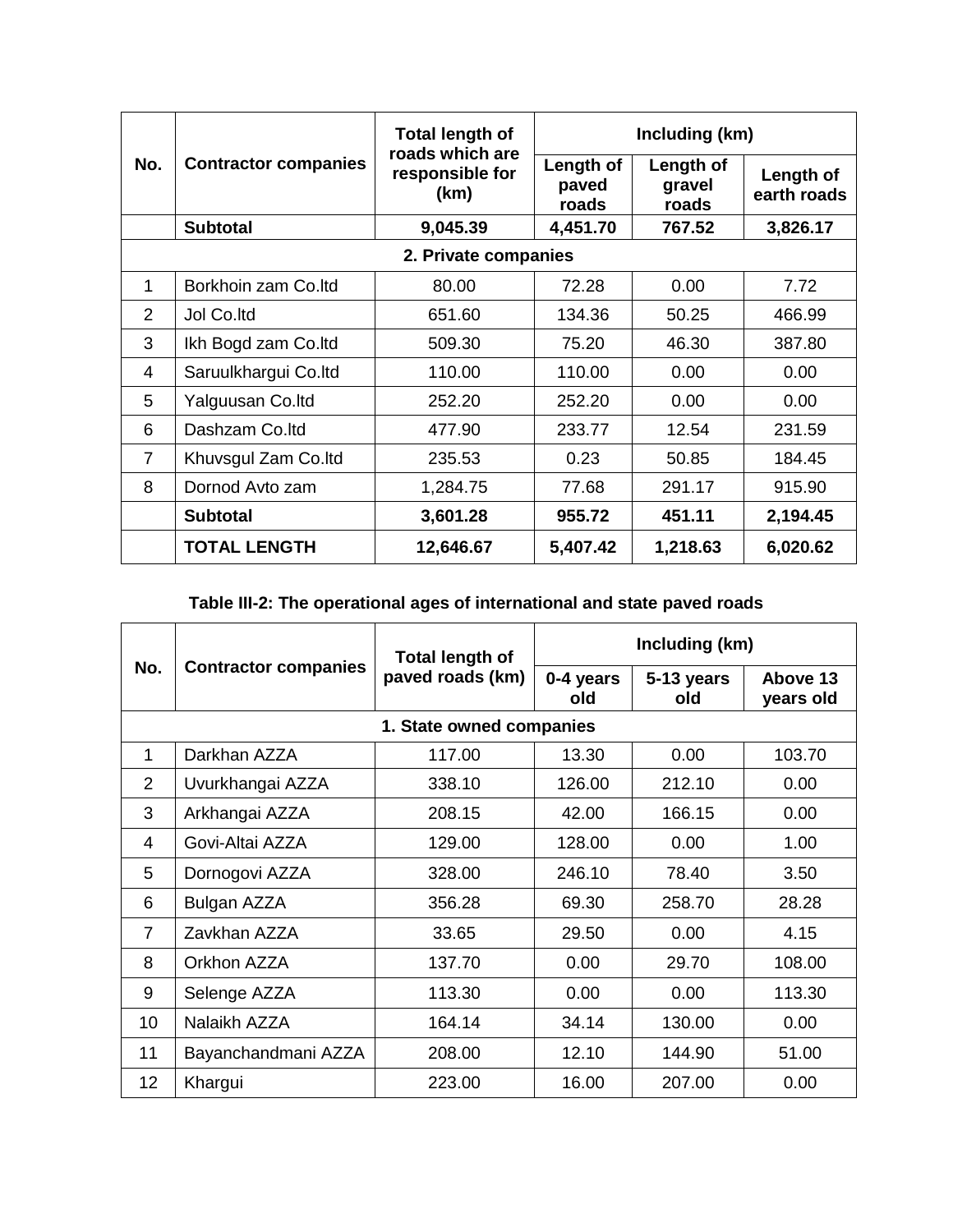| No.                  | <b>Contractor companies</b> | <b>Total length of</b><br>paved roads (km) | Including (km)   |                   |                       |  |  |
|----------------------|-----------------------------|--------------------------------------------|------------------|-------------------|-----------------------|--|--|
|                      |                             |                                            | 0-4 years<br>old | 5-13 years<br>old | Above 13<br>years old |  |  |
| 13                   | Kharkhorin AZZA             | 263.00                                     | 93.40            | 169.60            | 0.00                  |  |  |
| 14                   | Taliin zam                  | 162.86                                     | 161.90           | 0.00              | 0.96                  |  |  |
| 15                   | Uvs AZZA                    | 319.15                                     | 190.00           | 70.80             | 58.35                 |  |  |
| 16                   | Khovd AZZA                  | 532.28                                     | 419.10           | 65.00             | 48.18                 |  |  |
| 17                   | Tov AZZA                    | 176.21                                     | 176.21           | 0.00              | 0.00                  |  |  |
| 18                   | Khuvsgul AZZA               | 285.88                                     | 282.80           | 0.00              | 3.08                  |  |  |
| 19                   | Baganuur AZZA               | 142.00                                     | 18.10            | 99.14             | 24.76                 |  |  |
| 20                   | <b>Erdenesant AZZA</b>      | 214.00                                     | 6.90             | 207.10            | 0.00                  |  |  |
|                      | <b>Subtotal</b>             | 4,451.70                                   | 2,064.85         | 1,838.59          | 548.26                |  |  |
| 2. Private companies |                             |                                            |                  |                   |                       |  |  |
| $\mathbf{1}$         | Borkhoin zam Co.ltd         | 72.28                                      | 66.48            | 5.80              | 0.00                  |  |  |
| $\overline{2}$       | Jol Co.ltd                  | 134.36                                     | 100.00           | 30.00             | 4.36                  |  |  |
| 3                    | Ikh Bogd zam Co.ltd         | 75.20                                      | 22.30            | 50.00             | 2.90                  |  |  |
| 4                    | Saruulkhargui Co.ltd        | 110.00                                     | 40.00            | 0.00              | 70.00                 |  |  |
| 5                    | Yalguusan Co.ltd            | 252.20                                     | 236.20           | 16.00             | 0.00                  |  |  |
| 6                    | Dashzam Co.ltd              | 233.77                                     | 233.77           | 0.00              | 0.00                  |  |  |
| $\overline{7}$       | Khuvsgul Zam Co.ltd         | 0.23                                       | 0.00             | 0.00              | 0.23                  |  |  |
| 8                    | Dornod Avto zam             | 77.68                                      | 68.40            | 0.00              | 9.28                  |  |  |
|                      | <b>Subtotal</b>             | 955.72                                     | 767.15           | 101.80            | 86.77                 |  |  |
|                      | <b>TOTAL LENGTH</b>         | 5,407.42                                   | 2,832.00         | 1,940.39          | 635.03                |  |  |

# **C. Disbursed fund for road maintenance:**

90. The fund for road maintenance is adopted including in annual state budget and this fund is insufficient for that year's road maintenance. This issue was discussed during the meeting with administers of companies.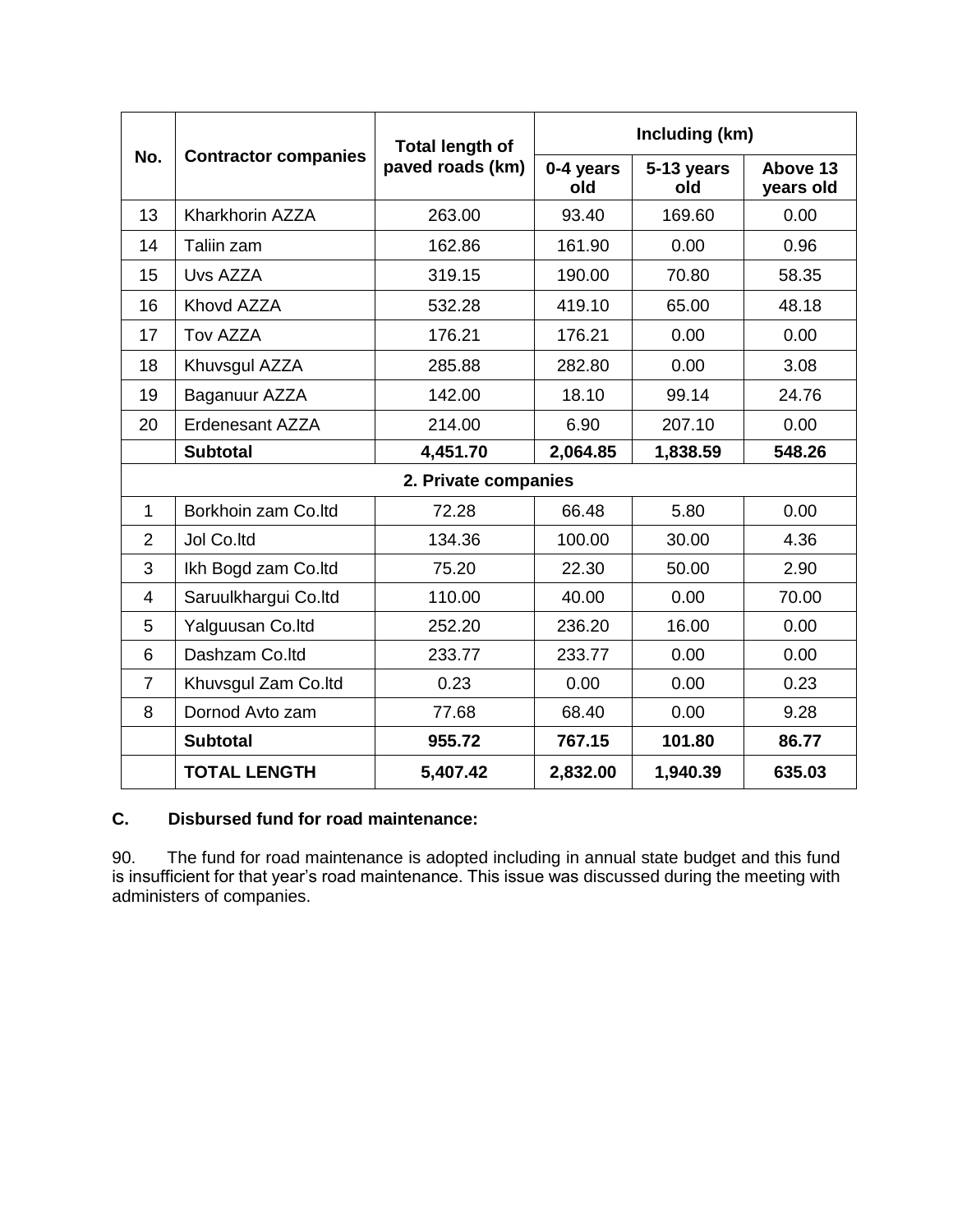#### **APPENDIX 3**

#### **IV. REGULATIONS APPLICABLE TO ROAD CONSTRUCTION NEAR BORDERS**

(Unofficial Translation)

91. If the road construction work is begun near Mongolian border area, road construction law should be complied with. The applicable Mongolian road construction laws are as follows: 92. Mongolian Border Law /approved by Parliament on 21 October 1993.

- 26.1: The border area width is defined as being no more than 100 km from country's borderline on basis of agreement with General Authority for Border Protection (GABP), head of Local Government.
- 26.2. Following procedures should be complied within Country's border zone;
	- o 26.2.4 if citizens, organizations and entrepreneurs which are not settled permanently in border area, run the business and any operation, the official approval should be taken from The Border Protection Organization.
- 27.1: Country border line means area defined by General Authority for Border Protection 15 km inward to country border line in order to control obeyance of border regulation, border protection, border engineering for border control point.
- 27.1.3. Following activities are forbidden, to be run by Citizen and Organization in the border area.
	- $\circ$  2/ Activities related to farming the land, excavating the trench and constructing the facilities shall be disallowed in other background excepting allowed in law.
	- $\circ$  4/ Any activities which make a loss to Mongolian Interest, operate manufacture and cause blast without preliminary permit from General Authority for Border **Protection**

93. Procedure for licensing and controlling to operate activity in Border line and zone / Order A/21 of Head of General Authority for Border Protection, 28 August 2009.

- Article 2.1: The GABP gives permission to access in border line and zone according to Chapter 26 and 27 of Mongolian Border Law.
- 2.3а/ Accessing permission as aiming for exploring, mining, operating business and flight(test) shall be taken from Chief Deputy Director of GABP and Head of Border Army.
- Article 2.4: The accessing permission has two types: permanent / 1 year and single entry / 30 days.
- Article 3: Following documents shall be needed to request for getting access permission into border line and zone.
	- o Official letter with travel aim, duration and plan;
	- o Organization's certificate and a copy;
	- o Topographic map /scale 1:100.000/; which shall be included itinerary route, staying place and operating activity area in border line and zone.
	- o Copies of ID cards, the name list of working group and leader
	- o Vehicle certification's copy;
	- o If person who, runs the operation in border zone, is foreign citizen, work permission of General Authority for Labour and Welfare shall be checked;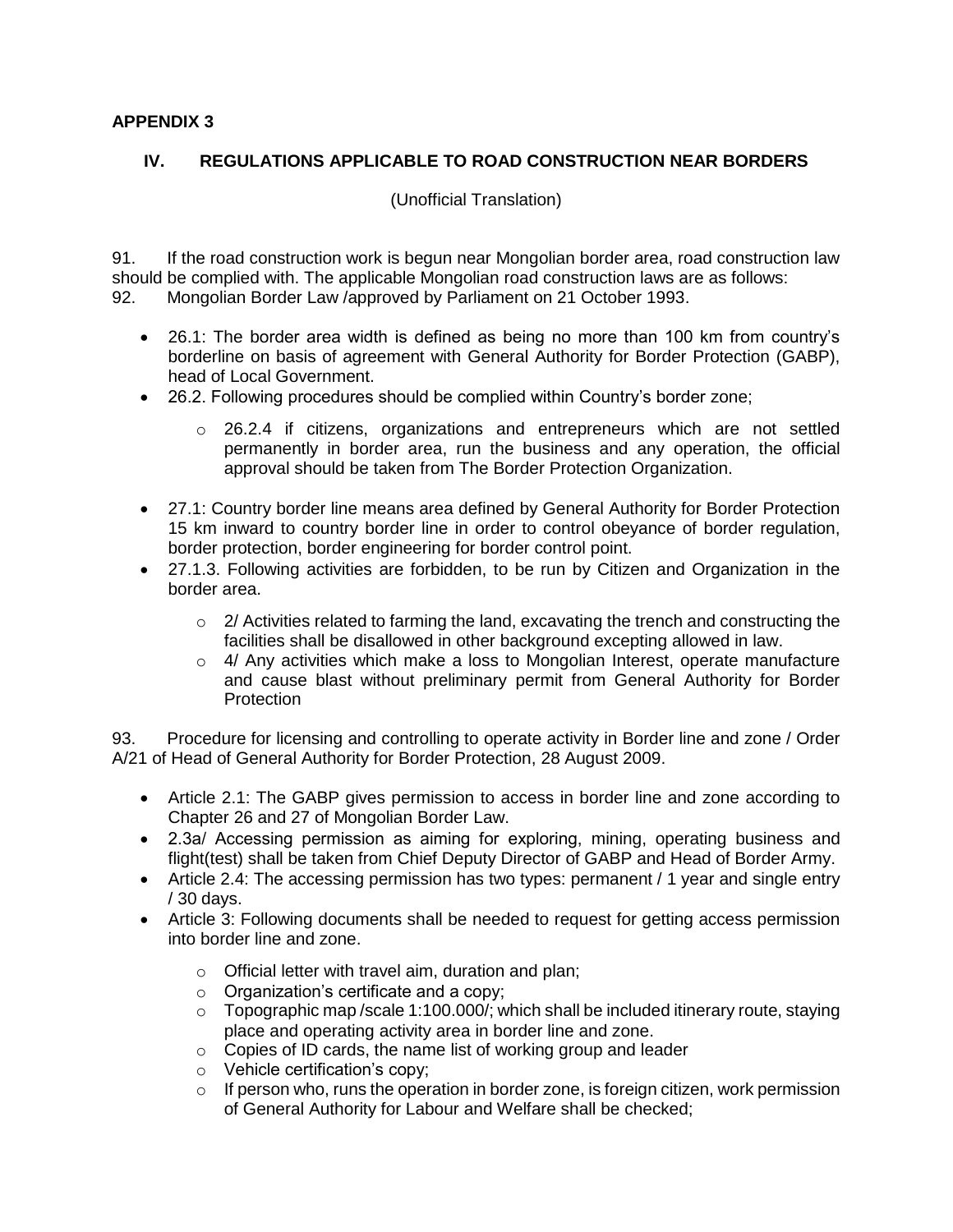- 6 Article: Citizen and organization's rights and duties;
	- $\circ$  6.1. Operation license of citizen, organization and entrepreneur shall be officially registered in the affiliate office of Border Army and Post.
	- $\circ$  6.2. if permanent operating activity shall be started, a treaty shall be concluded with head office of border army.
	- $\circ$  6.4. To work for supporting border protection activity and to inform that any activity which breaking the border rule, to GABP in the appropriate time.
	- $\circ$  6.5. To cooperate with GABP when natural disaster, forest and steppe fire occurs.

94. In conclusion, road construction work shall have been implemented barrier-free if the organization and entrepreneurs shall take proper permission to start the work in the border line and zone, and comply with the border rule. When the some kind of work shall be done, GABP, Local Government and head office of border army shall be always communicated and provided information on implementing work.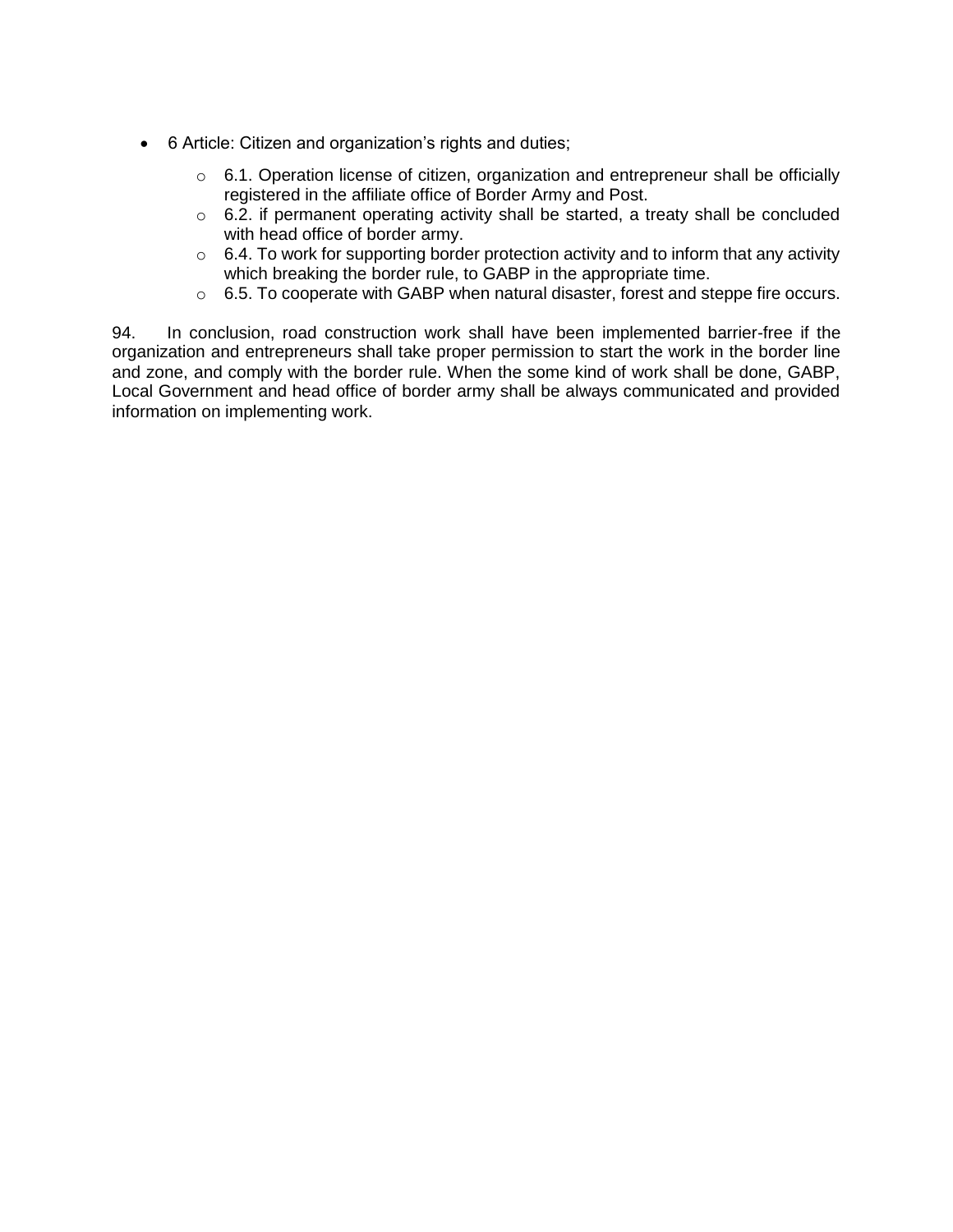#### ХИЛИЙН ОЙРОЛЦОО ЗАМ БАРИЛГЫН АЖИЛ ГҮЙЦЭТГЭХТЭЙ ХОЛБООТОЙ АСУУДЛЫН ТУХАЙ ТАНИЛЦУУЛГА

Монгол улсын хилийн ойролцоо авто замын барилга угсралтын ажил явуулахтай холбоотой дараах хууль, журмын зохицуулалт байна. Үүнд:

Нэг. Монгол улсын хилийн тухай хууль /УИХ-аас 1993 оны 10 сарын 21-нд баталсан/

- ✓ 26.1 хэсэг: Хилийн бүсийн өргөнийг хил хамгаалах байгууллага, засаг захиргаа, нутаг дэвсгэрийн нэгжийн Засаг даргатай зөвшилцсөний үндсэн дээр улсын хилийн шугамаас 100 км-ээс илүүгүйгээр тогтооно
- ✓ 26.2.Улсын хилийн бүсэд дараахь журмыг мөрдөнө:
	- o 26.2.4 ...хил орчмын нутаг дэвсгэрт оршин суудаггүй иргэн, байрладаггүй байгууллага, аж ахуйн нэгж нь улсын хилийн бүсэд ажил, үйлдвэрлэл явуулах тохиолдолд Улсын хил хамгаалах байгууллагаас зөвшөөрөл авна.
- ✓ 27.1 хэсэг: Улсын хилийн бүсэд хилийн дэглэмийг сахиулах, улсын хил хамгаалалт, шалган нэвтрүүлэх албаны зориулалттай хилийн инженер, техникийн байгууламж барих зорилгоор улсын хилийн шугамаас дотогш 15 км-ээс илүүгүйгээр Улсын хил хамгаалах байгууллагаас тогтоосон нутаг дэвсгэрийн улсын хилийн зурвас гэнэ.
- ✓ 27.1.3. Улсын хилийн зурваст иргэн, байгууллага, аж ахуйн нэгжээс дараахь үйл ажиллагаа явуулахыг хориглоно.
	- o 2/хуульд зөвшөөрснөөс бусад үндэслэлээр газар хагалах, суваг шуудуу татах, барилга байгууламж барих;
	- o 4/Монгол Улсын эрх ашигт хохирол учруулсан ажил, үйлдвэрлэл явуулах, Улсын хил хамгаалах байгууллагад урьдчилан мэдээлэхгүйгээр тэсэлгээ хийх;

Хоёр. Хилийн бүс, зурваст үйл ажиллагаа явуулах зөвшөөрөл олгох, хяналт тавих журам /Хил хамгаалах ерөнхий газрын даргын 2009 оны 8 сарын 28-ны өдрийн А/21 дүгээр тушаал/

- ✓ 2.1 зүйл: Хил хамгаалах байгууллага нь Монгол Улсын Хилийн тухай хуулийн гуравдугаар бүлгийн 26, 27 дугаар зүйлийг үндэслэн хилийн бүс, зурваст нэвтрэх зөвшөөрлийн асуудлыг шийдвэрлэнэ.
- ✓ 2.3а/Хилийн бүс, зурваст ашигт малтмалын хайгуул, олборлолт, ажил үйлдвэрлэл явуулах, нислэг үйлдэх зэрэг зорилгоор нэвтрэх зөвшөөрлийг Хил хамгаалах ерөнхий газрын тэргүүн дэд дарга бөгөөд Хилийн цэргийн штабын дарга олгоно.
- ✓ 2.4 зүйл: Хилийн бүс, зурваст олгогдох зөвшөөрөл нь байнгын /1 жил хүртэл/, нэг удаагийн /30 хоног хүртэл/ гэсэн хоёр төрөл байна.
- ✓ 3 зүйл: Хилийн бүс, зурваст нэвтрэх зөвшөөрлийг албан байгууллага, аж ахуйн нэгж, дараах материалыг бүрдүүлнэ.
	- o Хилийн бүс, зурваст нэвтрэх зорилго, хугацаа, замнал зэргийг тусгасан албан бичиг;
	- o Байгууллагын гэрчилгээ болон хуулбар;
	- o Хилийн бүс, зурваст үйл ажиллагаа явуулах нутаг дэвсгэр, явах замнал, байрлах газар зэргийг оруулсан байр зүйн зураг /Масштаб 1:100.000/;